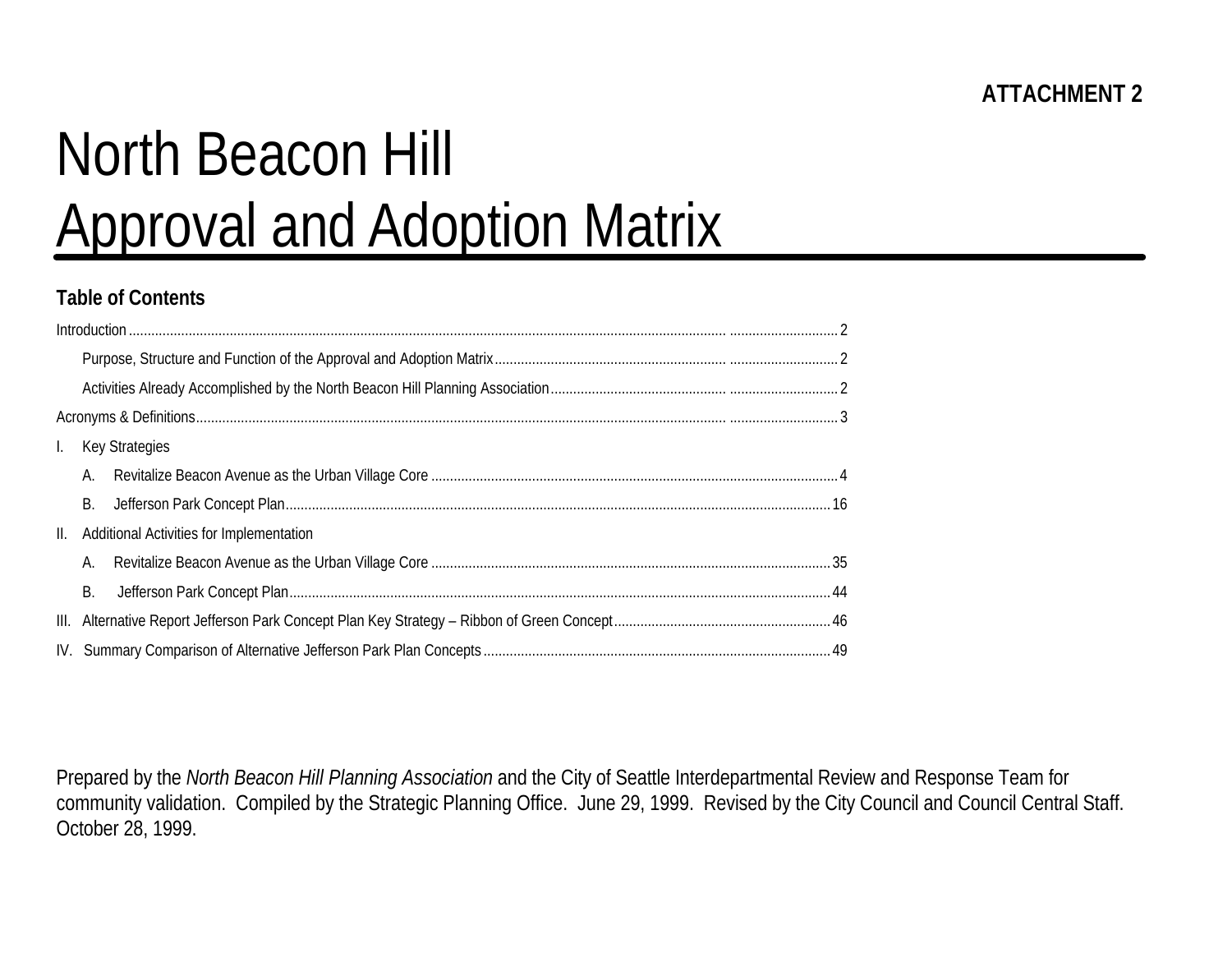## **PURPOSE, STRUCTURE AND FUNCTION OF THE APPROVAL AND ADOPTION MATRIX**

Through the City of Seattle's Neighborhood Planning Program, 37 neighborhoods all over Seattle are preparing neighborhood plans. These plans enable people in neighborhoods to articulate a collective vision for growth and change over the next 20 years and identify activities to help them achieve that vision. The plans are also intended to flesh out the City's Comprehensive Plan. Because each plan is unique, this Approval and Adoption Matrix has been designed as a standard format for the City to establish its work program in response to the recommended activities proposed in the specific neighborhood plan and to identify implementation actions to be factored into future work plans and tracked over time. The development of the sector work programs and a central database will be the primary tools to track implementation of the activities in all the neighborhood plan matrices over time.

The matrix is divided into two sections:

- I. *Key Strategies*: usually complex projects or related activities that the neighborhood considers critical to the successful implementation of the neighborhood plan.
- II. *Additional Activities for Implementation:* activities that are not directly associated with a Key Strategy, ranging from high to low in priority and from immediate to very long range in anticipated timing.

The neighborhood planning group or its consultant generally fill in the Activity, Priority, Time Frame, Cost Estimates and Implementor columns. The City Response column reflects City department comments as compiled by the Strategic Planning Office. The City Action column in Section II and the narrative response to each Key Strategy are initially filed in by City departments then reviewed, changed if appropriate, and finalized by City Council. Staff from almost every City department have participated in these planning efforts and in the preparation of this Matrix. Ultimately, the City Council will approve the Matrix and recognize the neighborhood plan by resolution.

Some neighborhood recommendations may need to be examined on a citywide basis before the City can provide an appropriate response. This is usually because similar recommendations are being pursued in many neighborhoods and the City will need clear policy direction to ensure a consistent citywide response. Such recommendations are being referred to the "Policy Docket", a list of policy issues that will be presented to City Council, for further discussion and action.

## **ACTIVITIES ALREADY ACCOMPLISHED BY THE NORTH BEACON HILL PLANNING ASSOCIATION**

#### **Crew/Maintenance Facilities Area Improved**

The community and the Parks Department worked together to clean up graffiti and litter along the pathway in the Crew/Maintenance facilities area. Parks also moved in the fencing along the path to better accommodate pedestrian traffic.

#### **Park Advocacy Groups Formed**

Two new advocacy and implementation organizations were formed as a part of the North Beacon Hill Planning Process.

Jefferson Park Alliance -Will advocate for the implementation of the completed neighborhood park elements of the plan.

Beacon Hill Culture Club-Formed to work with SEATRAN on the arts component of the Beacon Ave. Median.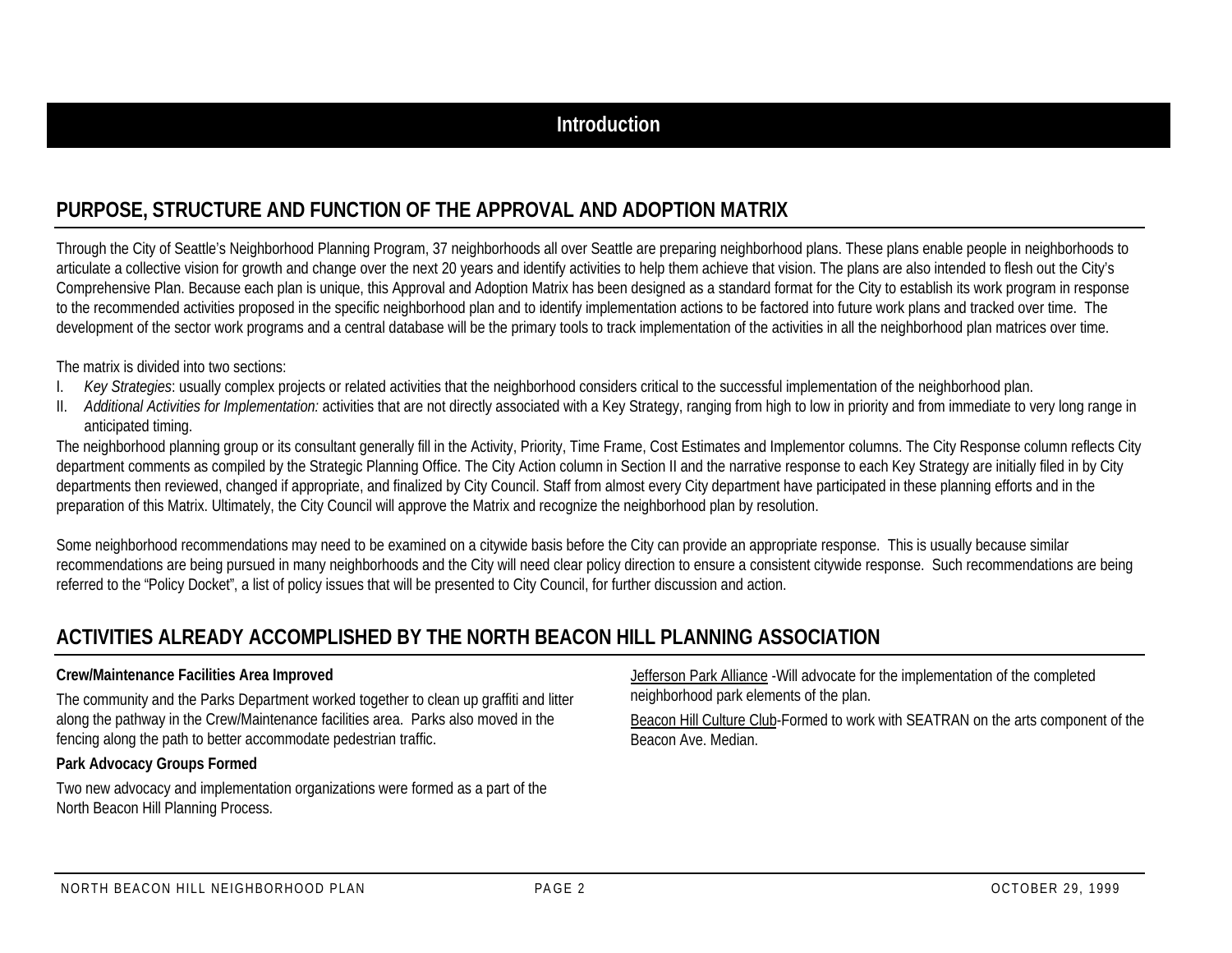## **Acronyms & Definitions**

**BIA** Business Improvement Association

**BHCC** Beacon Hill Culture Club

**CBO** Central Budget Office (part of ESD)

**CRF** Cumulative Reserve Fund

**DCLU** Department of Design, Construction and Land Use (City of Seattle)

**DON** Department of Neighborhoods (City of Seattle)

**DPR** Department of Parks and Recreation (City of Seattle)

**ESD** Executive Services Department (City of Seattle)

**GMR** General Mailed Release (DCLU Publication)

**HSD** Human Services Department (formerly part of Department of Housing and Human Services) (City of Seattle)

**IAC** Interagency Committee for Outdoor Recreation (State of Washington)

**LID** Local Improvement District

**Metro** King County Metro Transit Division

**MGS** Municipal Golf of Seattle (private non profit entity under contract with the City of Seattle)

**MOSC** Mayor's Office for Senior Citizens (a section of HSD's Aging and Disabilities Services Division)

**NBH Chamber** North Beacon Hill Chamber of Commerce

**NBHPC** North Beacon Hill Planning Committee

**NMF** Neighborhood Matching Fund (administered by DON)

**OED** Office of Economic Development (City of Seattle)

**OFE** Office for Education (part of SPO)

**OH** Office of Housing (formerly part of Department of Housing and Human Services) (City of Seattle)

**OIR** Office of Intergovernmental Relations (City of Seattle)

**OUC** Office of Urban Conservation (part of DON)

**ROW** Right-of-way

**RUV** Residential Urban Village

**SAC** Seattle Arts Commission (City of Seattle)

**SAP** Station Area Planning Team (a work unit led by of SPO, the team includes many departments)

**SCL** Seattle City Light (City of Seattle)

**SEATRAN** Seattle Transportation Department (formerly part of Seattle Engineering Department [SED]) (City of Seattle)

**SFD** Seattle Fire Department

**Sound Transit** (formerly Regional Transit Authority [RTA])

**SPD** Seattle Police Department (City of Seattle)

**SPL** Seattle Public Library (City of Seattle)

**SPO** Strategic Planning Office (formerly part of Office of Management and Planning [OMP]) (City of Seattle)

**SPU** Seattle Public Utilities (City of Seattle)

**SSD** Seattle School District

**WSDOT** Washington State Department of Transportation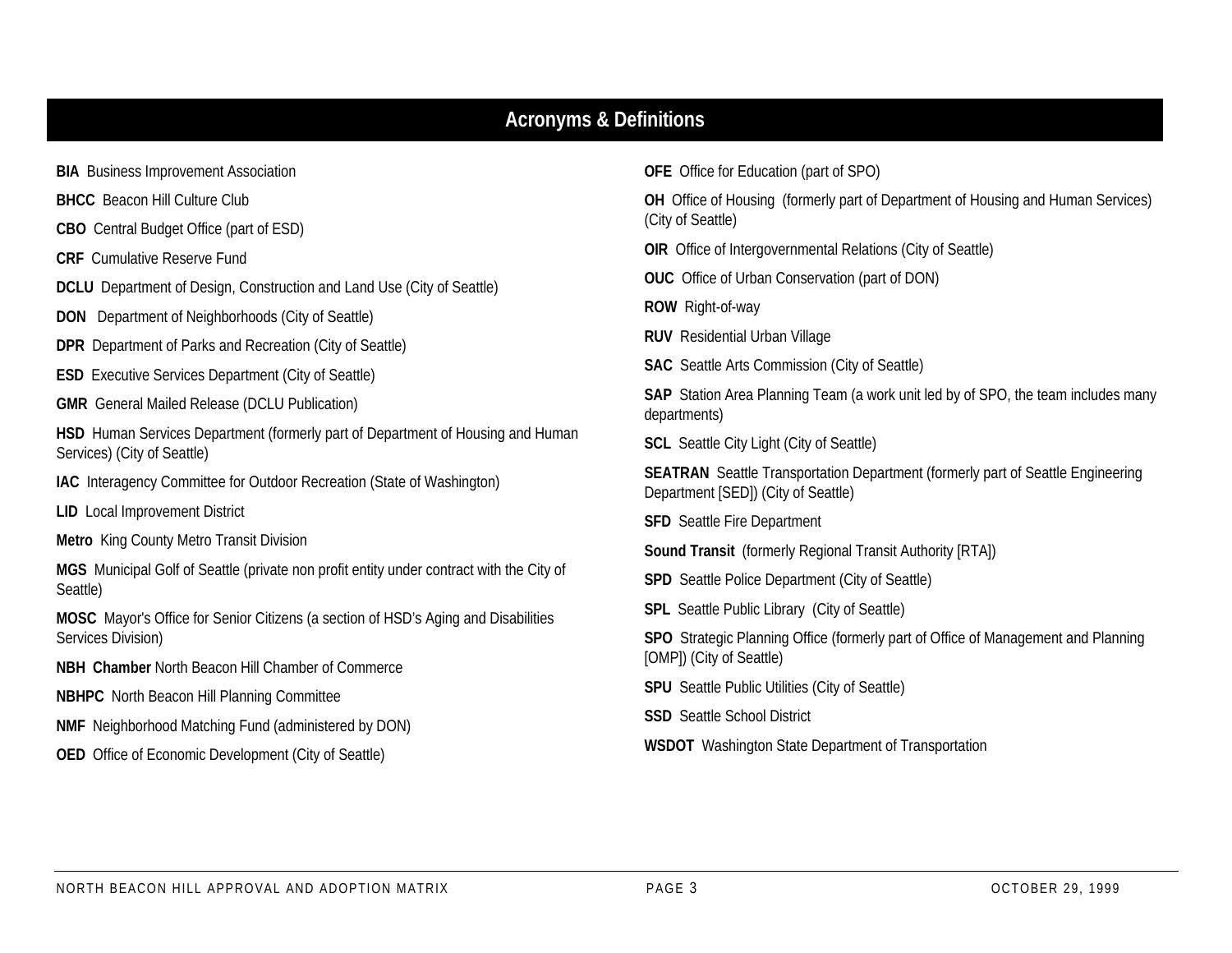# **I. Key Strategies**

Each Key Strategy consists of activities for a single complex project or theme that the neighborhood considers critical to achieving its vision for the future. While the Key Strategies are high priorities for the neighborhood, they are also part of a twenty-year plan, so the specific activities within each Key Strategy may be implemented over the span of many years.

The Executive recognizes the importance of the Key Strategies to the neighborhood that developed them. Given the number of Key Strategies that will be proposed from the 37 planning areas, priorities will have to be set and projects phased over time. The Executive will coordinate efforts to sort through the Key Strategies. During this sorting process, the departments will work together to create a sector work program which includes evaluation of Key Strategy elements. This may include developing rough cost

estimates for the activities within each Key Strategy; identifying potential funding sources and mechanisms; establishing priorities for the Key Strategies within each plan, as well as priorities among plans; and developing phased implementation and funding strategies. The City will involve neighborhoods in a public process so that neighborhoods can help to establish citywide priorities. Activities identified in this section will be included in the City's tracking database for monitoring neighborhood plan implementation.

The department most involved with the activities for a Key Strategy is designated as the lead. Otherwise, DON is designated as the lead. Other participating departments are also identified.

The City Response lists activities already underway, and other tasks that the City has committed to commence during 1999-2000.

# **A. REVITALIZE BEACON AVENUE AS THE URBAN VILLAGE CORE**

#### **Description**

This key strategy combines land use, capital facilities, transportation and pedestrian improvements in an effort to create a well-defined urban village anchored by a new library and commercial/retail core, accessed by efficient, pedestrian-friendly public transportation. This strategy further seeks to reinforce the existing single family character of the neighborhood by focusing additional growth within the boundaries of the urban village.

## **Integrated City Response**

The Executive supports the North Beacon Hill community's vision for creating a vibrant urban village by providing a focus to a future commercial core toward the south end of the village. Major capital projects like the new library, a neighborhood proposed Performing Arts Center, and transit facilities will be an important part of this core. Many activities in this strategy pull this vision together well.

In addition to forwarding a number of neighborhood rezone requests to Council during this approval and adoption process, DCLU will address design guidelines proposed by all neighborhoods in three phases, in order to revise the citywide design review program in the most efficient manner. Neighborhood Matching Fund grants or Early Implementation funds have been used by other neighborhoods to develop draft guidelines for consideration. DCLU will work with the neighborhood to assist them in the development of guidelines should they choose to pursue this option.

The neighborhood plan identified streets as an important component of the neighborhood. The Beacon Avenue median project is well underway and has included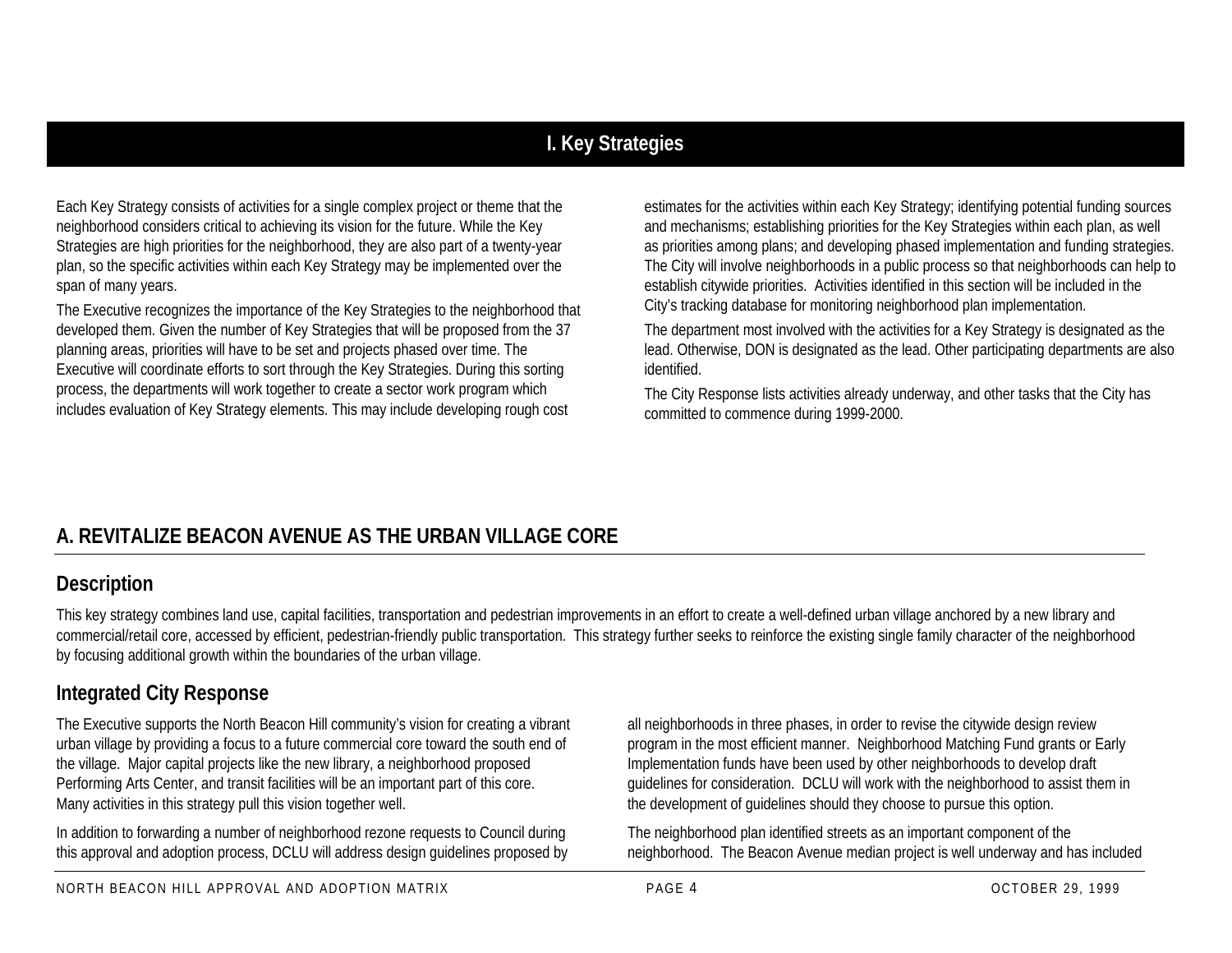collaboration among the community, SPU, and SEATRAN to provide a greatly improved streetscape. Many additional improvements were made to this project in response to the neighborhood. In addition, SEATRAN will pursue implementation or future study of many specific transportation improvements recommended in the plan.

The Executive supports the importance that transit service is given in the plan. Recommendations relating to activities implemented by Metro will be forwarded to Metro for consideration during their six-year planning process. SEATRAN is participating in that planning process. In addition, the Executive recognizes that future light rail and station area planning will have a significant impact in the future of the North Beacon Hill neighborhood. The preliminary Locally Preferred Alternative adopted by the Sound Transit Board on February 25, 1999 included an underground Beacon Hill station below S. Lander Street at Beacon Ave S. to be constructed as funding permits. The City has established a Station Area Advisory Committee to advise the City and Sound Transit on station entrances themselves and the station area development.

#### **Lead Department:** DON

#### **Participating Departments:** SPO, SEATRAN, DCLU, SPL

#### *Activities Already Underway*

1. The Beacon Avenue median project is underway and slated to be completed by the end of 1999.

#### *Tasks to be Undertaken in 1999/2000*

- 1. A progress report and preliminary recommendations regarding Key Pedestrian and Green Streets are due to Council in 1999.
- 2. DCLU will address design guidelines proposed by neighborhoods in three phases. First, fully developed neighborhood design guidelines will be reviewed and possibly adopted. This work is underway and DCLU is scheduled to make recommendations to the City Council in the fourth quarter, 1999. Work on the second and third phases will take place in 2000. DCLU will also be reviewing other neighborhood design guidelines as they are developed by the neighborhoods. Once design guidelines are developed by the neighborhood,

DCLU will conduct a preliminary review of the design guidelines to determine in which phase of DCLU's review they belong. Design guidelines for this neighborhood would likely be in the second or third phase.

- 3. SPL will continue to work with the community on negotiations over the proposed site of the new Beacon Hill Library. Site selection is expected by the end of 1999.
- 4. Existing crosswalks at selected intersections listed in the plan will be included in the 1999 crosswalk restriping program. A review of the 15<sup>th</sup> Avenue South and Beacon Avenue South intersection for a new crosswalk will be performed in 1999.
- 5. Signal review for the intersections at Beacon Avenue South/15<sup>th</sup> Avenue South and at Beacon Avenue South/South McClellan Street will be performed in 1999.
- 6. The intersections of 14th Avenue South/South Lander Street, 14th Avenue South/ South McClellan Street, 14th Avenue South/South Forest Street, and 14th Avenue South/South Stevens Street will be reviewed and included in SEATRAN's 1999 competitive process for traffic circles.
- 7. Recommendations relating to activities implemented by Metro will be forwarded to Metro for consideration during their six-year planning process. SPO, SEATRAN and DON will review the transit service requests and transit stop improvements identified in the neighborhood plans and integrate those requested improvements into the work being done under Strategy T4 "Establish and Implement Transit Service Priorities" in the City's Transportation Strategic Plan (TSP). The Executive will report to the City Council Transportation Committee on its progress on Strategy T4 as part of its ongoing reporting requirements on the TSP and to the Neighborhoods, Growth Planning and Civic Engagement Committee.
- 8. Identify those activities in this Key Strategy that are good candidates for next steps for implementation considering priorities, funding sources, and departmental staffing concerns through the Southeast Sector Implementation Program.
- 9. Identify next steps for continued implementation.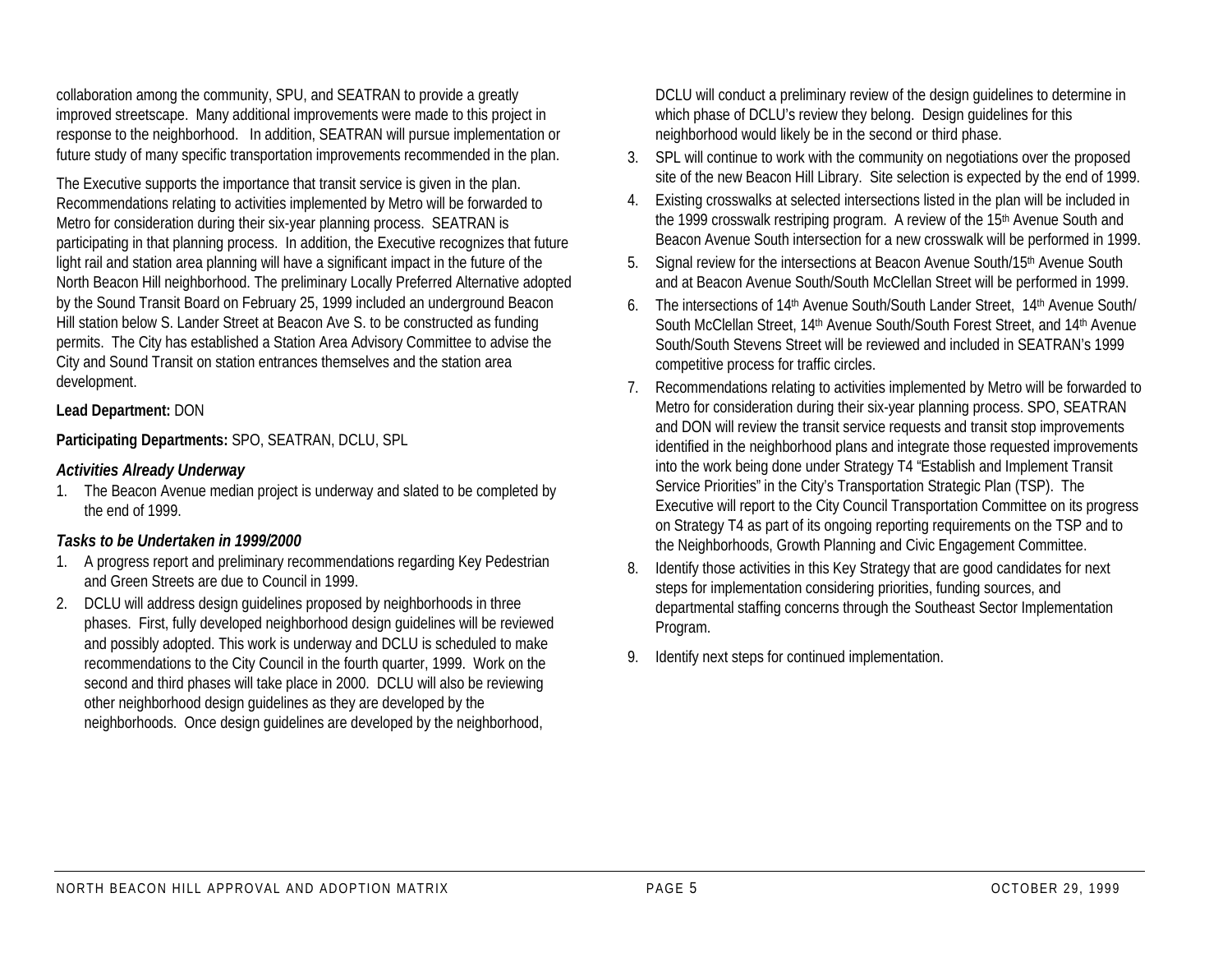|                      | A. Revitalize Beacon Avenue as the Urban Village Core                                                                                                                                                                                                                                                                                                                                                                                                                                                                                          |              |                               |                  |                                                                        |                                                                                                                                                                                                                                                                                                                                                                                                                                                                                                                                                                                                                                                                                                                                                                                                                                                                                                                                                                                                                     |  |  |  |  |  |
|----------------------|------------------------------------------------------------------------------------------------------------------------------------------------------------------------------------------------------------------------------------------------------------------------------------------------------------------------------------------------------------------------------------------------------------------------------------------------------------------------------------------------------------------------------------------------|--------------|-------------------------------|------------------|------------------------------------------------------------------------|---------------------------------------------------------------------------------------------------------------------------------------------------------------------------------------------------------------------------------------------------------------------------------------------------------------------------------------------------------------------------------------------------------------------------------------------------------------------------------------------------------------------------------------------------------------------------------------------------------------------------------------------------------------------------------------------------------------------------------------------------------------------------------------------------------------------------------------------------------------------------------------------------------------------------------------------------------------------------------------------------------------------|--|--|--|--|--|
| #                    | <b>Activity</b>                                                                                                                                                                                                                                                                                                                                                                                                                                                                                                                                | Priority     | <b>Time</b><br>Frame          | Cost<br>Estimate | Implementor                                                            | <b>City Response</b>                                                                                                                                                                                                                                                                                                                                                                                                                                                                                                                                                                                                                                                                                                                                                                                                                                                                                                                                                                                                |  |  |  |  |  |
|                      | Land Use-Urban Village Boundaries/Zoning                                                                                                                                                                                                                                                                                                                                                                                                                                                                                                       |              |                               |                  |                                                                        |                                                                                                                                                                                                                                                                                                                                                                                                                                                                                                                                                                                                                                                                                                                                                                                                                                                                                                                                                                                                                     |  |  |  |  |  |
| LU1                  | Reduce the size of the Residential Urban<br>Village boundary at north end of village by<br>eight blocks and move the northern boundary<br>from S. Judkins Street to S. Massachusetts<br>Street to focus future public amenities,<br>transportation and pedestrian improvements,<br>and capital facilities toward the retail core of<br>North Beacon Hill. Move the southeastern<br>boundary from 18th Ave. S. west to 17th Ave.<br>S. between S. Lander and S. Forest Streets.<br>This would remove two full blocks from the<br>Urban Village. |              | With<br>plan<br>adoptio<br>n. | No cost          | SP <sub>O</sub><br><b>DON</b>                                          | SPO has reviewed the proposed boundaries and has proposed revisions<br>to the neighborhood's proposal. SPO supports the change to the<br>southeasterly boundary but does not fully support the change to the<br>northern boundary. It is recommended that the low density multifamily<br>areas remain within the urban village boundary to provide sufficient<br>capacity needed to meet the growth target for the urban village. Some<br>modification to the northern boundary is supported by SPO by removing<br>single family zones areas from the northwest corner of the village. In<br>addition, a policy (P5) has been added by SPO to the "Land Use and<br>Housing" subsection of goals and policies in the comprehensive plan to<br>articulate the desire of the North Beacon Hill community to have the<br>northern portion of the village maintain its current character. The boundary<br>map with the SPO supported revisions is shown in the proposed<br>Comprehensive Plan ordinance as Attachment 5. |  |  |  |  |  |
| LU<br>$\overline{2}$ | Designate Beacon Avenue as a Key<br>Pedestrian Street between S. Holgate Street<br>and S. Stevens Street.                                                                                                                                                                                                                                                                                                                                                                                                                                      | $\mathbf{1}$ | $3-5$<br>years                | No cost          | <b>SPO</b><br><b>SEATRAN</b><br>North<br><b>Beacon Hill</b><br>Council | Key Pedestrian Streets have raised policy and implementation issues in a<br>number of neighborhood plans and are included in the Policy Docket for<br>City Council discussion. The Executive will review its policies on both<br>Green Streets and Key Pedestrian Streets in 1999. Once this policy<br>analysis is completed, this recommendation will be reviewed again.                                                                                                                                                                                                                                                                                                                                                                                                                                                                                                                                                                                                                                           |  |  |  |  |  |
| LU<br>$\overline{3}$ | Change Lowrise 3 (L3) zones between S.<br>Judkins Street and S. Grand Street for<br>properties fronting on 13th Avenue South to<br>Lowrise1 (L1) to recognize existing character<br>and provide an improved mix and diversity of<br>housing types.                                                                                                                                                                                                                                                                                             | $\mathbf{1}$ | With<br>plan<br>adoptio<br>n  | No cost          | <b>DCLU</b><br><b>North</b><br><b>Beacon Hill</b><br>Council           | DCLU prepared the rezone analysis and the rezone ordinance amending<br>the Official Land Use map and has submitted them to the Council for its<br>consideration along with the North Beacon Hill plan.                                                                                                                                                                                                                                                                                                                                                                                                                                                                                                                                                                                                                                                                                                                                                                                                              |  |  |  |  |  |
| LU<br>$\overline{4}$ | Change Single Family 5000 (SF 5000) zoned<br>parcels at strategic locations within the retail<br>core to Neighborhood Commercial/Residential<br>40 (NC2/R-40) to encourage additional mixed-<br>use commercial and residential development                                                                                                                                                                                                                                                                                                     | $\mathbf{1}$ | With<br>plan<br>adoptio<br>n. | No cost          | <b>DCLU</b><br>North<br><b>Beacon Hill</b><br>Council                  | DCLU prepared the rezone analysis and the rezone ordinance amending<br>the Official Land Use map and has submitted it to Council for its<br>consideration along with the plan. The rezone also requires a Land Use<br>Code and Comprehensive Plan amendment (Policy L74) to allow the<br>change to a zone more intense than NC2/L1 currently allowed in SMC                                                                                                                                                                                                                                                                                                                                                                                                                                                                                                                                                                                                                                                         |  |  |  |  |  |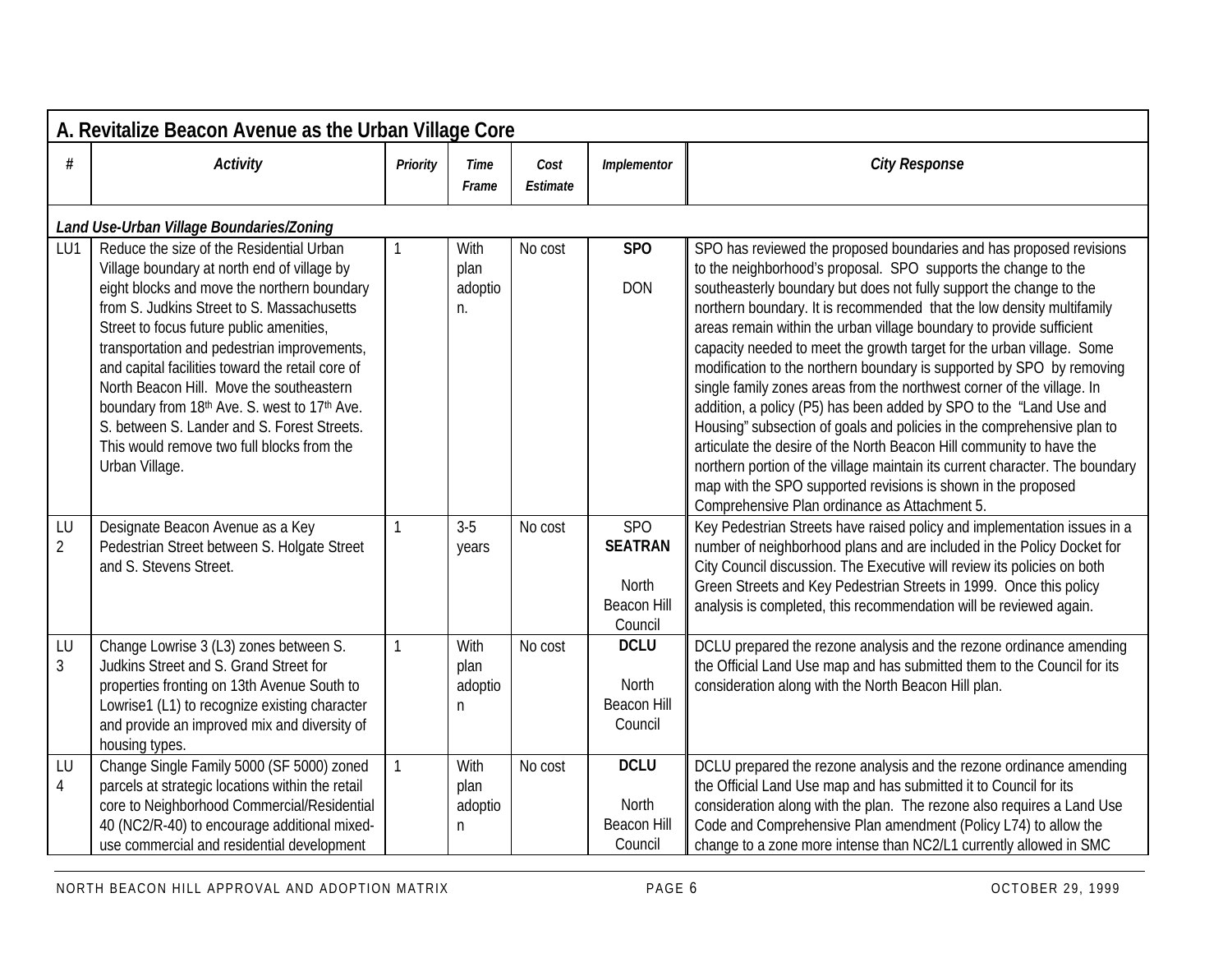|                      | A. Revitalize Beacon Avenue as the Urban Village Core                                                                                                                                                                                                                                                                                                                                                        |              |                              |                         |                                                              |                                                                                                                                                                                                                                                                                                                                                                                                                                                                                                                                                                                                                                                                                                                                                                                                                                                                                                                                                                                                                    |  |  |  |  |  |
|----------------------|--------------------------------------------------------------------------------------------------------------------------------------------------------------------------------------------------------------------------------------------------------------------------------------------------------------------------------------------------------------------------------------------------------------|--------------|------------------------------|-------------------------|--------------------------------------------------------------|--------------------------------------------------------------------------------------------------------------------------------------------------------------------------------------------------------------------------------------------------------------------------------------------------------------------------------------------------------------------------------------------------------------------------------------------------------------------------------------------------------------------------------------------------------------------------------------------------------------------------------------------------------------------------------------------------------------------------------------------------------------------------------------------------------------------------------------------------------------------------------------------------------------------------------------------------------------------------------------------------------------------|--|--|--|--|--|
| #                    | <b>Activity</b>                                                                                                                                                                                                                                                                                                                                                                                              | Priority     | Time<br>Frame                | Cost<br><b>Estimate</b> | Implementor                                                  | <b>City Response</b>                                                                                                                                                                                                                                                                                                                                                                                                                                                                                                                                                                                                                                                                                                                                                                                                                                                                                                                                                                                               |  |  |  |  |  |
|                      | within the retail core.                                                                                                                                                                                                                                                                                                                                                                                      |              |                              |                         |                                                              | Section 23.34.010. These proposed changes accompany the rezone<br>legislation.<br>The City Council defers consideration of this proposal to the Station Area<br>Planning process. The Comprehensive Plan and SMC section 23.34.010<br>are being amended to permit consideration of rezones from Single-Family<br>in this portion of the village to zones permitting size and intensity of use as<br>great as that allowed in NC2/R-40. Council takes no position on the<br>appropriateness of rezones at this time. Proposed rezones may be<br>considered only after proper notice and process.                                                                                                                                                                                                                                                                                                                                                                                                                    |  |  |  |  |  |
| LU<br>5              | Change Lowrise 2 (L2) zoning to<br>Neighborhood Commercial/Residential 40<br>(NC2/R-40) at strategic locations to encourage<br>additional mixed-use commercial and<br>residential development within the retail core.                                                                                                                                                                                        |              | With<br>plan<br>adoptio<br>n | No cost                 | <b>DCLU</b><br><b>North</b><br><b>Beacon Hill</b><br>Council | The City supports the neighborhood's proposal to rezone this area from<br>Lowrise L2 to Neighborhood Commercial NC2/R-40. DCLU prepared the<br>rezone analysis and the rezone ordinance amending the Official Land Use<br>map and submitted it to Council for its consideration along with the plan.                                                                                                                                                                                                                                                                                                                                                                                                                                                                                                                                                                                                                                                                                                               |  |  |  |  |  |
| LU<br>6              | Change Lowrise 3 (L3) zoning to<br>Neighborhood Commercial/Residential 40<br>(NC2/R-40) at strategic locations to encourage<br>additional mixed-use commercial and<br>residential development within the retail core.                                                                                                                                                                                        | 1            | With<br>plan<br>adoptio<br>n | No cost                 | <b>DCLU</b><br><b>North</b><br><b>Beacon Hill</b><br>Council | The City supports the neighborhood's proposal to rezone this area from<br>Lowrise L3 to Neighborhood Commercial NC2/R-40. DCLU prepared the<br>rezone analysis and the rezone ordinance amending the Official Land Use<br>map and submitted it to Council for its consideration along with the plan.                                                                                                                                                                                                                                                                                                                                                                                                                                                                                                                                                                                                                                                                                                               |  |  |  |  |  |
| LU<br>$\overline{7}$ | Develop specific design guidelines for new<br>commercial, mixed-use and multi family<br>residential development within the urban<br>village boundaries not currently covered by<br>City quidelines and SEPA thresholds for<br>design review. Develop specific design<br>guidelines that support the community's<br>character, scale, ethnic mix, cultural heritage<br>and surrounding residential character. | $\mathbf{1}$ | 1 year                       | \$30,000                | <b>DCLU</b><br><b>DON</b><br>North<br>Beacon Hill<br>Council | DCLU will address design guidelines proposed by neighborhoods in three<br>phases. First, fully developed neighborhood design guidelines will be<br>reviewed and possibly adopted. This work is underway and DCLU is<br>scheduled to make recommendations to the City Council in the fourth<br>quarter, 1999. Work on the second and third phases will take place in<br>2000. DCLU will also be reviewing other neighborhood design guidelines<br>as they are developed by the neighborhoods. Once design guidelines are<br>developed by the neighborhood, DCLU will conduct a preliminary review of<br>the design guidelines to determine in which phase of DCLU's review they<br>belong. Design guidelines for this neighborhood would likely be in the<br>second or third phase.<br>N. Beacon is encouraged to develop specific design quidelines.<br>Neighborhood Matching Fund grants and Early Implementation funding<br>could be used to fund the development of neighborhood specific design<br>quidelines. |  |  |  |  |  |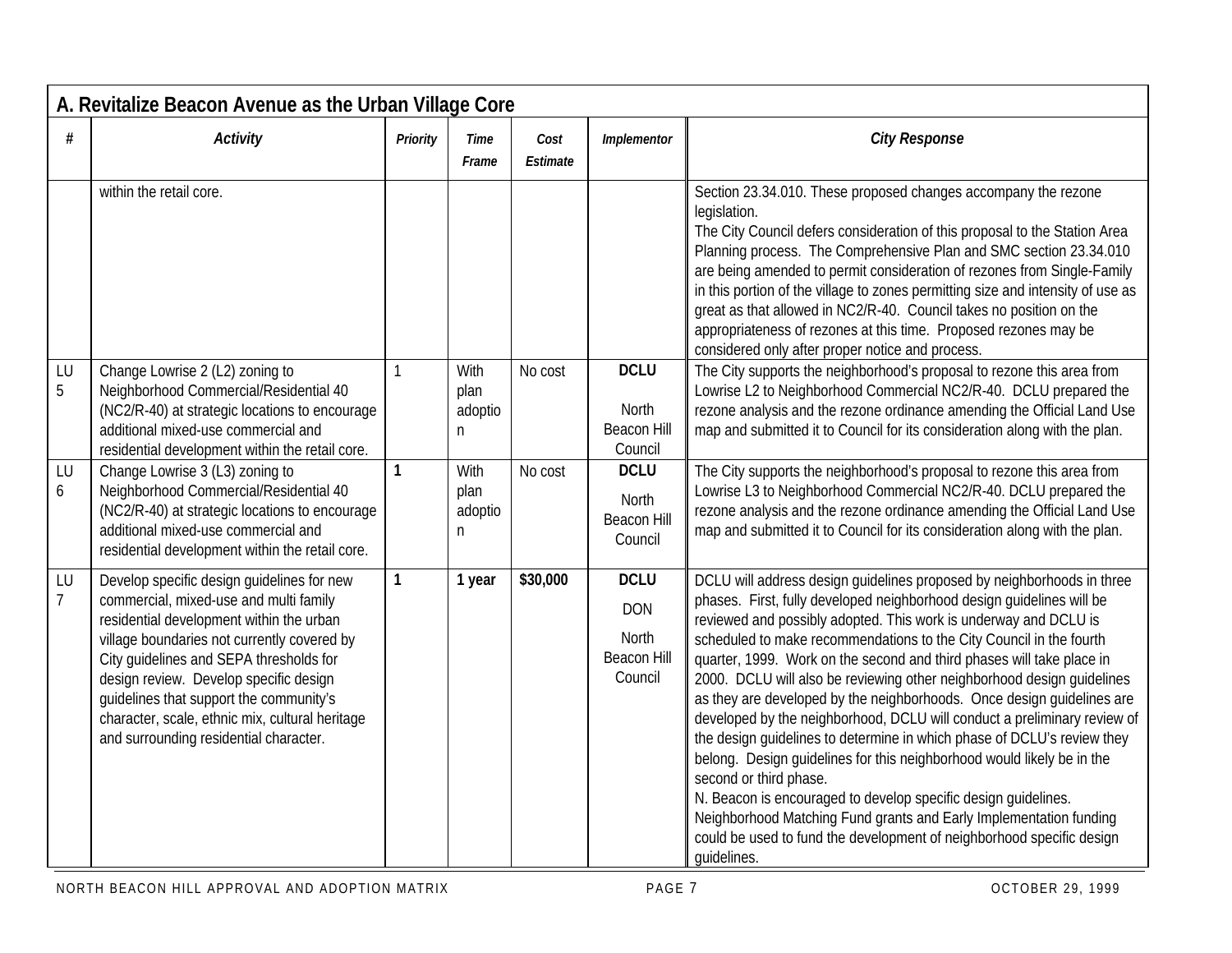|                      | A. Revitalize Beacon Avenue as the Urban Village Core                                                                                                                                                                                                                                                                                                                     |                |                                                                                |                              |                                                               |                                                                                                                                                                                                                                                                                                                                                                                                                                                                                                                                                                                                                                                                                                                                                                                                          |  |  |  |  |  |
|----------------------|---------------------------------------------------------------------------------------------------------------------------------------------------------------------------------------------------------------------------------------------------------------------------------------------------------------------------------------------------------------------------|----------------|--------------------------------------------------------------------------------|------------------------------|---------------------------------------------------------------|----------------------------------------------------------------------------------------------------------------------------------------------------------------------------------------------------------------------------------------------------------------------------------------------------------------------------------------------------------------------------------------------------------------------------------------------------------------------------------------------------------------------------------------------------------------------------------------------------------------------------------------------------------------------------------------------------------------------------------------------------------------------------------------------------------|--|--|--|--|--|
| #                    | <b>Activity</b>                                                                                                                                                                                                                                                                                                                                                           | Priority       | Time<br>Frame                                                                  | Cost<br>Estimate             | Implementor                                                   | <b>City Response</b>                                                                                                                                                                                                                                                                                                                                                                                                                                                                                                                                                                                                                                                                                                                                                                                     |  |  |  |  |  |
|                      | <b>Capital Facilities-Library Siting</b>                                                                                                                                                                                                                                                                                                                                  |                |                                                                                |                              |                                                               |                                                                                                                                                                                                                                                                                                                                                                                                                                                                                                                                                                                                                                                                                                                                                                                                          |  |  |  |  |  |
| CF1                  | Using information provided by the<br>neighborhood planning process, select a site<br>for a new 10,000 square foot Beacon Hill<br>Library within the 'heart" of the urban village<br>that will anchor an enhanced retail and mixed-<br>use residential neighborhood and support the<br>community-based siting criteria.                                                    |                | With<br>voter<br>approv<br>ed<br>"Librari<br>es for<br>All''<br>bond<br>issue. | \$4,751,00<br>$\overline{0}$ | <b>SPL</b><br>Friends of<br>the Beacon<br><b>Hill Library</b> | As part of the Libraries for All plan, the Seattle Public Library has slated a<br>new library for construction in Beacon Hill. The new library is scheduled to<br>open in 2001. The existing library will be replaced with a new 10,000-<br>square-foot building, which is about three times its current size. It will have<br>space for 30,000 books and seating for up to 90 patrons. There will be<br>special homework areas, modern computer workstations, parking, and a<br>multipurpose room.<br>The Library Board will select a site, with advice from an architect and the<br>neighborhood. Carlson Architects was selected in mid-June 1999. Site<br>analysis will begin summer 1999 and site selection is scheduled to occur in<br>early fall 1999, with extensive neighborhood participation. |  |  |  |  |  |
| CF<br>$\overline{2}$ | Locate the new library within the retail core of<br>the urban village along or near Beacon<br>Avenue and within easy and safe walking<br>distance of Metro bus stops.                                                                                                                                                                                                     | $\mathbf{1}$   | With<br>voter<br>approv<br>ed<br>bond<br>issue                                 | No cost                      | <b>SPL</b><br>Friends of<br>the Beacon<br><b>Hill Library</b> | See response to CF I.                                                                                                                                                                                                                                                                                                                                                                                                                                                                                                                                                                                                                                                                                                                                                                                    |  |  |  |  |  |
| CF<br>$\mathfrak{Z}$ | Consider the potential for co-locating the<br>library with other facilities that would provide<br>an improved site design and public amenities<br>by working with a public or private partner.                                                                                                                                                                            | $\overline{1}$ | With<br>voter<br>approv<br>ed<br>bond<br>issue                                 | No cost                      | <b>SPL</b><br>Friends of<br>the Beacon<br><b>Hill Library</b> | SPL will consider co-location if they can find a site large enough. The<br>Neighborhood Service Center is the most likely candidate for co-location<br>with the new library. This would increase the site requirement by 4,000 to<br>5,000 square feet. This could pose a significant barrier given the difficulty<br>the design committee has experienced so far in determining a site.<br>Budget constraints and other barriers may also prevent including co-<br>location in the initial design process.                                                                                                                                                                                                                                                                                              |  |  |  |  |  |
| CF4                  | Design a new library that relates well with the<br>existing neighborhood scale and reflects the<br>diverse cultures and history of North Beacon<br>Hill. An important design consideration is that<br>the new library should 'look like a library", that<br>is, it should command a strong civic presence<br>as it relates to both the site and the greater<br>community. | $\mathbf{1}$   | Siting<br>and<br>Design<br>develo<br>pment                                     | Design<br>budget             | <b>SPL</b><br>Friends of<br>the Beacon<br><b>Hill Library</b> | The neighborhood will have a strong voice in the design process.<br>Neighborhood representatives currently sit on a panel to select the design<br>team and there will also be a process in the neighborhood to receive input<br>on the design itself. Final decisions on the design will be made by the<br>Library Board.                                                                                                                                                                                                                                                                                                                                                                                                                                                                                |  |  |  |  |  |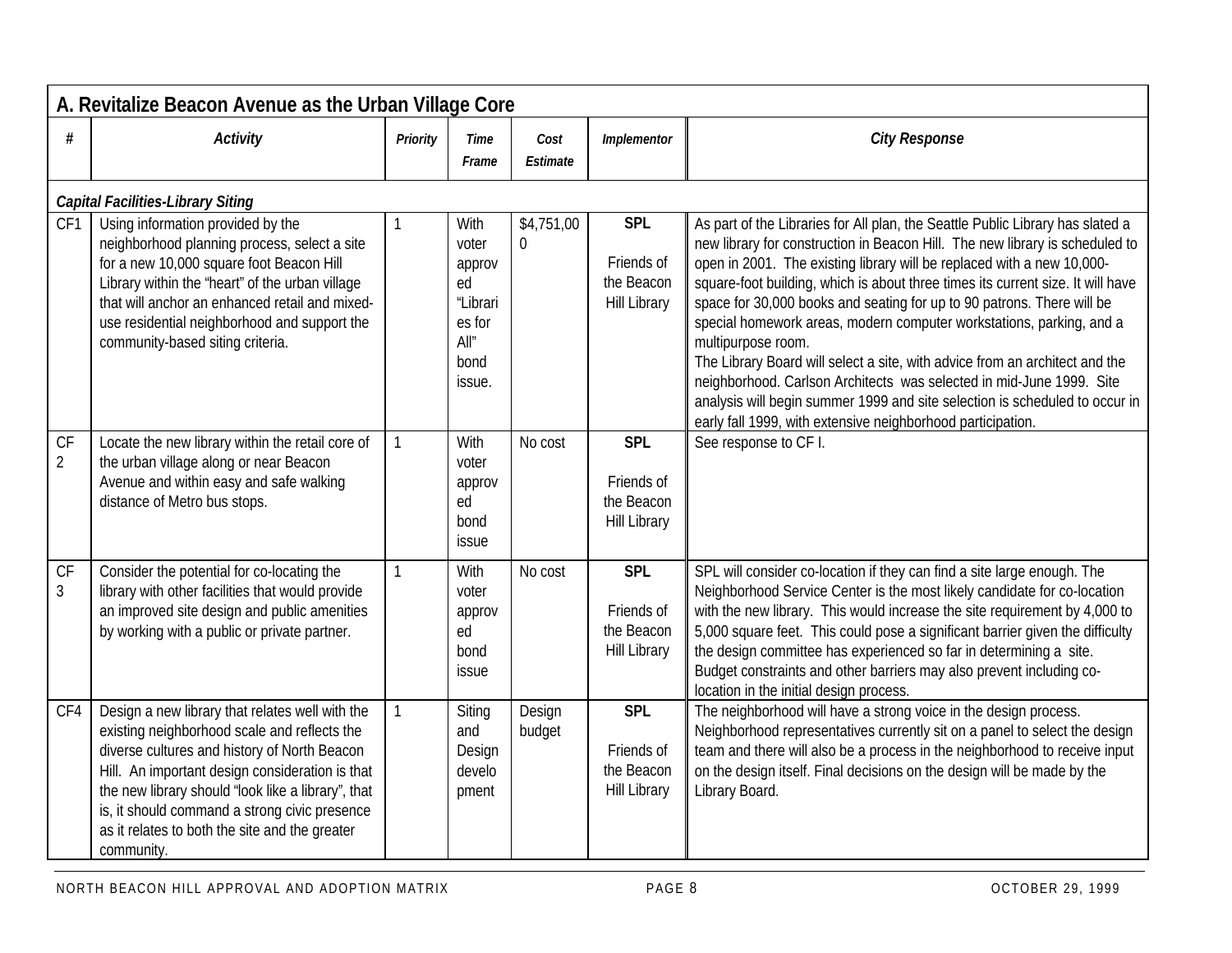|                | A. Revitalize Beacon Avenue as the Urban Village Core                                                                                                                                                                                                                                                                               |          |               |                        |                |                                                                                                                                                                                                                                                                                                                                                                                                                                                                                                                                                                                                                                                                                                                                                                                                                                                                                                                                                                                                                                                                                                                                                                                                                                                                                                                       |  |  |  |  |  |
|----------------|-------------------------------------------------------------------------------------------------------------------------------------------------------------------------------------------------------------------------------------------------------------------------------------------------------------------------------------|----------|---------------|------------------------|----------------|-----------------------------------------------------------------------------------------------------------------------------------------------------------------------------------------------------------------------------------------------------------------------------------------------------------------------------------------------------------------------------------------------------------------------------------------------------------------------------------------------------------------------------------------------------------------------------------------------------------------------------------------------------------------------------------------------------------------------------------------------------------------------------------------------------------------------------------------------------------------------------------------------------------------------------------------------------------------------------------------------------------------------------------------------------------------------------------------------------------------------------------------------------------------------------------------------------------------------------------------------------------------------------------------------------------------------|--|--|--|--|--|
| #              | <b>Activity</b>                                                                                                                                                                                                                                                                                                                     | Priority | Time<br>Frame | Cost<br>Estimate       | Implementor    | <b>City Response</b>                                                                                                                                                                                                                                                                                                                                                                                                                                                                                                                                                                                                                                                                                                                                                                                                                                                                                                                                                                                                                                                                                                                                                                                                                                                                                                  |  |  |  |  |  |
|                | <b>Transportation and Pedestrian Improvements</b>                                                                                                                                                                                                                                                                                   |          |               |                        |                |                                                                                                                                                                                                                                                                                                                                                                                                                                                                                                                                                                                                                                                                                                                                                                                                                                                                                                                                                                                                                                                                                                                                                                                                                                                                                                                       |  |  |  |  |  |
| T1             | Install a pedestrian signal and crosswalk at S.<br>Lander St. and Beacon Ave S.                                                                                                                                                                                                                                                     |          | 6<br>months   | \$25,000<br>per signal | <b>SEATRAN</b> | SEATRAN reviewed this location for a pedestrian signal and marked<br>crosswalk in 1998. During this review, it was determined that this<br>intersection does not presently meet warrants for the installation of a signal<br>nor safety requirements for a crosswalk.<br>While SEATRAN does not presently support the installation of a signal at<br>this intersection, it is willing to review this intersection for a signal again in<br>the future. Because of the development happening in the area, (due to<br>the Library, Amazon.com and the transit transfer point) this will likely<br>change the traffic flow through the intersection. When the use of the<br>intersection changes, it may meet warrants for a signal. Specific changes<br>we see include:<br>plans to modify the design of the intersection's southeast corner. This<br>$\bullet$<br>work is planned as part of a transit improvement project slated for<br>construction later this year.<br>possible location of the new library nearby.<br>further in the future, possible installation of station entrances for an<br>underground light rail station in the area of this intersection.<br>SEATRAN will continue to monitor the intersection and following changes<br>like the ones listed above, do additional review at future dates. |  |  |  |  |  |
| T <sub>2</sub> | Repaint all existing crosswalks with the<br>"ladder-type" configuration at:<br>14th Ave S. and Beacon Ave S.<br>15th Ave S. and Beacon Ave S.<br>S. McClellan St. and Beacon Ave S.<br>S. Forest St. and Beacon Ave S.<br>S. Hanford St. and Beacon Ave. S.<br>S. Spokane St. and Beacon Ave S.<br>17th Ave S. and S. McClellan St. |          | 6<br>months   | \$500 per<br>crosswalk | <b>SEATRAN</b> | The existing crosswalks at these intersections will be included in the 1999<br>crosswalk restriping program. Currently, there are no marked crosswalks<br>at the intersection of 15th Avenue South and Beacon Avenue South. A<br>review of this intersection will be performed in 1999 for crosswalks and if<br>the intersection meets the requirements for a crosswalk, a ladder-type<br>crosswalk will be added by the end of 2000.                                                                                                                                                                                                                                                                                                                                                                                                                                                                                                                                                                                                                                                                                                                                                                                                                                                                                 |  |  |  |  |  |
| T <sub>3</sub> | Install curb bulbs at intersections to reduce                                                                                                                                                                                                                                                                                       |          | 1 year        | \$20,000               | <b>SEATRAN</b> | SEATRAN believes that these proposed curb bulbs may be better                                                                                                                                                                                                                                                                                                                                                                                                                                                                                                                                                                                                                                                                                                                                                                                                                                                                                                                                                                                                                                                                                                                                                                                                                                                         |  |  |  |  |  |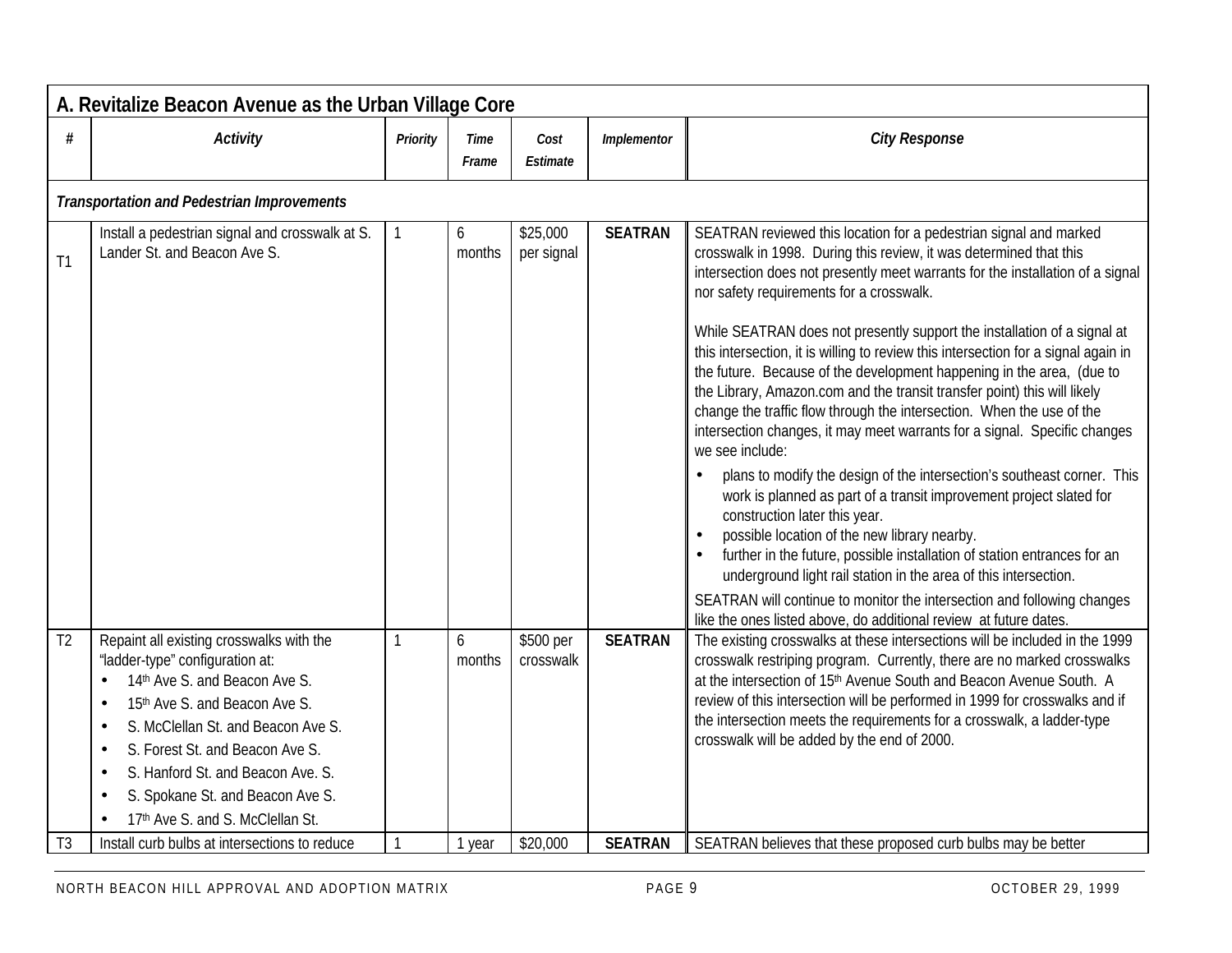|                | A. Revitalize Beacon Avenue as the Urban Village Core                                                                                                                                                                                                                                                                                                                                                                                                                                                                              |              |                      |                            |                |                                                                                                                                                                                                                                                                                                                                                                                                                                                                                                                                                                                                                                                                                                                                                                                                                                                                                                                                                        |  |  |  |  |  |
|----------------|------------------------------------------------------------------------------------------------------------------------------------------------------------------------------------------------------------------------------------------------------------------------------------------------------------------------------------------------------------------------------------------------------------------------------------------------------------------------------------------------------------------------------------|--------------|----------------------|----------------------------|----------------|--------------------------------------------------------------------------------------------------------------------------------------------------------------------------------------------------------------------------------------------------------------------------------------------------------------------------------------------------------------------------------------------------------------------------------------------------------------------------------------------------------------------------------------------------------------------------------------------------------------------------------------------------------------------------------------------------------------------------------------------------------------------------------------------------------------------------------------------------------------------------------------------------------------------------------------------------------|--|--|--|--|--|
| #              | <b>Activity</b>                                                                                                                                                                                                                                                                                                                                                                                                                                                                                                                    | Priority     | <b>Time</b><br>Frame | Cost<br>Estimate           | Implementor    | <b>City Response</b>                                                                                                                                                                                                                                                                                                                                                                                                                                                                                                                                                                                                                                                                                                                                                                                                                                                                                                                                   |  |  |  |  |  |
|                | pedestrian walking distance at the following<br>locations. At all intersections specified in the<br>previous paragraph, plus these additional<br>intersections:<br>S. Stevens St. and Beacon Ave S.<br>$\bullet$<br>S. Horton St. and Beacon Ave S.<br>$\bullet$<br>S. Hinds St. and Beacon Ave S.                                                                                                                                                                                                                                 |              |                      | to<br>\$40,000<br>per bulb |                | candidates for funding if they are prioritized in order of importance since<br>SEATRAN currently does not have funding for review or for constructing<br>curb bulbs at these locations. Various funding mechanisms such as the<br>Neighborhood Street Fund and Early Implementation funds could support<br>construction of one or two sets of these bulbs at a time. If the<br>neighborhood prioritizes these potential crosswalk locations in order of<br>importance, SEATRAN can review and focus potential funding sources to<br>the areas most needing curb bulbs.<br>If this recommendation has been generated due to a safety problem at<br>these locations, SEATRAN will review the request. The following<br>information should be sent directly to SEATRAN traffic operations:<br>the specific location(s).<br>$\bullet$<br>a specific description of the problem(s).<br>$\bullet$<br>a neighborhood contact, with phone number.<br>$\bullet$ |  |  |  |  |  |
| T <sub>4</sub> | Install appropriate pedestrian enhancements                                                                                                                                                                                                                                                                                                                                                                                                                                                                                        | $\mathbf{1}$ | To be                | No cost                    | <b>SPL</b>     | However, this review is more likely to result in signing and striping rather<br>than curb bulbs.<br>SEATRAN would welcome the opportunity to review plans for street                                                                                                                                                                                                                                                                                                                                                                                                                                                                                                                                                                                                                                                                                                                                                                                   |  |  |  |  |  |
|                | at the new proposed Beacon Hill Library<br>(location to be determined).                                                                                                                                                                                                                                                                                                                                                                                                                                                            |              | determi<br>ned       | estimate                   | <b>SEATRAN</b> | improvements related to the library's development. SPL will also work to<br>make the site of the new library pedestrian friendly, once that site is<br>chosen.                                                                                                                                                                                                                                                                                                                                                                                                                                                                                                                                                                                                                                                                                                                                                                                         |  |  |  |  |  |
| T <sub>5</sub> | Install a free right arrow signal at Beacon Ave.<br>S. and 15th Avenue S. (from Beacon Ave S.<br>southbound to 15th Ave S. southbound),<br>similar to the northbound to northbound<br>movement. This would allow autos to make a<br>free right turn on the 15 <sup>th</sup> Ave S. northbound<br>movement cycle, and hopefully dissuade<br>people from using 14th Avenue S. as a<br>shortcut. Install traffic circles at 14th Ave S.<br>and S. Lander St., to reduce short-cut through<br>arterial traffic on residential streets. | $\mathbf{1}$ | 1 year               | \$25,000<br>per signal     | <b>SEATRAN</b> | Signal:<br>A review will be performed for this proposed signal change in 1999. If a<br>signal is warranted, the project will be placed on a list for potential funding.<br>Traffic circles:<br>The intersections of 14 <sup>th</sup> Avenue South & South Lander Street, 14 <sup>th</sup><br>Avenue South & South McClellan Street, 14th Avenue South & South<br>Forest Street, and 14th Avenue South & South Stevens Street will be<br>reviewed and included in SEATRAN's 1999 competitive process for traffic<br>circles. Projects that are appropriate for funding, but not funded in a given<br>year, will automatically be carried forward for possible funding in<br>subsequent years.                                                                                                                                                                                                                                                           |  |  |  |  |  |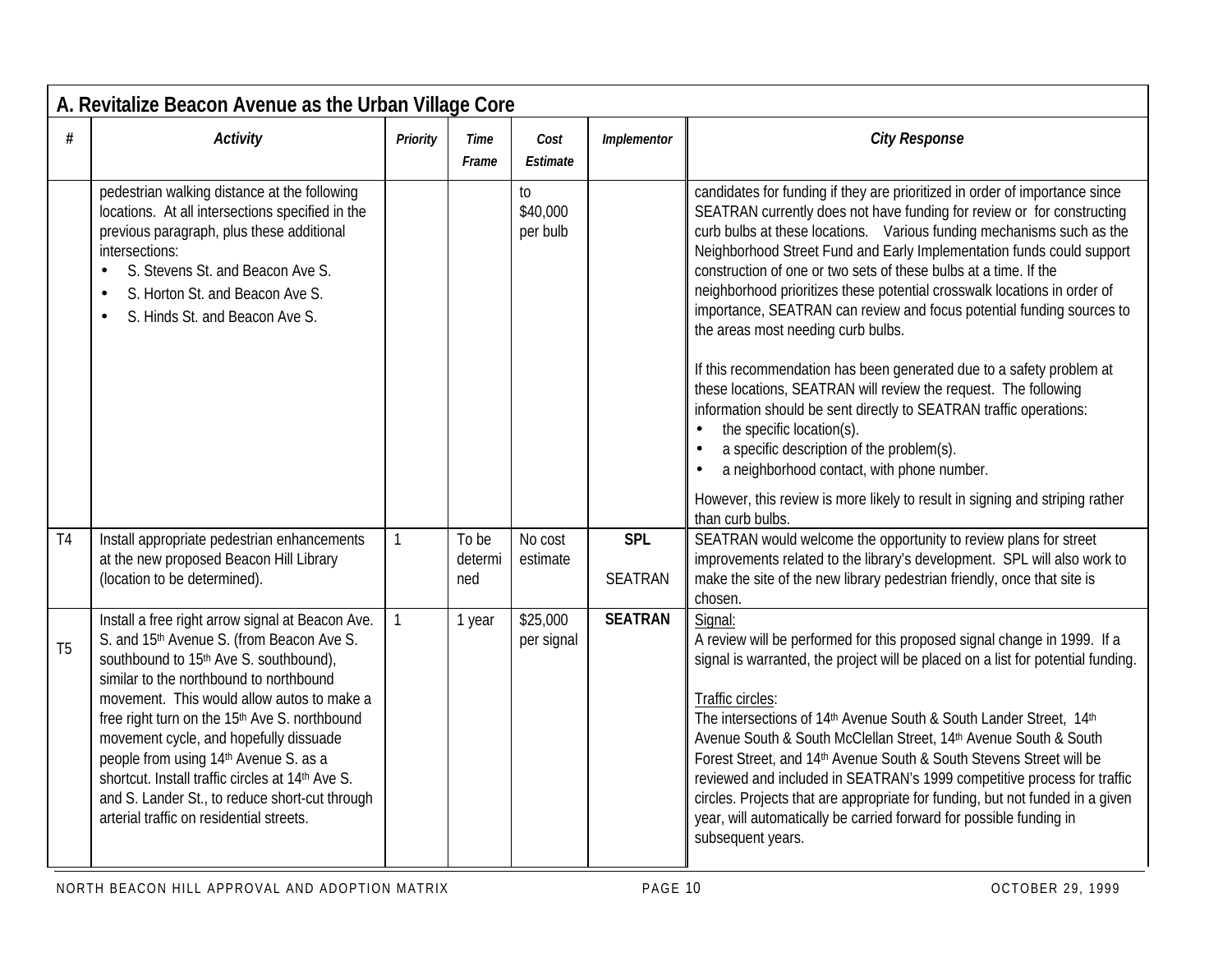|                | A. Revitalize Beacon Avenue as the Urban Village Core                                                                                                                                                                                                                                                                  |                |                                         |                                                        |                |                                                                                                                                                                                                                                                                                                                                                                                                                                                                                                                                                                                                                                                          |  |  |  |  |  |
|----------------|------------------------------------------------------------------------------------------------------------------------------------------------------------------------------------------------------------------------------------------------------------------------------------------------------------------------|----------------|-----------------------------------------|--------------------------------------------------------|----------------|----------------------------------------------------------------------------------------------------------------------------------------------------------------------------------------------------------------------------------------------------------------------------------------------------------------------------------------------------------------------------------------------------------------------------------------------------------------------------------------------------------------------------------------------------------------------------------------------------------------------------------------------------------|--|--|--|--|--|
| #              | <b>Activity</b>                                                                                                                                                                                                                                                                                                        | Priority       | <b>Time</b><br>Frame                    | Cost<br>Estimate                                       | Implementor    | <b>City Response</b>                                                                                                                                                                                                                                                                                                                                                                                                                                                                                                                                                                                                                                     |  |  |  |  |  |
|                |                                                                                                                                                                                                                                                                                                                        |                |                                         |                                                        |                | To pursue the review of these locations further, SEATRAN needs a<br>name(s) of a community contact(s), who, if needed, could provide<br>additional information about these locations and circulate neighborhood<br>petitions for locations found workable through SEATRAN review.                                                                                                                                                                                                                                                                                                                                                                        |  |  |  |  |  |
| T <sub>6</sub> | Turn 14th Ave. S. between S. Bayview St. and<br>Beacon Ave. (a short one block segment) into<br>a one-way northbound street with a chicane at<br>14th Ave. and Beacon Ave. S. intersection<br>(SW corner) to reduce speeding and cut-<br>through problems.                                                             | $\mathbf{1}$   | 1 year                                  |                                                        | <b>SEATRAN</b> | Changes that take away access can create operation problems - shifting<br>traffic and raising volumes on other nearby streets. SEATRAN will need to<br>work with a member of the community to learn more about this traffic<br>problem. Pending a neighborhood contact, SEATRAN will review this<br>location in 1999.                                                                                                                                                                                                                                                                                                                                    |  |  |  |  |  |
| T <sub>7</sub> | If measures listed in TPI B. I are not fully<br>successful, then install additional traffic<br>calming devices on 14th Ave S. between S.<br>Lander St. and S. Stevens St. to reduce cut-<br>through traffic to 15th Ave. S. / Beacon Ave.<br>S. and to inhibit cut-through arterial traffic on<br>residential streets. | $\mathbf{1}$   | 1 year                                  | \$8,000<br>per circle<br>(includes<br>landscapi<br>ng) | <b>SEATRAN</b> | A decision to consider traffic calming, beyond traffic circles, on this part of<br>14th Avenue South should follow the review of the street's intersections for<br>traffic circles. See response to TPI B.I.                                                                                                                                                                                                                                                                                                                                                                                                                                             |  |  |  |  |  |
| T <sub>8</sub> | Complete Beacon Avenue Median Project<br>between S. Spokane St. and Cheasty Blvd. S.<br>through Jefferson Park: median<br>reconstruction will take place in Fall 1998.<br>Construction will be complete by June 1999.                                                                                                  | $\mathbf{1}$   | Comple<br>tion<br>summe<br>r of<br>1999 | Median<br>improvem<br>ent: \$2.8<br>million            | <b>SEATRAN</b> | Construction of the project began in the beginning of 1999 and is<br>scheduled to be completed by the end of 1999.                                                                                                                                                                                                                                                                                                                                                                                                                                                                                                                                       |  |  |  |  |  |
| T <sub>9</sub> | McClellan St. between 15th Ave S. and 17th<br>Ave S.:<br>Provide left turn pockets for eastbound<br>and westbound S. McClellan St. traffic at<br>the Beacon Ave S. intersection for those<br>turning onto Beacon Ave S.<br>Study traffic signal timing at Beacon Ave<br>$\bullet$<br>S. and McClellan St.              | $\overline{2}$ | $2-3$<br>years                          | No cost<br>estimate                                    | <b>SEATRAN</b> | Left turn pockets:<br>The suggestion for installation of left-turn pockets appears to conflict with<br>the suggestion for curb bulbs presented in TPI A.IV. Widening South<br>McClellan Street for turn pockets would increase crossing distances for<br>pedestrians, which bulbs would aim to narrow. In narrowing South<br>McClellan Street for pedestrians, curb bulbs would take away street width<br>that turn lanes would require. SEATRAN will work with the community to<br>resolve design issues on this street.<br>Signals:<br>Signal review for the Beacon Avenue South and South McClellan Street<br>intersection will be performed in 1999. |  |  |  |  |  |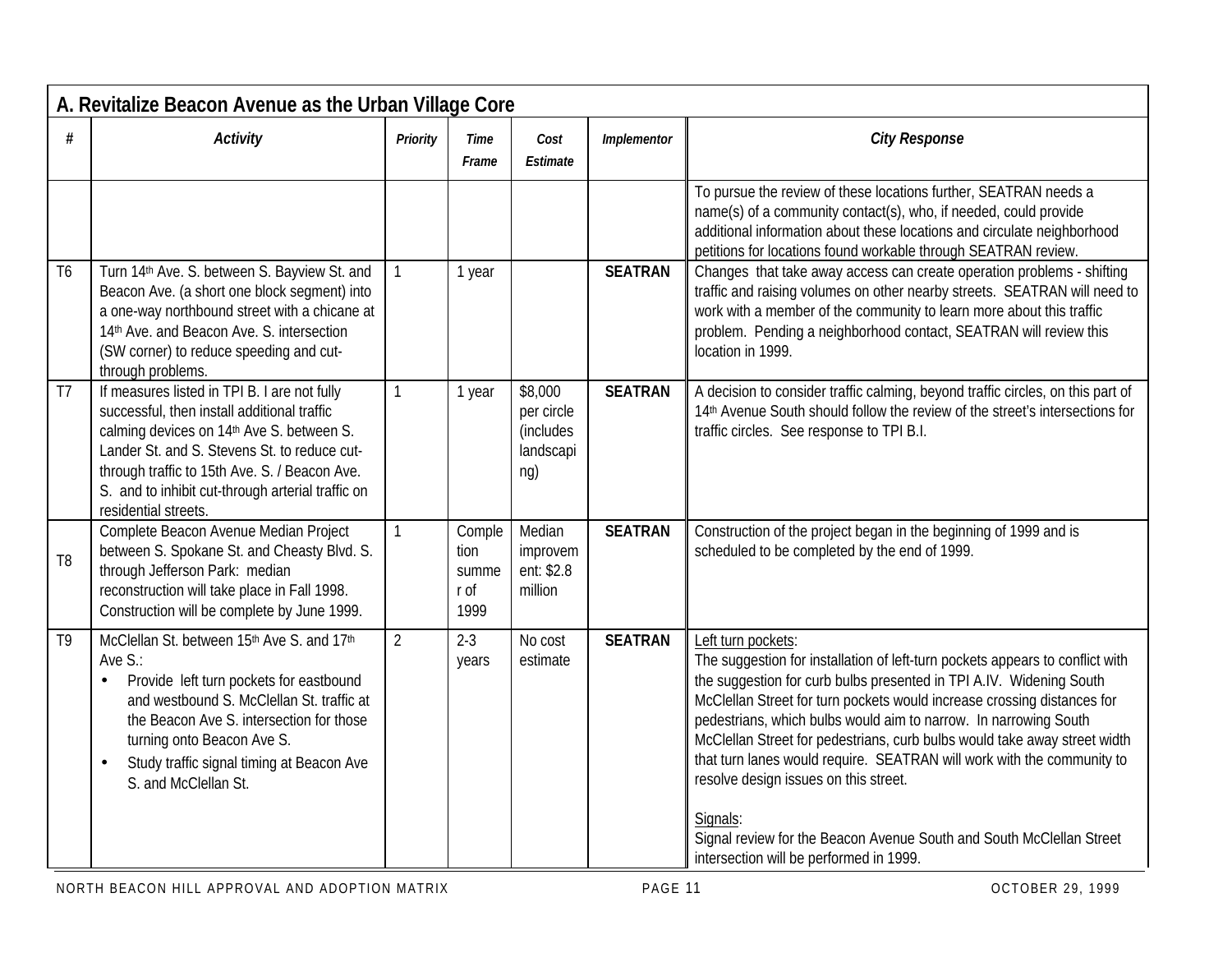|                 | A. Revitalize Beacon Avenue as the Urban Village Core                                                                                                                                                                                                                                                                                                         |              |                                 |                                           |                                                                                   |                                                                                                                                                                                                                                                                                                                                                                                                                                                                                                                                                                                                                                                                                                                                                     |  |  |  |  |  |
|-----------------|---------------------------------------------------------------------------------------------------------------------------------------------------------------------------------------------------------------------------------------------------------------------------------------------------------------------------------------------------------------|--------------|---------------------------------|-------------------------------------------|-----------------------------------------------------------------------------------|-----------------------------------------------------------------------------------------------------------------------------------------------------------------------------------------------------------------------------------------------------------------------------------------------------------------------------------------------------------------------------------------------------------------------------------------------------------------------------------------------------------------------------------------------------------------------------------------------------------------------------------------------------------------------------------------------------------------------------------------------------|--|--|--|--|--|
| #               | <b>Activity</b>                                                                                                                                                                                                                                                                                                                                               | Priority     | Time<br>Frame                   | Cost<br>Estimate                          | Implementor                                                                       | <b>City Response</b>                                                                                                                                                                                                                                                                                                                                                                                                                                                                                                                                                                                                                                                                                                                                |  |  |  |  |  |
| T <sub>10</sub> | Establish a Restricted Parking Zone (RPZ)<br>around the PAC-MED Center as mitigation for<br>redevelopment of campus and to reduce<br>parking impacts to residents.                                                                                                                                                                                            | $\mathbf{1}$ | With<br>adoptio<br>n of<br>Plan |                                           | <b>SEATRAN</b><br>Developer:<br>Wright-<br>Runstad &<br>Amazon.com<br><b>DCLU</b> | Though a Master Use Permit application has not been made to DCLU for<br>the redevelopment of the campus, it is highly likely that the necessary<br>parking surveys will be a condition of SEPA. The parking surveys must<br>demonstrate impacts and residents' wishes before SEATRAN can require<br>an RPZ. SEATRAN has a program for RPZ evaluation. When the<br>Amazon.com campus is in operation and if there is a problem, the site can<br>be submitted for review. Reviews are done in the order they are received.                                                                                                                                                                                                                            |  |  |  |  |  |
| T11             | Improve Rt. 36 night and weekend schedule<br>with more frequent service or explore<br>replacing standard (40 ft.) buses to articulated<br>(60 ft.) buses to relieve standee loads<br>(standing room only).                                                                                                                                                    |              | $1-3$<br>years                  | No cost<br>estimate                       | Metro                                                                             | Recommendations relating to activities implemented by Metro will be<br>forwarded to Metro for consideration during their six-year planning<br>process. SPO, SEATRAN and DON will review the transit service requests<br>and transit stop improvements identified in the neighborhood plans and<br>integrate those requested improvements into the work being done under<br>Strategy T4 "Establish and Implement Transit Service Priorities" in the<br>City's Transportation Strategic Plan (TSP). The Executive will report to the<br>City Council Transportation Committee on its progress on Strategy T4 as<br>part of its ongoing reporting requirements on the TSP and to the<br>Neighborhoods, Growth Planning and Civic Engagement Committee. |  |  |  |  |  |
| T <sub>12</sub> | Extend Rt. 38 to serve the SODO (south of<br>downtown) neighborhood, to provide work and<br>shopping access for Urban Village patrons<br>and provide some inter-SODO circulation.<br>This route extension will be jointly discussed<br>and planned with the Greater Duwamish<br>Industrial planning effort. Reduce headways<br>of Rt. 38 to every 30 minutes. |              |                                 |                                           | <b>Metro</b>                                                                      | Recommendations relating to activities implemented by Metro will be<br>forwarded to Metro for consideration during their six-year planning<br>process. SPO, SEATRAN and DON will review the transit service requests<br>and transit stop improvements identified in the neighborhood plans and<br>integrate those requested improvements into the work being done under<br>Strategy T4 "Establish and Implement Transit Service Priorities" in the<br>City's Transportation Strategic Plan (TSP). The Executive will report to the<br>City Council Transportation Committee on its progress on Strategy T4 as<br>part of its ongoing reporting requirements on the TSP and to the<br>Neighborhoods, Growth Planning and Civic Engagement Committee. |  |  |  |  |  |
| T <sub>13</sub> | Rt. 36 Local Weekday: add additional peak<br>trips as appropriate to alleviate overcrowding<br>including midday and reverse peak periods.<br>Ensure a consistent 10-minute headway<br>between Beacon/Myrtle and Downtown, and a                                                                                                                               | $\mathbf{1}$ | 1 year                          | Annual<br>operating<br>cost:<br>\$215,000 | Metro                                                                             | Recommendations relating to activities implemented by Metro will be<br>forwarded to Metro for consideration during their six-year planning<br>process. SPO, SEATRAN and DON will review the transit service requests<br>and transit stop improvements identified in the neighborhood plans and<br>integrate those requested improvements into the work being done under                                                                                                                                                                                                                                                                                                                                                                             |  |  |  |  |  |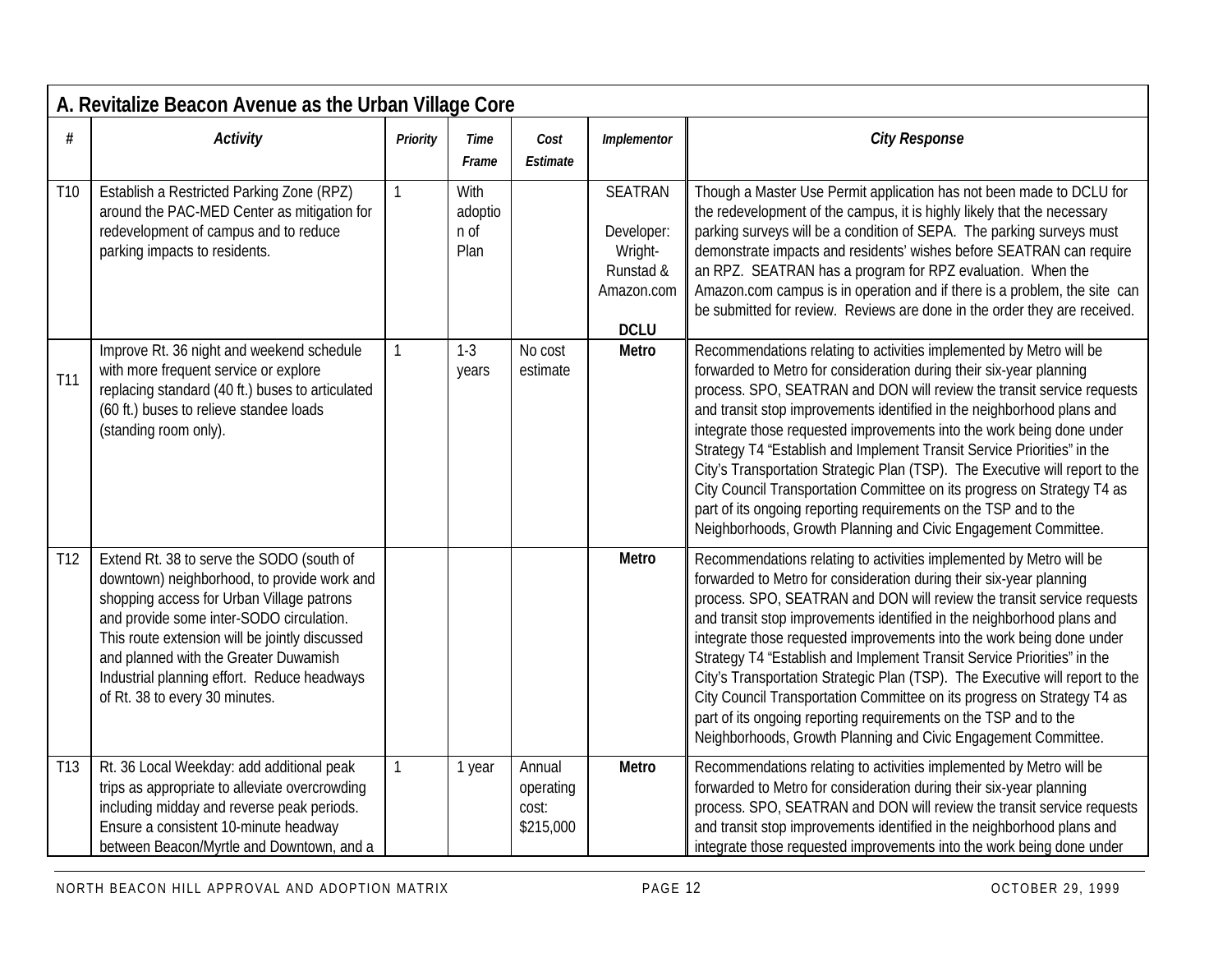|                 | A. Revitalize Beacon Avenue as the Urban Village Core                                                                                                                                                                                                                              |                |                                                     |                                                           |                               |                                                                                                                                                                                                                                                                                                                                                                                                                                                                                                                                                                                                                                                                                                                                                     |  |  |  |  |
|-----------------|------------------------------------------------------------------------------------------------------------------------------------------------------------------------------------------------------------------------------------------------------------------------------------|----------------|-----------------------------------------------------|-----------------------------------------------------------|-------------------------------|-----------------------------------------------------------------------------------------------------------------------------------------------------------------------------------------------------------------------------------------------------------------------------------------------------------------------------------------------------------------------------------------------------------------------------------------------------------------------------------------------------------------------------------------------------------------------------------------------------------------------------------------------------------------------------------------------------------------------------------------------------|--|--|--|--|
| $\#$            | <b>Activity</b>                                                                                                                                                                                                                                                                    | Priority       | Time<br>Frame                                       | Cost<br>Estimate                                          | Implementor                   | <b>City Response</b>                                                                                                                                                                                                                                                                                                                                                                                                                                                                                                                                                                                                                                                                                                                                |  |  |  |  |
|                 | 20-minute headway between Rainier Beach<br>and Beacon/Myrtle. Improvements could<br>include:<br>AM Peak: Ensure a 7.5-minute headway<br>$\bullet$<br>between Beacon/Myrtle and Downtown.<br>PM Peak: Ensure a 20-minute headway<br>$\bullet$<br>on the diesel Rainier Beach trips. |                |                                                     |                                                           |                               | Strategy T4 "Establish and Implement Transit Service Priorities" in the<br>City's Transportation Strategic Plan (TSP). The Executive will report to the<br>City Council Transportation Committee on its progress on Strategy T4 as<br>part of its ongoing reporting requirements on the TSP and to the<br>Neighborhoods, Growth Planning and Civic Engagement Committee.                                                                                                                                                                                                                                                                                                                                                                            |  |  |  |  |
| T <sub>14</sub> | Reroute Rt. 36 express to serve the Urban<br>Village, so that this route would serve as a<br>backup to the local route, and not duplicate<br>service on Columbian Way. Add one (1) PM<br>trip to serve the 3:30 PM work shifts.                                                    | $\overline{2}$ | Mediu<br>m term                                     | \$20,000<br>per<br>additional<br>express<br>trip          | Metro                         | Recommendations relating to activities implemented by Metro will be<br>forwarded to Metro for consideration during their six-year planning<br>process. SPO, SEATRAN and DON will review the transit service requests<br>and transit stop improvements identified in the neighborhood plans and<br>integrate those requested improvements into the work being done under<br>Strategy T4 "Establish and Implement Transit Service Priorities" in the<br>City's Transportation Strategic Plan (TSP). The Executive will report to the<br>City Council Transportation Committee on its progress on Strategy T4 as<br>part of its ongoing reporting requirements on the TSP and to the<br>Neighborhoods, Growth Planning and Civic Engagement Committee. |  |  |  |  |
| T <sub>15</sub> | Install additional bus shelters and trash<br>containers along Rt. 36 inbound stops.                                                                                                                                                                                                |                |                                                     |                                                           | Metro                         | Recommendations relating to activities implemented by Metro will be<br>forwarded to Metro for consideration during their six-year planning<br>process. SPO, SEATRAN and DON will review the transit service requests<br>and transit stop improvements identified in the neighborhood plans and<br>integrate those requested improvements into the work being done under<br>Strategy T4 "Establish and Implement Transit Service Priorities" in the<br>City's Transportation Strategic Plan (TSP). The Executive will report to the<br>City Council Transportation Committee on its progress on Strategy T4 as<br>part of its ongoing reporting requirements on the TSP and to the<br>Neighborhoods, Growth Planning and Civic Engagement Committee. |  |  |  |  |
| T <sub>16</sub> | Work with governmental agencies and the<br>Beacon Hill Chamber and Adopt-A-Street<br>volunteers to resolve the litter problems at bus<br>shelters.                                                                                                                                 | $\mathbf{1}$   | Continu<br><b>OUS</b><br>over<br>the life<br>of the | Volunteer<br>effort with<br>existing<br>City<br>resources | SPU, NBH<br>Chamber,<br>Metro | This is a community based activity, but SPU can provide support for<br>ongoing community Adopt-a-street organizing, and Spring Clean<br>Community Clean-ups (March-May annually).                                                                                                                                                                                                                                                                                                                                                                                                                                                                                                                                                                   |  |  |  |  |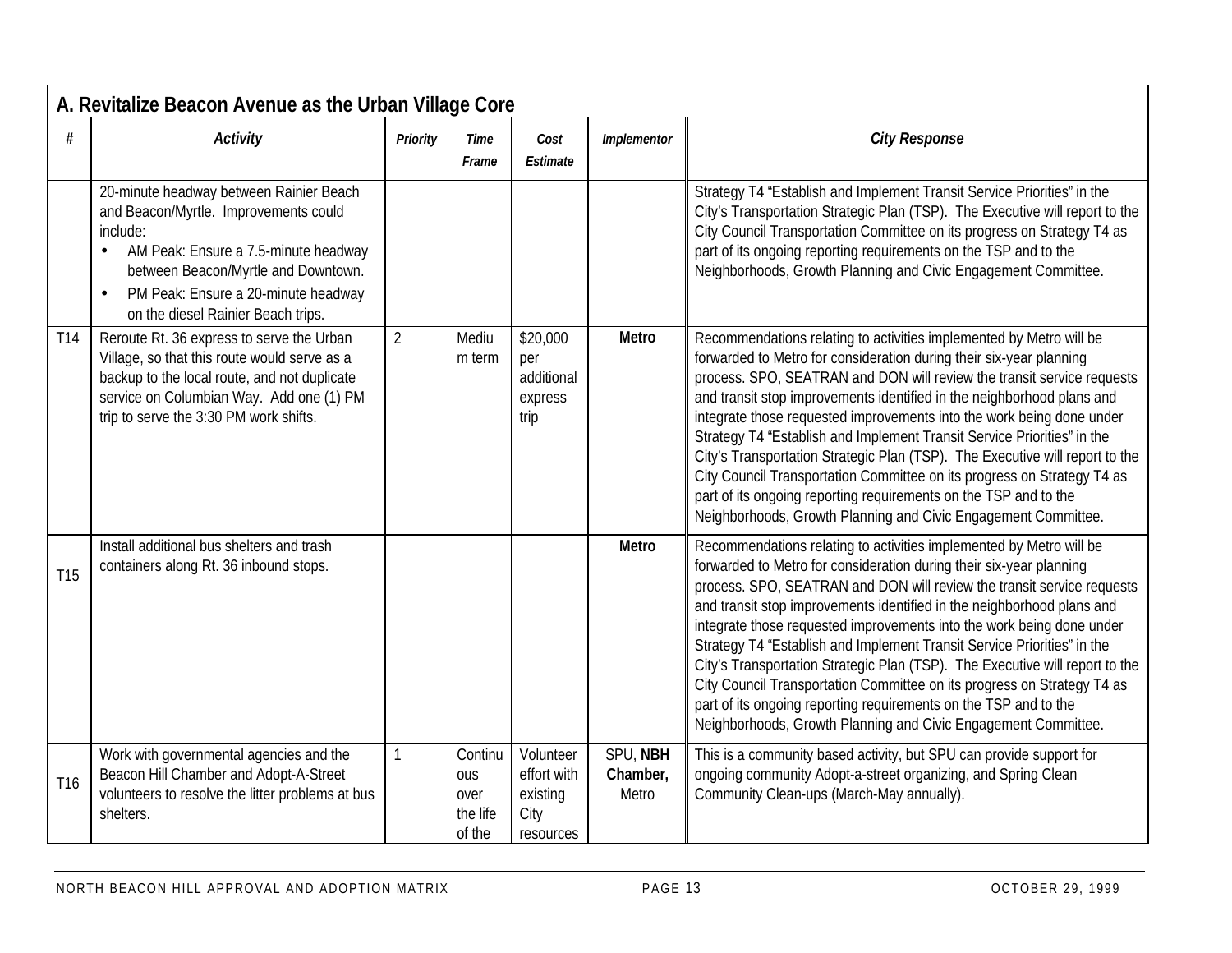|                             | A. Revitalize Beacon Avenue as the Urban Village Core                                                                                                                                                                                                                                                                                   |              |                      |                         |                                                                                                                               |                                                                                                                                                                                                                                                                                                                                                                                                                                                                                                                                                                                                                                                                                                                                                                                    |  |  |  |  |  |
|-----------------------------|-----------------------------------------------------------------------------------------------------------------------------------------------------------------------------------------------------------------------------------------------------------------------------------------------------------------------------------------|--------------|----------------------|-------------------------|-------------------------------------------------------------------------------------------------------------------------------|------------------------------------------------------------------------------------------------------------------------------------------------------------------------------------------------------------------------------------------------------------------------------------------------------------------------------------------------------------------------------------------------------------------------------------------------------------------------------------------------------------------------------------------------------------------------------------------------------------------------------------------------------------------------------------------------------------------------------------------------------------------------------------|--|--|--|--|--|
| #                           | <b>Activity</b>                                                                                                                                                                                                                                                                                                                         | Priority     | <b>Time</b><br>Frame | Cost<br>Estimate        | Implementor                                                                                                                   | <b>City Response</b>                                                                                                                                                                                                                                                                                                                                                                                                                                                                                                                                                                                                                                                                                                                                                               |  |  |  |  |  |
|                             |                                                                                                                                                                                                                                                                                                                                         |              | plan                 |                         |                                                                                                                               |                                                                                                                                                                                                                                                                                                                                                                                                                                                                                                                                                                                                                                                                                                                                                                                    |  |  |  |  |  |
|                             | Open Space                                                                                                                                                                                                                                                                                                                              |              |                      |                         |                                                                                                                               |                                                                                                                                                                                                                                                                                                                                                                                                                                                                                                                                                                                                                                                                                                                                                                                    |  |  |  |  |  |
| <b>OS</b>                   | Support the development of a new 10,000<br>square foot library within the urban village and<br>work with the Seattle Public Library to provide<br>public open space on the site of the new<br>library such as entry plazas or outdoor reading<br>areas.                                                                                 | 1            | 1 year               | No cost<br>estimate     | <b>SPL</b><br>Friends of<br>the Beacon<br><b>Hill Library</b>                                                                 | Open space at the new library will need to be incorporated into the<br>required setback and/or as an integral part of the building design. Locating<br>potential sites large enough to site the library alone has been extremely<br>difficult without increasing the site area needed.                                                                                                                                                                                                                                                                                                                                                                                                                                                                                             |  |  |  |  |  |
| <b>OS</b><br>$\overline{2}$ | Develop Beacon Avenue Boulevard<br>streetscape standards that include sidewalk<br>widening at key pedestrian crosswalks,<br>special street lighting, hanging seasonal<br>flower baskets, banners, unified street<br>furniture such as pedestrian benches, trash<br>containers, newspaper vending<br>machines/stands and message kiosks. | $\mathbf{1}$ | $2 - 3$<br>years     | \$600,000               | <b>DON</b><br><b>SEATRAN</b><br><b>NBH</b><br>Chamber<br>(Banner<br>Project)<br>North<br>Beacon Hill<br>Council<br><b>SAC</b> | This "visioning" work is a community-based activity. According to the<br>neighborhood's plan, NBH Chamber is developing a neighborhood<br>business district decorative banner project to improve the image and<br>identity of the business district.<br>SEATRAN would want to review suggested improvement ideas and<br>standards for work in the right-of-way to ensure they would not present<br>safety, maintenance, or operational problems.<br>If % for Art funds are generated from the proposed streetscape<br>improvements, an artist should be involved in these treatments; if not, but<br>the community seeks DON funds to implement amenities such as signage<br>and gateways, SAC can provide fee-based technical assistance.                                         |  |  |  |  |  |
| <b>OS</b><br>$\mathfrak{Z}$ | Fill in the "gaps" of missing street trees along<br>key pedestrian streets within the urban village.                                                                                                                                                                                                                                    | $\mathbf{1}$ | 1 year               | Cost per<br>street tree | <b>SEATRAN</b><br>SCL<br><b>DON</b>                                                                                           | SEATRAN's Arborist Office is willing to join with other departments and<br>the community in a discussion about developing a master planting and<br>maintenance plan for the neighborhood's street trees. The focus of<br>SEATRAN tree programs is on tree plantings and maintenance along<br>arterial streets.<br>Seattle City Light offers a community tree planting program (also known as<br>the Urban Tree Replacement Program) by providing communities with a<br>minimum of 100 trees. City Light works with communities to assess project<br>sites, provide trees, prepare planting sites, and provide limited care for<br>open space or street side plantings. Community volunteers and residents<br>plant the trees and the adjacent property owners assume ownership and |  |  |  |  |  |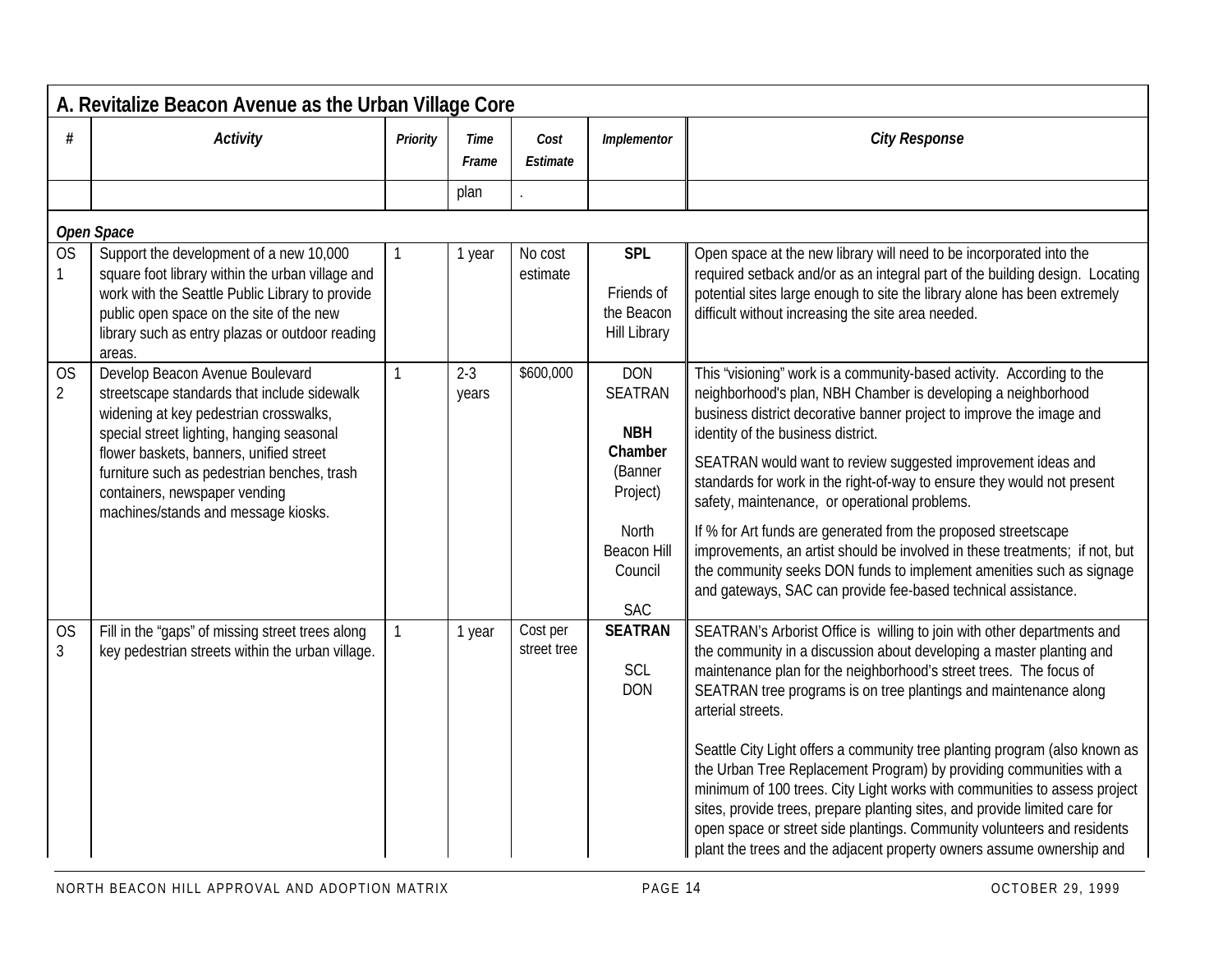|                | A. Revitalize Beacon Avenue as the Urban Village Core                                                                                                                                                                                                                                                          |              |                      |                                                                                         |                                                                                |                                                                                                                                                                                                                                                                                                                                                                                                                                                                                                                                                                                                                                                                                                                               |  |  |  |  |  |
|----------------|----------------------------------------------------------------------------------------------------------------------------------------------------------------------------------------------------------------------------------------------------------------------------------------------------------------|--------------|----------------------|-----------------------------------------------------------------------------------------|--------------------------------------------------------------------------------|-------------------------------------------------------------------------------------------------------------------------------------------------------------------------------------------------------------------------------------------------------------------------------------------------------------------------------------------------------------------------------------------------------------------------------------------------------------------------------------------------------------------------------------------------------------------------------------------------------------------------------------------------------------------------------------------------------------------------------|--|--|--|--|--|
| #              | <b>Activity</b>                                                                                                                                                                                                                                                                                                | Priority     | <b>Time</b><br>Frame | Cost<br>Estimate                                                                        | Implementor                                                                    | <b>City Response</b>                                                                                                                                                                                                                                                                                                                                                                                                                                                                                                                                                                                                                                                                                                          |  |  |  |  |  |
|                |                                                                                                                                                                                                                                                                                                                |              |                      |                                                                                         |                                                                                | maintenance. All projects are reviewed by the City Arborist for permit<br>approval. With permission from DPR, Jefferson Park is an eligible location<br>for a community tree planting. The neighborhood can also apply to DON's<br>existing 'tree grant" program.                                                                                                                                                                                                                                                                                                                                                                                                                                                             |  |  |  |  |  |
| <b>OS</b><br>4 | Develop design guidelines for future<br>commercial and mixed-use buildings that<br>include standards for signage, street level<br>retail, façade transparency and modulation,<br>weather protection, parking access, and<br>materials that are specific to the Beacon Hill<br>neighborhood.                    |              | 1 year               | \$30,000                                                                                | <b>DCLU</b><br>North<br><b>Beacon Hill</b><br>Council                          | See LU <sub>7</sub> .                                                                                                                                                                                                                                                                                                                                                                                                                                                                                                                                                                                                                                                                                                         |  |  |  |  |  |
| <b>OS</b><br>5 | Create "gateway entrances" to the urban<br>village at key locations such as Beacon Ave<br>and S. Stevens Street/Beacon and 14th and<br>15th Avenues through the inclusion of public<br>art works, special banners or signage,<br>improved landscaping and special paving<br>materials on street and sidewalks. | $\mathbf{1}$ | 1 year               | \$250,000<br>Potential<br>funding<br>source is<br>Neighborh<br>ood Bond<br><b>Issue</b> | <b>BIA/LID</b><br><b>SEATRAN</b><br><b>DON</b><br>OED<br><b>NBH</b><br>Chamber | This is primarily a community based activity. This activity may qualify for<br>NMF grants. The next step would be to develop a conceptual design for<br>these gateway locations. SEATRAN can assist the community in selecting<br>an appropriate consultant and provide technical assistance on specific<br>issues. Once improvements are identified, SEATRAN can work with the<br>community to develop implementation strategies. SEATRAN would want to<br>review suggested improvement ideas and standards for work in the right-<br>of-way to ensure they would not present safety, maintenance, or<br>operational problems. Note from SEATRAN: the cost estimate depends<br>upon what kind of improvements are suggested. |  |  |  |  |  |
|                |                                                                                                                                                                                                                                                                                                                |              |                      |                                                                                         | <b>SAC</b>                                                                     | OED can work with the planning group and the Chamber of Commerce to<br>explore the feasibility of a Business Improvement Area (BIA) for the urban<br>village business district.                                                                                                                                                                                                                                                                                                                                                                                                                                                                                                                                               |  |  |  |  |  |
|                |                                                                                                                                                                                                                                                                                                                |              |                      |                                                                                         |                                                                                | If % for Art funds are generated from the proposed streetscape<br>improvements, an artist should be involved in these treatments; if not, but<br>the community seeks DON funds to implement amenities such as signage<br>and gateways, SAC can provide fee-based technical assistance.                                                                                                                                                                                                                                                                                                                                                                                                                                        |  |  |  |  |  |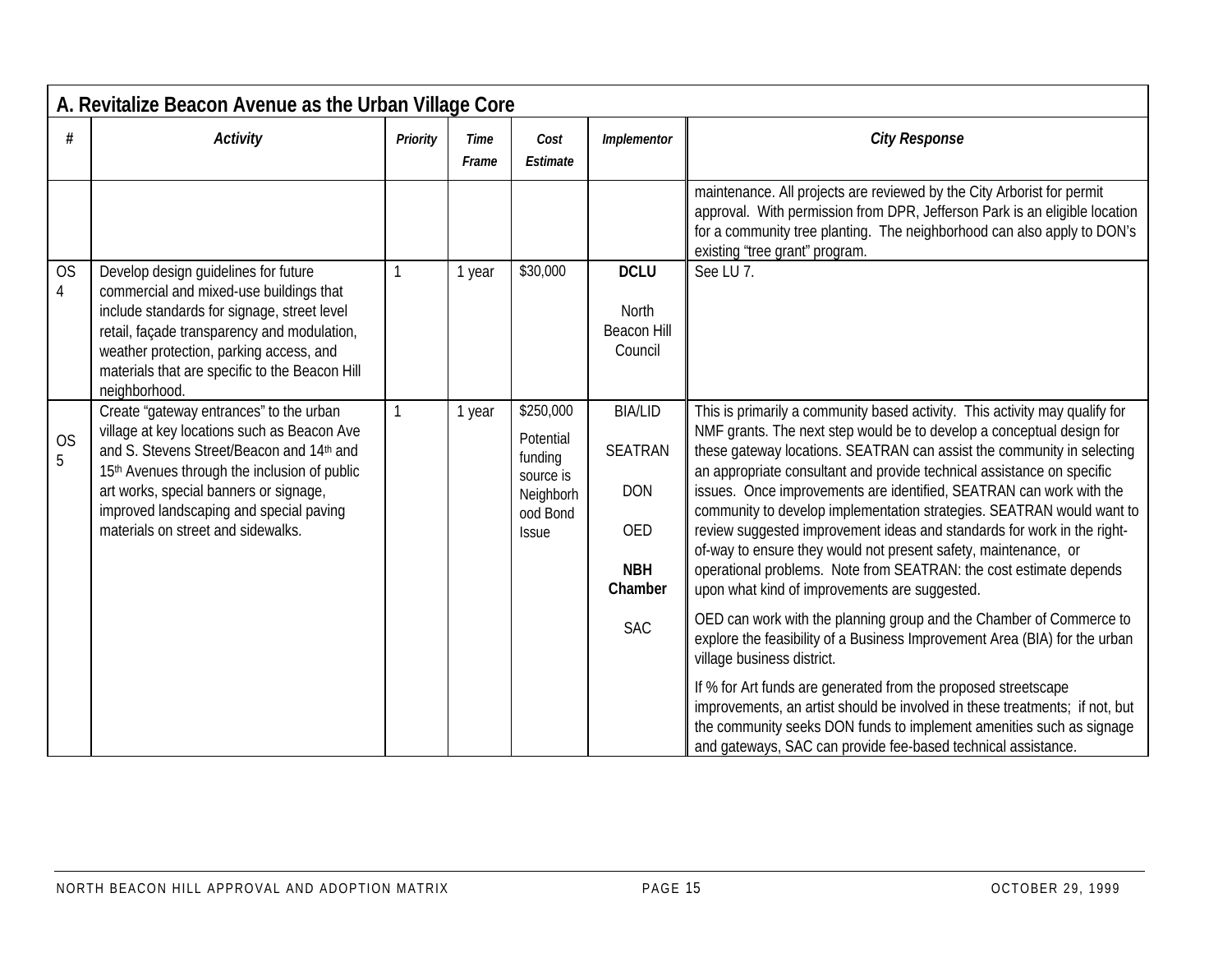# **B. JEFFERSON PARK CONCEPT PLAN**

# **Description**

Jefferson Park is the sixth largest park in the City, and a part of the Olmsted legacy. Unfortunately, Jefferson Park is not formally recognized by DPR as a major urban park. It is a park that suffers due to a long history of neglect and inadequate planning.

The key strategy for this park is a comprehensive Concept Plan. The Jefferson Park Concept Plan constitutes a guide for the rehabilitation of this 90-year old park. The Planning Committee conducted extensive surveys and historical research and produced a detailed problem statement for the park. The Committee has constructed a body of policies, strategies, design work, and financing mechanisms to address the various problem areas. The Jefferson Park Concept Plan seeks to balance local neighborhood needs and interests with those of the City and region at large.

Three preliminary design scenarios have been developed for Jefferson Park as part of the neighborhood planning process. Two designs are presented in this plan. **Active Edge** is the preferred design as selected by the majority of the community The following is a summary of the key components:

**Create a 20-Year Master Plan for Jefferson Park:** This is the highest priority recommendation of the community with regard to the park. This is the same recommendation made in the 1994 North Beacon Hill Action Plan, the first and most comprehensive neighborhood plan for this community.

**Investment in new community facilities:** The plan calls for the addition of a gymnasium and remodeling of the Jefferson Park Community Center; a new children's playground; two additional tennis courts; a new soccer field and additional softball/baseball fields.

**Improved pedestrian trails and access:** The plan calls for new walking paths, which would provide several miles of access for jogging, walking, and transit through the park.

Return of the historically significant Japanese picnic grounds: Prior to WWII, the annual Japanese community picnics were held in Jefferson Park. In the park plan, new areas are dedicated to the return of the picnic grounds.

**Investment in new golf facilities:** This plan would rebuild the nine-hole practice course to address drainage and irrigation problems. This course is heavily used by youth, seniors, and beginner players. A new more efficient configuration is used to retain the total fairway yardage while providing space to re-site the driving range. A new driving range and clubhouse would be built south of the existing facilities. The new site for the driving range, along Beacon Ave., north of the Veteran's Medical Center, is appropriate for the scale of a double-decker facility. The new facility would not block spectacular views which are currently obscured by the existing range.

**Urban Forest Initiative/Arboretum:** This plan creates an arboretum on the west side of the park. It also provides for the addition of trees and landscaping throughout the park to restore the intent of the Olmsted Plan.

#### **Ribbon of Green Alternative (See Sections III and IV of this matrix for more information)**

The Ribbon of Green scheme, an alternative park design supported by some of the community seeks to improve the park without requiring changes to the existing golf facilities. Cooperation of the golf facilities and the reservoir facilities in order to move back fences at the community center, is important in interim development of the children's play area and the pedestrian walk.

## **Integrated Executive Response**

City departments, in particular DPR and SPU, have been actively involved throughout the planning process and are committed to providing opportunities to improve

Jefferson Park. The work done through the neighborhood planning effort has provided options to look at the potential futures for the park. There is a commitment on the part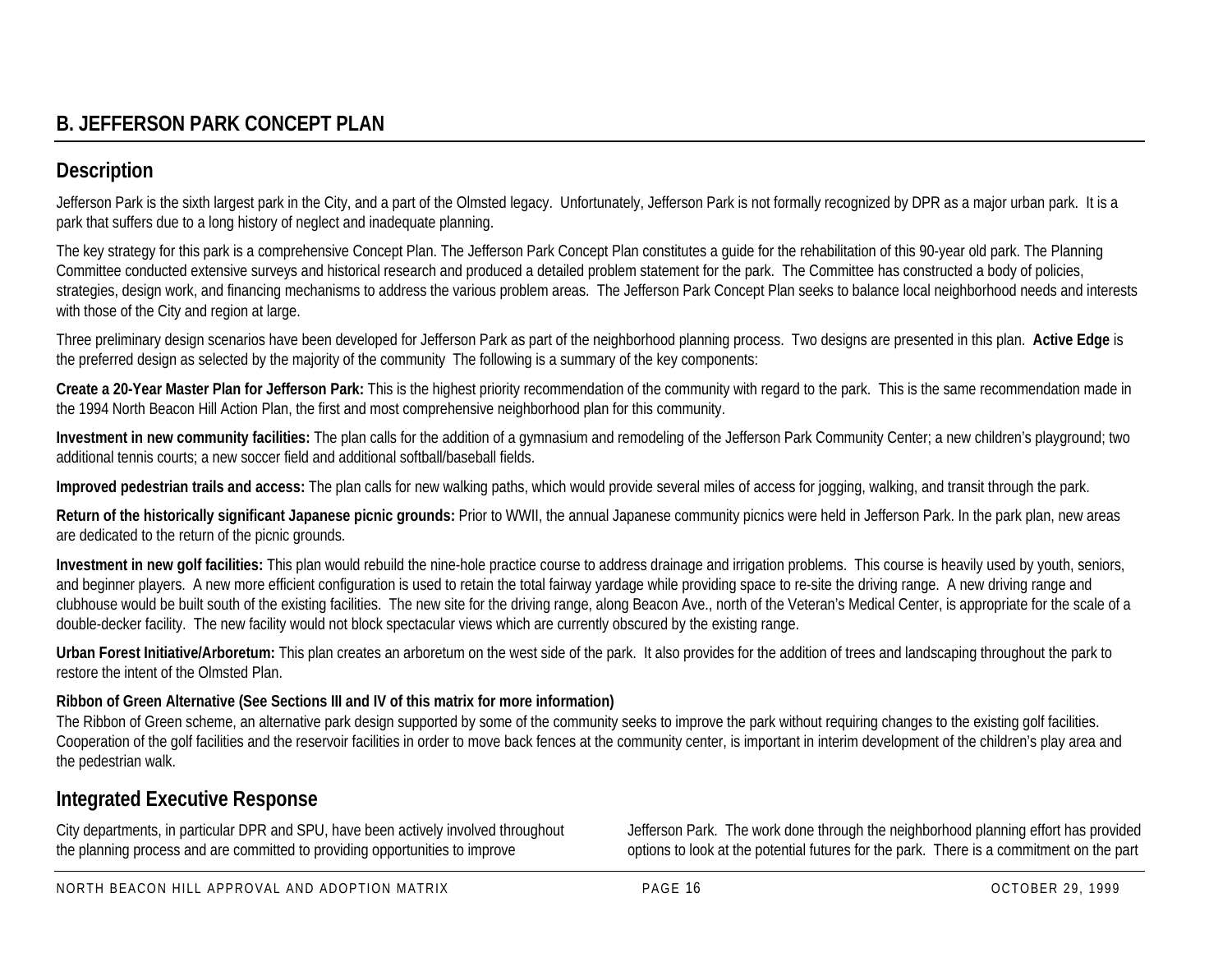of the Executive to ensure that the residents in the area can take advantage of opportunities for needed park and recreation facilities *and* that the citywide needs for recreational golf are met. The planned abandonment of the North reservoir; opportunities for collaboration among MGS, DPR, SPU, and the community to provide public access to areas that are currently fenced; available funding for a new 6,000 square feet playground; and the potential for expanding the community center greatly advance the broad goals presented in both of the park concept plans.

The Executive recommends a "hybrid" approach to begin implementation of the two concepts presented. Building on the Ribbon of Green proposal and through the inclusion of some Active Edge elements, the goals of both achieving more park and recreation facilities for area residents and continuing to meet the needs of recreational golfers will be achieved.

Please see the attached table for the specific details of the Hybrid approach. The Executive recommends focusing planning efforts for Jefferson Park in areas of the Park where there are currently no recreational opportunities or open space. DPR and SPU, as well as SEATRAN, will work with the community to maximize the opportunities provided by the SPU-owned property to the west of the reservoirs and the abandonment, filling in, and grading of the north reservoir.

The Executive recommends the alternative approach for several reasons:

- Capital investment opportunities are very limited. These opportunities should be focused on planning and projects that benefit the greatest number of stakeholders while reducing any negative impacts to other stakeholders. The new park would be built over the abandoned reservoir. For example, planning and developing a new 16-acre park will take several years and require significant funding as will planning, design, and construction of an expanded community center facilities. The City believes the development of Jefferson Park is best served by focusing all the stakeholders' energy on these major projects.
- The Jefferson Park golf courses meet a recreational need for approximately 91,000 golfers each year (most recent figure from Economics Research Associates Performance Review of Seattle's Municipal Golf Courses, 1998). The Executive recommends focusing near-term planning efforts in the northern portion of the Park and does not support the "Active Edge" recommendation to place reconfiguration of the golf course as a high priority and early step in obtaining additional public space at the Park.
- There is an approved Master Plan for Golf Facilities (adopted by Resolution 28376 in 1991) that outlines many issues relating to siting, capital improvements, programming, etc. in all municipal golf courses including Jefferson Park.

In order to achieve these goals, the Executive recommends the following near-term steps towards implementation:

- 1. Work with the community to develop an east/west passage through the park, with funding as an early implementation project. DPR and SPU are working together with the community to resolve property, fencing, and associated maintenance issues to make this project feasible in the near future. The timing of this project will depend upon the community finalizing their Early Implementation Fund application this fall.
- 2. Move forward with the design of a new 6,000 square foot play area to the north of the community center in 2000. Construction of the play area will occur in 2001. A new play area is sorely needed in this community and this project has been on hold for several years. The location of the play area to the north of the community center will achieve several goals: it will focus activity closer to bus access and nearby resident populations as well as provide a greater level of safety for children. SEATRAN's work on Beacon Avenue South has provided the opportunity to place additional buffering from the street near the current play area location. The final decision of the location for the play area to the north of the community center will be determined based on the ability of SPU to safely move reservoir fencing and the expansion of the community center.

Siting the play area to the north of the community center still allows for the community center to expand and does not require the driving range to move onto the nine-hole golf course which would involve major capital costs. The neighborhood has stated they want a 40,000 square foot play area. A destination sized play area is approximately 5000-10000 SF. The Sand Point Play Area is 20,000 SF and is almost 2x as large as the next the largest play area in the City. The Sand Point Play Area was also privately funded. Considerations for a destination sized play area include accessibility, location in larger sized parks, and parking accessibility.

DPR believes that moving forward with the Jefferson Park Play Area project in the near term is important to the Beacon Hill community. The 6000 SF play area can be designed in such a manner as to allow for expansion in the future. DPR will continue to work with the neighborhood on this sensitive issue.

3. Focus community efforts on planning and developing the SPU owned properties outlined above. The City will explore funding for a master planning effort that would include the area around the community center (including the space for a gymnasium, etc.), the northern reservoir area, and the western slope of Jefferson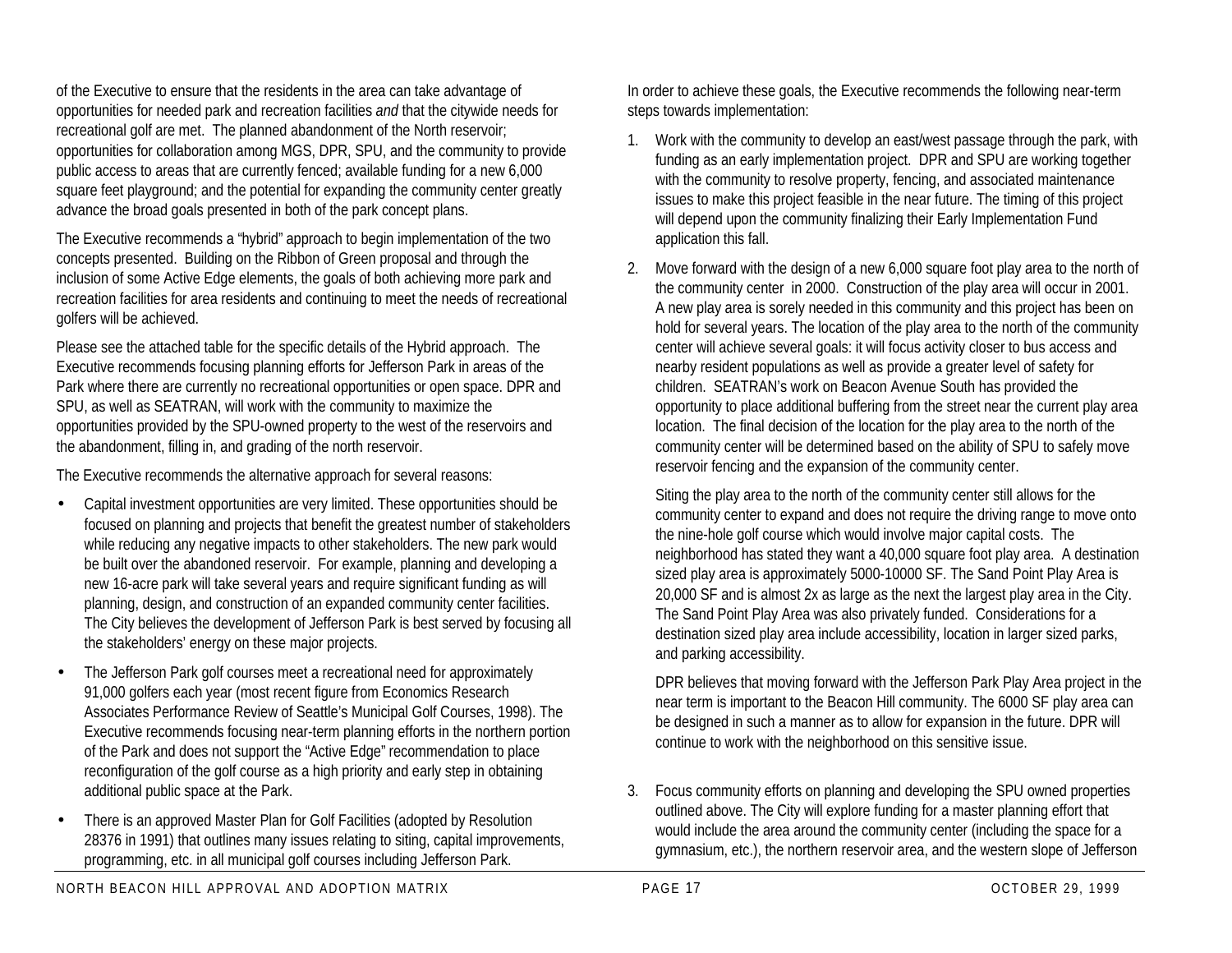Park. This master planning effort would be coordinated with the south reservoir soft lidding and north reservoir abandonment process set to begin in 2003-2005. Planning for improvements to the Park should be focused in this northern area and not for planning reconfiguration/relocation of the existing golf courses or driving range.

4. The City supports the recommendation in Ribbon of Green to move in the driving range fencing on the west and north sides to accommodate more public access and space (potentially for a Japanese picnic garden presented in the Active Edge concept). As funding for this project has not been identified, DPR will work with MGS and the community to develop a strategy for how this project might be implemented.

# **Integrated City Response**

Following review by the Council, the City selected the Executive's Hybrid Approach for short-term planning and development of the park and then to consider the Ribbon of Green Concept Plan for later planning and development efforts. In this way, the City will focus on the areas with funded projects in the short-term (the area around the community center and north reservoir), but still consider other recommendations from the Ribbon of Green Concept Plan in the long-term.

This City approach is reflected primarily in the City's plans for phased master planning. The City will prepare master plans for the northwestern portion of Jefferson Park, phased as follows:

- In the immediate future, the City will conduct an expedited planning process and prepare a site plan for the area around the Community Center (including the Community Center, play area, basketball and tennis courts, and parking). DPR's moratorium on park projects will continue only for the area around the Community Center. The moratorium will end as soon as the site planning process is complete and funding is available to construct the playground, gym (if approved by voters), and replacement courts (if necessary). The City will focus on the Executive's Hybrid Approach for this site planning effort. (Note, this site planning effort is contingent upon funding.)
- Following the site planning effort for the area around the Community Center, the City will prepare a master plan for the northwest portion of the park in coordination with planning for the reservoir covering by SPU. DPR will take advantage of opportunities for trails throughout the park, including those created by MGS as it completes its Capital Improvement

Program. (Note, this master planning effort is contingent upon funding.)

• The City will not prepare a master plan for the remainder of the park.

The Executive will report to the Council in 2000 with a proposed scope, timeline and funding options for the site planning and master planning efforts.

#### **Lead Department:** DPR

#### **Participating Departments:** SPU, SEATRAN, DCLU

#### *Activities Already Underway*

- 1. The Beacon Avenue median project is underway and expected to be completed by the end of 1999. This project should address maintenance issues along Beacon Ave.
- 2. As part of the Beacon Avenue South median project, a three-foot wide gravel path is to be installed along the east side of Beacon Avenue South, from Cheasty Boulevard South to South Spokane Street.
- 3. The Mayor's proposed 2000 budget will include a recommended allocation of \$80,000 dollars to DPR's budget to move the fencing along the east side of Spokane Street along the north end of the 18-hole golf course. Moving the fencing and addressing pedestrian and golf safety issues will allow for the development of a pedestrian trail.
- 4. DPR & SPU are working with the community to resolve property, fencing, and maintenance issues to support greater access to the land around the reservoirs. Once the final fencing locations have been determined, the project will be implemented. This will allow for the development of an east-west path across the park and path development around the reservoirs.

#### *Tasks to be Undertaken in 1999-2000*

- 1. DPR & SPU will work with the community as well as Municipal Golf of Seattle and ESD on the feasibility, funding and implementation of fencing relocation.
- 2. DPR is proceeding with plans to improve the maintenance facility. MGS has hired a contractor to look at siting and design costs. The current location offers cost savings and will be considered during this process.
- 3. In 2000, DPR will report to the Council with a proposed scope, timeline and funding options for the phased planning for the northwestern portion of the park. If funding for site planning (the first of the two phases) is available in 2000, DPR will begin site planning for the area around the Community Center.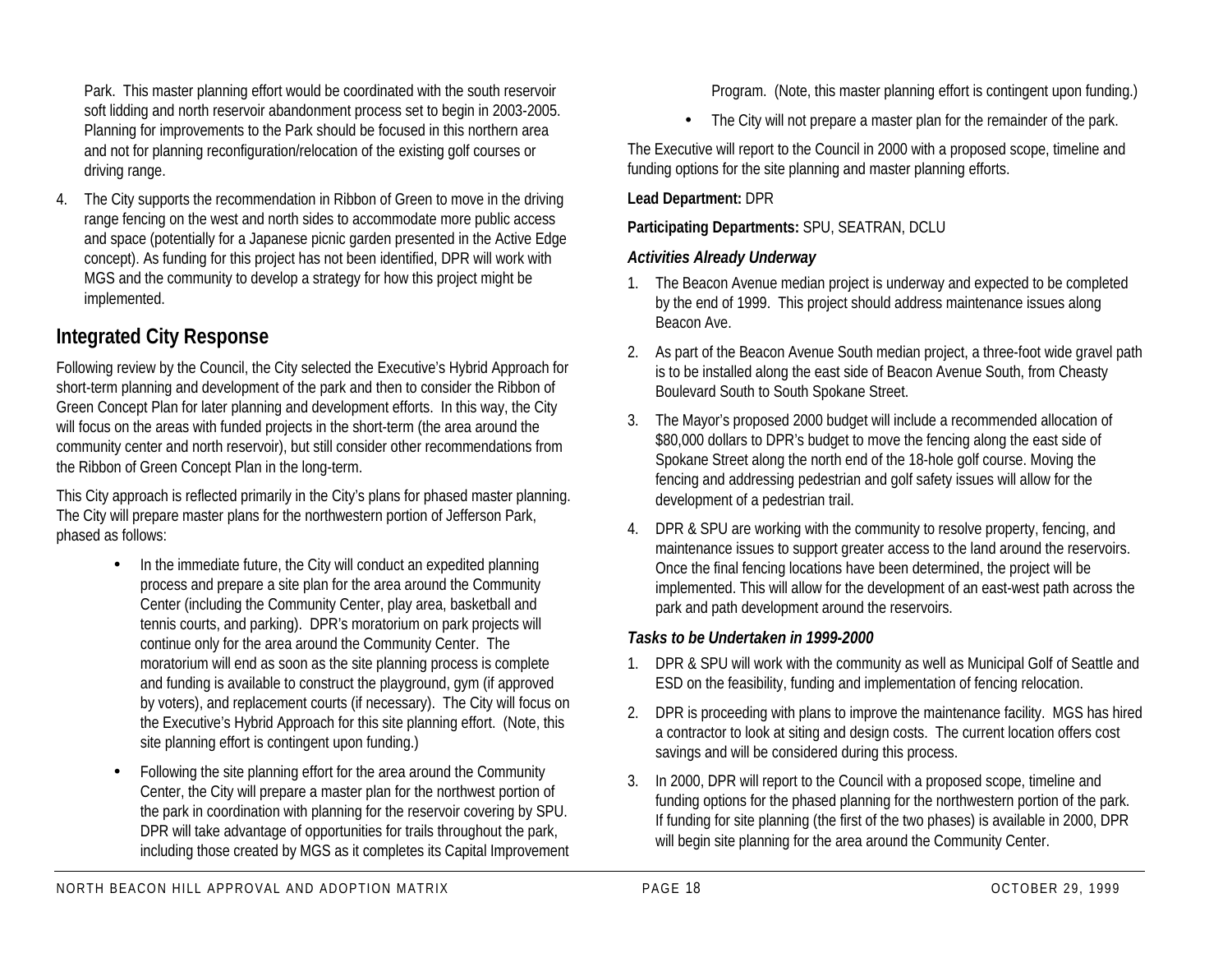- 4. The City will design a 6,000 s.f. play area with room for expansion to an ultimate goal of 8,000 s.f. The City will minimally delay construction of the 6,000 s.f. portion of the play area until the expedited site planning around the community center (including the play area) is complete. The City will use existing funding for planning and construction of the 6,000 s.f. portion of the play area. To fund design and construction of the remaining 2,000 s.f. portion at some time in the future, DPR will explore possible use of Cumulative Reserve Funds and also encourage the community to apply for NMF grants.
- 5. DCLU will work with departments and the community and study view protection issues between late 1999 and early 2000. In spring of 2000, the Executive will present proposed legislation to the Council that adds Jefferson Park to the view

protection list (for some or all views) for Council consideration. DCLU may also present other options for Council consideration as a result of the view protection study.

- 6. Identify those activities in this Key Strategy that are good candidates for next steps for implementation considering priorities, funding sources, and departmental staffing concerns through the Southeast Sector Implementation plan.
- 7. Identify next steps for continued implementation.

|     | D. JUIU SUILLAIN VUILUUI LIAII                                                           |                     |                   |               |                                                                   |                                                                                                                                                                                                                                                                                                                                                                   |  |  |  |  |  |  |
|-----|------------------------------------------------------------------------------------------|---------------------|-------------------|---------------|-------------------------------------------------------------------|-------------------------------------------------------------------------------------------------------------------------------------------------------------------------------------------------------------------------------------------------------------------------------------------------------------------------------------------------------------------|--|--|--|--|--|--|
| #   | <b>Activity</b>                                                                          | Priority            | <b>Time Frame</b> | Cost Estimate | Implementor                                                       | <b>City Response</b>                                                                                                                                                                                                                                                                                                                                              |  |  |  |  |  |  |
| JP1 | Produce a Master Plan for Jefferson Park.<br>Tasks remaining after the completion of the | Highest<br>Priority | 1-2 years         | \$150,000     | <b>DPR</b>                                                        | The City will prepare master plans for the northwestern portion<br>of Jefferson Park, phased as follows:                                                                                                                                                                                                                                                          |  |  |  |  |  |  |
|     | neighborhood Concept Plan include:<br>Final design work for various components;          | Item                |                   |               | <b>MGS</b>                                                        | In the immediate future, the City will conduct an expedited                                                                                                                                                                                                                                                                                                       |  |  |  |  |  |  |
|     | Feasibility analysis;<br>Final SEPA review;<br>Final community review;                   |                     |                   |               | Jefferson Park<br>Alliance                                        | planning process and prepare a site plan for the area<br>around the Community Center (including the Community<br>Center, play area, basketball and tennis courts, and                                                                                                                                                                                             |  |  |  |  |  |  |
|     | Approval and adoption.                                                                   |                     |                   |               | Jefferson Park<br>Community<br>Center<br>Advisory<br><b>Board</b> | parking). DPR's moratorium on park projects will continue<br>only for the area around the Community Center. The<br>moratorium will end as soon as the site planning process is<br>complete and funding is available to construct the<br>playground, gym (if approved by voters), and replacement<br>courts (if necessary). The City will focus on the Executive's |  |  |  |  |  |  |
|     |                                                                                          |                     |                   |               | SPU                                                               | Hybrid Approach for this site planning effort. (Note, this<br>site planning effort is contingent upon funding.)                                                                                                                                                                                                                                                   |  |  |  |  |  |  |
|     |                                                                                          |                     |                   |               | <b>SEATRAN</b>                                                    | Following the site planning effort for the area around the<br>Community Center, the City will prepare a master plan for                                                                                                                                                                                                                                           |  |  |  |  |  |  |
|     |                                                                                          |                     |                   |               | <b>Fire Station</b><br>#13                                        | the northwest portion of the park in coordination with<br>planning for the reservoir covering by SPU. DPR will take<br>advantage of opportunities for trails throughout the park,                                                                                                                                                                                 |  |  |  |  |  |  |
|     |                                                                                          |                     |                   |               | Asa Mercer<br>Middle School                                       | including those created by MGS as it completes its Capital<br>Improvement Program. (Note, this master planning effort is                                                                                                                                                                                                                                          |  |  |  |  |  |  |

## **B. Jefferson Park Concept Plan**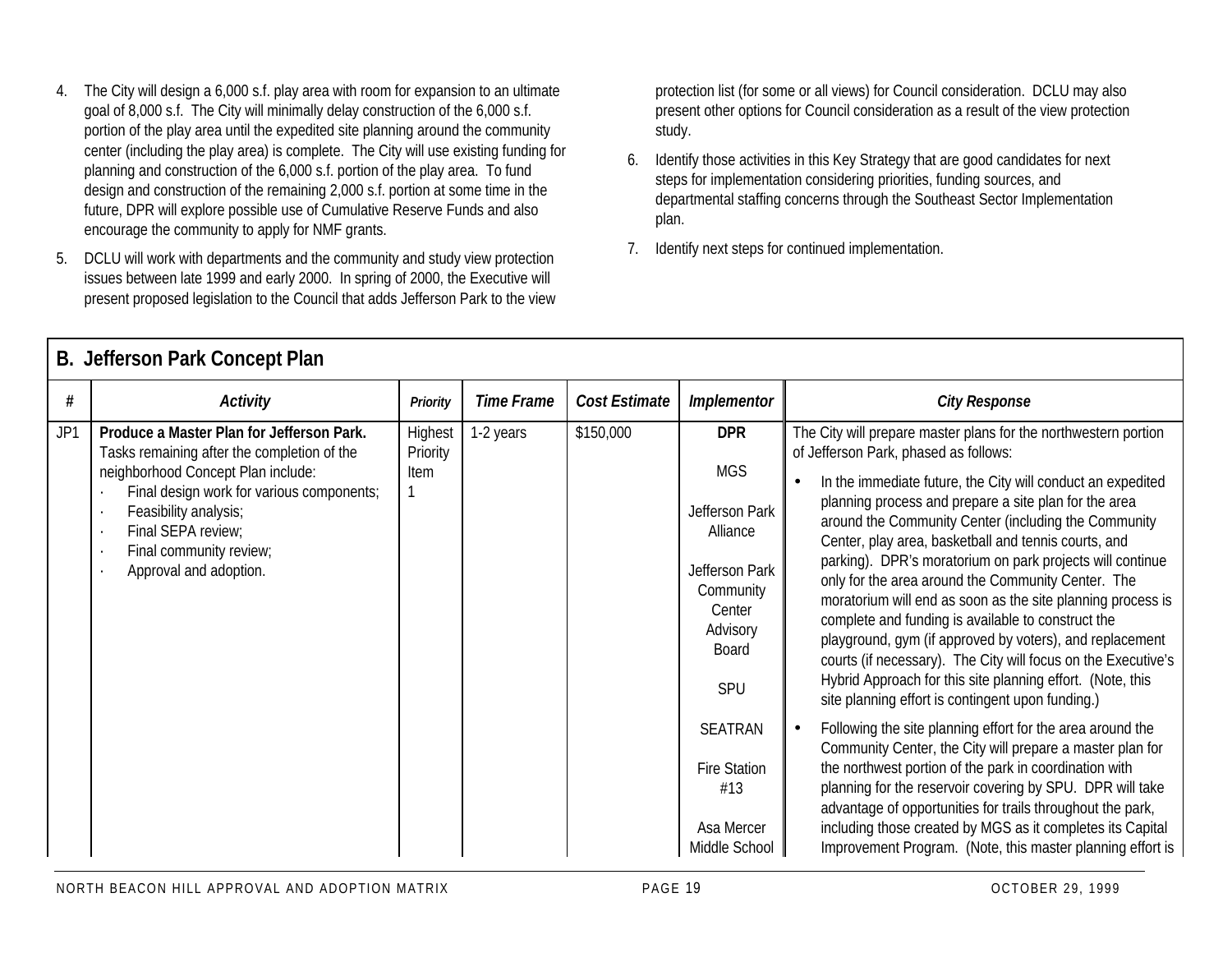|                 | <b>B. Jefferson Park Concept Plan</b>                                                                                                                                                               |                 |                   |               |                                                                          |                                                                                                                                                                                                                                                                                                                                                                                                                                                                                                                                                                                                                                                                                                                                                                                                                                                                                                                                                                                                                                                                                                                                                                                                                                                                                                                                                                                                                                                                                                                                                                                                         |  |  |  |
|-----------------|-----------------------------------------------------------------------------------------------------------------------------------------------------------------------------------------------------|-----------------|-------------------|---------------|--------------------------------------------------------------------------|---------------------------------------------------------------------------------------------------------------------------------------------------------------------------------------------------------------------------------------------------------------------------------------------------------------------------------------------------------------------------------------------------------------------------------------------------------------------------------------------------------------------------------------------------------------------------------------------------------------------------------------------------------------------------------------------------------------------------------------------------------------------------------------------------------------------------------------------------------------------------------------------------------------------------------------------------------------------------------------------------------------------------------------------------------------------------------------------------------------------------------------------------------------------------------------------------------------------------------------------------------------------------------------------------------------------------------------------------------------------------------------------------------------------------------------------------------------------------------------------------------------------------------------------------------------------------------------------------------|--|--|--|
| #               | <b>Activity</b>                                                                                                                                                                                     | <b>Priority</b> | <b>Time Frame</b> | Cost Estimate | Implementor                                                              | <b>City Response</b>                                                                                                                                                                                                                                                                                                                                                                                                                                                                                                                                                                                                                                                                                                                                                                                                                                                                                                                                                                                                                                                                                                                                                                                                                                                                                                                                                                                                                                                                                                                                                                                    |  |  |  |
|                 |                                                                                                                                                                                                     |                 |                   |               | Veteran's<br>Medical<br>Center<br>Jefferson Park<br>Lawn Bowling<br>Club | contingent upon funding.)<br>The City will not prepare a master plan for the remainder of<br>the park.<br>The Executive will report to the Council in 2000 with a proposed<br>scope, timeline and funding options for the site planning and<br>master planning efforts.                                                                                                                                                                                                                                                                                                                                                                                                                                                                                                                                                                                                                                                                                                                                                                                                                                                                                                                                                                                                                                                                                                                                                                                                                                                                                                                                 |  |  |  |
| JP <sub>2</sub> | <b>Protect Scenic Views</b><br>Amend Seattle Municipal Code 25.05.675,<br>$\bullet$<br>Attachment 1, to add Jefferson Park to the<br>list of 86 parks and public buildings with<br>protected views. | 1               | 1 year            | \$0           | <b>DPR</b><br><b>DCLU</b>                                                | DPR supports protecting the views from Jefferson Park. The<br>Department believes these issues can be addressed through<br>the planning and design process rather than through this<br>recommended code change at this time. Adding Jefferson Park<br>to the view protection code will likely impact options for future<br>improvements in the Park. View protection policy language<br>could be part of the planning process for the northwest portion<br>of the park and build on the policies that the neighborhood<br>planning group developed.<br>SPU is also concerned how this recommendation may affect<br>implementation of Activities A2 and A3. As described in the<br>response to those activities, SPU is willing to move fences<br>inward to accommodate more open space as requested by the<br>plan. This will require raising fence heights, in many locations,<br>to address water quality concerns. It is not clear how this code<br>change may impact these future actions.<br>DCLU has evaluated the degree to which development adjacent<br>to the park could impact views from the Jefferson Park. DCLU<br>has concluded that there would be very little impact on views for<br>the Park as a result of development of adjacent properties<br>between the park and protected view sites. However, DCLU<br>has little experience with the use of SEPA to protect views from<br>activities or development that might occur within Jefferson Park.<br>SPU and DPR maintain facilities within the park on behalf of the<br>public's health, safety and welfare. SEPA may impinge upon |  |  |  |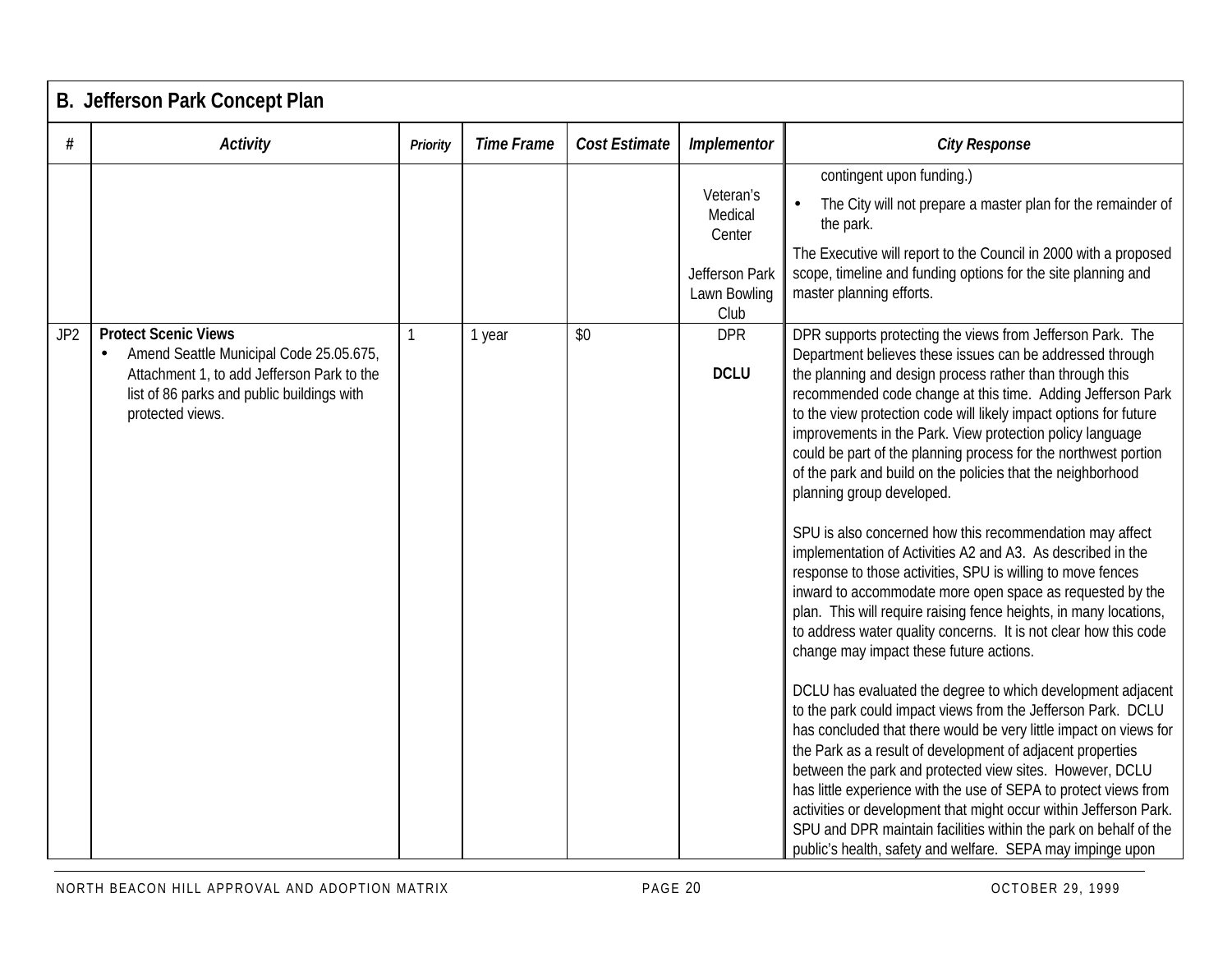|                | B. Jefferson Park Concept Plan                                                                                                                                                                                                                                                                                                                |                |                   |               |                                                                                                                 |                                                                                                                                                                                                                                                                                                                                                                                                                                                                                                                                                                                                                                                                                                                                                                                                                                                                                                                                                                                                                                                                                                                                                                                                                                                             |  |  |  |  |
|----------------|-----------------------------------------------------------------------------------------------------------------------------------------------------------------------------------------------------------------------------------------------------------------------------------------------------------------------------------------------|----------------|-------------------|---------------|-----------------------------------------------------------------------------------------------------------------|-------------------------------------------------------------------------------------------------------------------------------------------------------------------------------------------------------------------------------------------------------------------------------------------------------------------------------------------------------------------------------------------------------------------------------------------------------------------------------------------------------------------------------------------------------------------------------------------------------------------------------------------------------------------------------------------------------------------------------------------------------------------------------------------------------------------------------------------------------------------------------------------------------------------------------------------------------------------------------------------------------------------------------------------------------------------------------------------------------------------------------------------------------------------------------------------------------------------------------------------------------------|--|--|--|--|
| #              | Activity                                                                                                                                                                                                                                                                                                                                      | Priority       | <b>Time Frame</b> | Cost Estimate | Implementor                                                                                                     | <b>City Response</b>                                                                                                                                                                                                                                                                                                                                                                                                                                                                                                                                                                                                                                                                                                                                                                                                                                                                                                                                                                                                                                                                                                                                                                                                                                        |  |  |  |  |
|                |                                                                                                                                                                                                                                                                                                                                               |                |                   |               |                                                                                                                 | their ability to do so effectively and efficiently.<br>DCLU will use six months to study the view protection issues<br>and work with departments and the community and come back<br>to Council with a better understanding, among all stakeholders,<br>of SEPA's likely effects and a range of implementable options<br>for Council's consideration regarding view protection from the<br>park. DCLU will include in this six month time frame a public<br>process involving the neighborhood planning committee and<br>potentially affected landowners. DCLU will carefully consider<br>the view impact potential of decisions related to public facilities<br>to allow for appropriate weighing and balancing of issues for<br>vital public facilities and view protection. DCLU will also review<br>whether specific views from specific locations within the park<br>should be protected, rather than designating the park as a<br>whole. In spring of 2000, the Executive will present proposed<br>legislation to the Council that adds Jefferson Park to the view<br>protection list (for some or all views) for Council consideration.<br>DCLU may also present other options for Council consideration<br>as a result of the view protection study. |  |  |  |  |
|                | Improve the Aesthetics of the Park                                                                                                                                                                                                                                                                                                            |                |                   |               |                                                                                                                 |                                                                                                                                                                                                                                                                                                                                                                                                                                                                                                                                                                                                                                                                                                                                                                                                                                                                                                                                                                                                                                                                                                                                                                                                                                                             |  |  |  |  |
| A <sub>1</sub> | Maintenance<br>Work with contractors, parks personnel, and<br>other agencies, to evaluate and clearly delegate<br>maintenance responsibilities in all areas of the<br>park, including facility perimeters. Create a<br>maintenance schedule for all involved parties.<br>Coordinate maintenance work with interested<br>community volunteers. | $\overline{2}$ | 1 year            | \$5,000       | <b>DPR</b><br><b>MGS</b><br>SPU<br>Jefferson Park<br>Lawn bowling<br>Club<br>SSD/Asa<br>Mercer Middle<br>School | The Jefferson Park Alliance has been in contact with the DPR's<br>South Division Volunteer Coordinator to explore how they can<br>be more involved in park maintenance. In particular, the Alliance<br>could assist with maintenance on the outside perimeter of the<br>fence on the west side of Jefferson Park. The Adopt-A-Park<br>coordinator can also help provide information to interested<br>volunteers on regularly scheduled maintenance work so that the<br>volunteers may coordinate work parties to augment<br>departmental work.<br>Maintenance at Jefferson Park is the responsibility of several<br>parties, each of which has different resources that contribute to<br>park maintenance. DPR will work with other involved City<br>departments and organizations that have maintenance                                                                                                                                                                                                                                                                                                                                                                                                                                                    |  |  |  |  |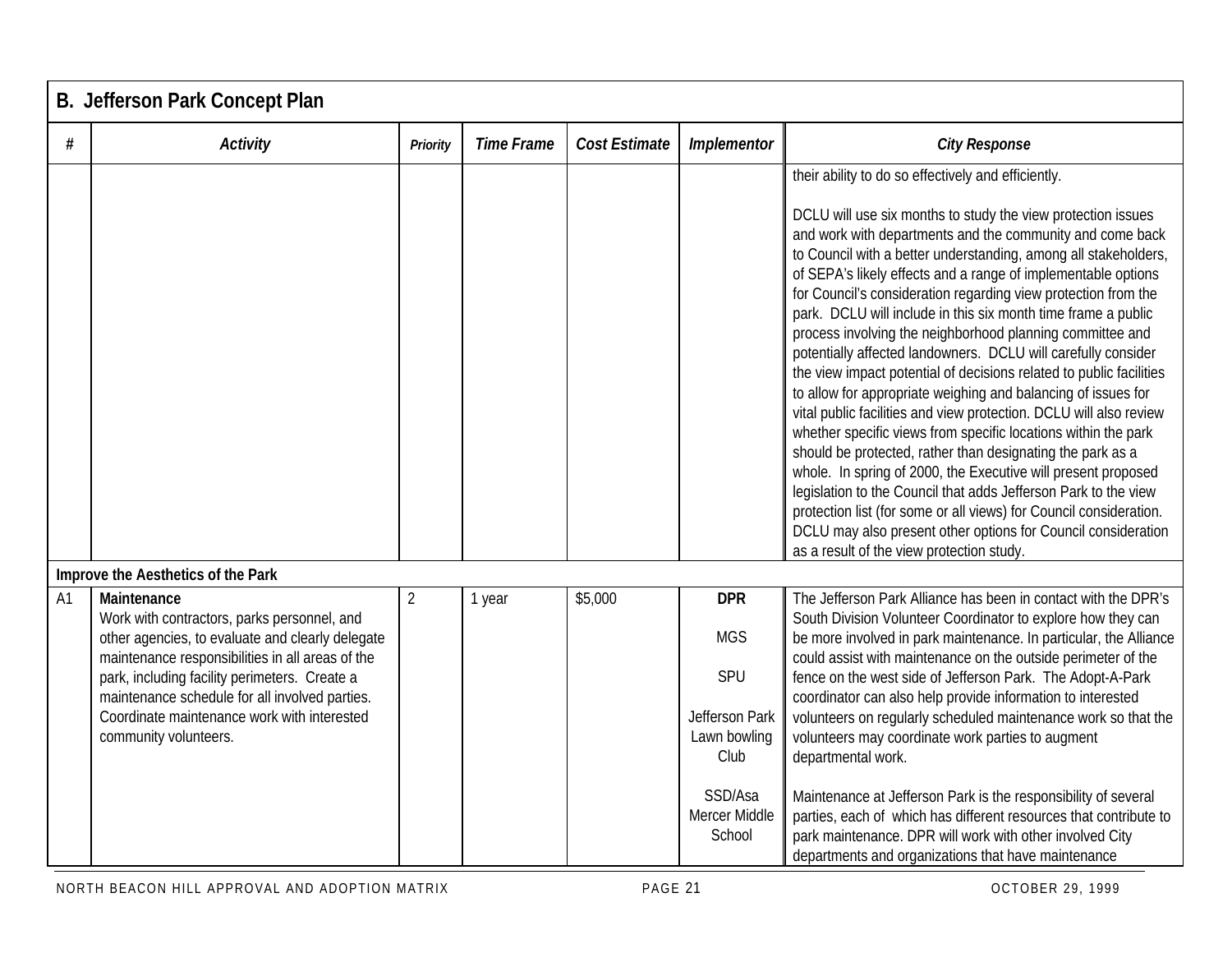|    | B. Jefferson Park Concept Plan                                                                                                                                                                                                                                              |              |                   |                                                      |                                                                                                        |                                                                                                                                                                                                                                                                                                                                                                                                                                                                                                                                                                                                                                                                                                                                                                                                                                                                                                                                                                                                                                                                                                                                                                                                 |  |  |  |  |
|----|-----------------------------------------------------------------------------------------------------------------------------------------------------------------------------------------------------------------------------------------------------------------------------|--------------|-------------------|------------------------------------------------------|--------------------------------------------------------------------------------------------------------|-------------------------------------------------------------------------------------------------------------------------------------------------------------------------------------------------------------------------------------------------------------------------------------------------------------------------------------------------------------------------------------------------------------------------------------------------------------------------------------------------------------------------------------------------------------------------------------------------------------------------------------------------------------------------------------------------------------------------------------------------------------------------------------------------------------------------------------------------------------------------------------------------------------------------------------------------------------------------------------------------------------------------------------------------------------------------------------------------------------------------------------------------------------------------------------------------|--|--|--|--|
| #  | <b>Activity</b>                                                                                                                                                                                                                                                             | Priority     | <b>Time Frame</b> | <b>Cost Estimate</b>                                 | Implementor                                                                                            | <b>City Response</b>                                                                                                                                                                                                                                                                                                                                                                                                                                                                                                                                                                                                                                                                                                                                                                                                                                                                                                                                                                                                                                                                                                                                                                            |  |  |  |  |
|    |                                                                                                                                                                                                                                                                             |              |                   |                                                      | Jefferson Park<br>Alliance                                                                             | responsibilities in and around Jefferson Park to see where<br>maintenance responsibilities can be consolidated. The new<br>public space that will be realized in Jefferson Park in the near<br>future will provide exciting opportunities and increased<br>maintenance responsibilities. For example, the fence moving<br>around the reservoirs will result in approximately 4-5 acres of<br>new areas for public enjoyment. DPR will be requesting new<br>resources to adequately maintain these new facilities in 2001-<br>2002.<br>DPR maintains all of its facilities to the extent possible given<br>funding levels. Improved/increased maintenance at Jefferson<br>Park is directly related to funding levels and availability of staff<br>to do the work. The community has been provided with details<br>about the type of maintenance that DPR provides at Jefferson<br>Park.<br>SPU will continue to maintain areas inside the reservoir fencing<br>and the slope areas outside the fences following fence<br>adjustment.<br>DPR and SEATRAN will be working on resolving maintenance<br>issues along the east side of Beacon Avenue as part of the<br>Beacon Median Phase V project. |  |  |  |  |
| A2 | <b>Fencing Design</b><br>Establish design and use standards for fencing<br>in the park in order to: increase the aesthetic<br>value of necessary fences; reduce the impacts<br>on accessibility and aesthetics; and reduce the<br>overall extent of fencing where possible. | $\mathbf{1}$ | 1-2 Years         | Include in<br>Master Plan<br>analysis cost<br>above. | <b>DPR</b><br><b>MGS</b><br>SPU<br>Jefferson Park<br>Alliance<br>Jefferson Park<br>Community<br>Center | DPR & SPU is working with the community as well as MGS and<br>ESD on the feasibility, funding and implementation of this<br>activity, where appropriate. Fencing exists for safety and<br>security and these needs will have to be considered along with<br>aesthetics and access. The Superintendent authorized funding<br>from the Neighborhood Response Fund to remove the barbed<br>wire along the perimeter of the 18-hole and 9-hole golf courses.<br>This project was completed fall 1999.<br>Fence design will also need to take water quality issues into<br>consideration. SPU can move some fences, even before<br>retirement of the North reservoir, once implementation issues<br>(such as maintenance costs and safety mentioned below are                                                                                                                                                                                                                                                                                                                                                                                                                                        |  |  |  |  |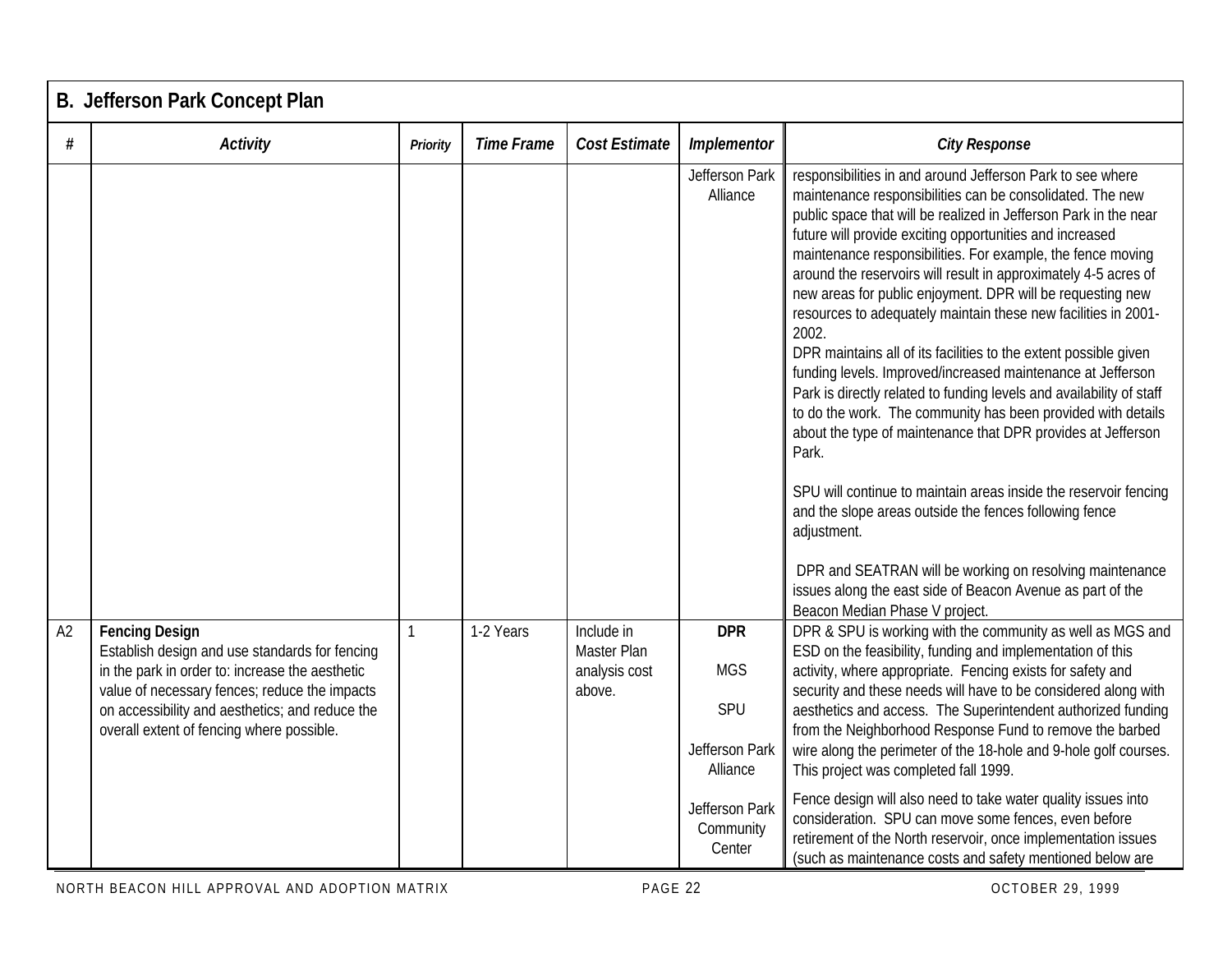|                | <b>B. Jefferson Park Concept Plan</b>                                                                                                                                                                                                                                                             |          |                   |                                                                                      |                                                                                         |                                                                                                                                                                                                                                                                                                                                                                                                                                                                                                       |  |  |  |  |
|----------------|---------------------------------------------------------------------------------------------------------------------------------------------------------------------------------------------------------------------------------------------------------------------------------------------------|----------|-------------------|--------------------------------------------------------------------------------------|-----------------------------------------------------------------------------------------|-------------------------------------------------------------------------------------------------------------------------------------------------------------------------------------------------------------------------------------------------------------------------------------------------------------------------------------------------------------------------------------------------------------------------------------------------------------------------------------------------------|--|--|--|--|
| #              | Activity                                                                                                                                                                                                                                                                                          | Priority | <b>Time Frame</b> | <b>Cost Estimate</b>                                                                 | Implementor                                                                             | <b>City Response</b>                                                                                                                                                                                                                                                                                                                                                                                                                                                                                  |  |  |  |  |
|                |                                                                                                                                                                                                                                                                                                   |          |                   |                                                                                      | Advisory<br>Board                                                                       | resolved. In many areas, moving the fence inward will mean<br>that fence heights will need to be higher to ensure protection of<br>water quality. The next steps in moving the fences are as<br>follows:                                                                                                                                                                                                                                                                                              |  |  |  |  |
|                |                                                                                                                                                                                                                                                                                                   |          |                   |                                                                                      |                                                                                         | SPU reaches closure with the community on the issue of where<br>exactly the fences should be located (should be done by<br>August).                                                                                                                                                                                                                                                                                                                                                                   |  |  |  |  |
|                |                                                                                                                                                                                                                                                                                                   |          |                   |                                                                                      |                                                                                         | DPR has agreed to take over maintenance of the new public<br>areas around the reservoir with the understanding that the<br>department needs additional resources to do the additional<br>maintenance (between 4-5 acres new property). DPR will<br>request additional resources in 2001-2002. Once the issues are<br>resolved, the fences could be moved in about 4 months. This<br>would allow time for SEPA compliance and hiring a fence<br>contractor.                                            |  |  |  |  |
|                |                                                                                                                                                                                                                                                                                                   |          |                   |                                                                                      |                                                                                         | The cost for this analysis is included in the Master Plan analysis<br>cited above, although it is possible there could be significant<br>costs related to this project alone.                                                                                                                                                                                                                                                                                                                         |  |  |  |  |
| A <sub>3</sub> | <b>Move Fencing</b><br>Move or remove existing fencing to maximally<br>accommodate accessibility to the park in the<br>following areas:<br>North Reservoir near the community center,<br>behind the fire station, and along Spokane<br>St:                                                        |          | 1-2 Years         | Include in<br>Master Plan<br>analysis cost<br>above.<br>Relocation<br>costs \$25,000 | <b>DPR</b><br><b>MGS</b><br>SPU<br><b>SEATRAN</b>                                       | DPR believes that the fencing on Park property can be moved in<br>most of the areas desired. However, the extent that fences can<br>be moved has not been determined, nor is funding for this<br>activity available from the department. DPR is unclear about<br>what the \$25,000 in 'relocation" costs represents and believes it<br>may be insufficient given the extent of the proposed fence<br>moving.                                                                                          |  |  |  |  |
|                | South Reservoir on East, West, and South<br>perimeters;<br>Driving range fences on the North and West<br>perimeters;<br>Horticultural Facility fences which enclose<br>the employee parking lot;<br>Nine-hole along the East, West, and South<br>perimeters;<br>18-hole course along Beacon Ave., |          |                   |                                                                                      | <b>Fire Station</b><br>#13<br>Jefferson Park<br>Alliance<br>Jefferson Park<br>Community | While it is critical that the security at the Horticulture facility and<br>crew quarters is maintained because of the equipment stored at<br>that locations, DPR and SPU do support east-west pedestrian<br>access through the park and will work with the community to<br>help achieve this. The community has decided to use \$50,000<br>of their Early Implementation Funds for this project. The<br>community is working with DPR and SPU on the ordinance<br>language for Council consideration. |  |  |  |  |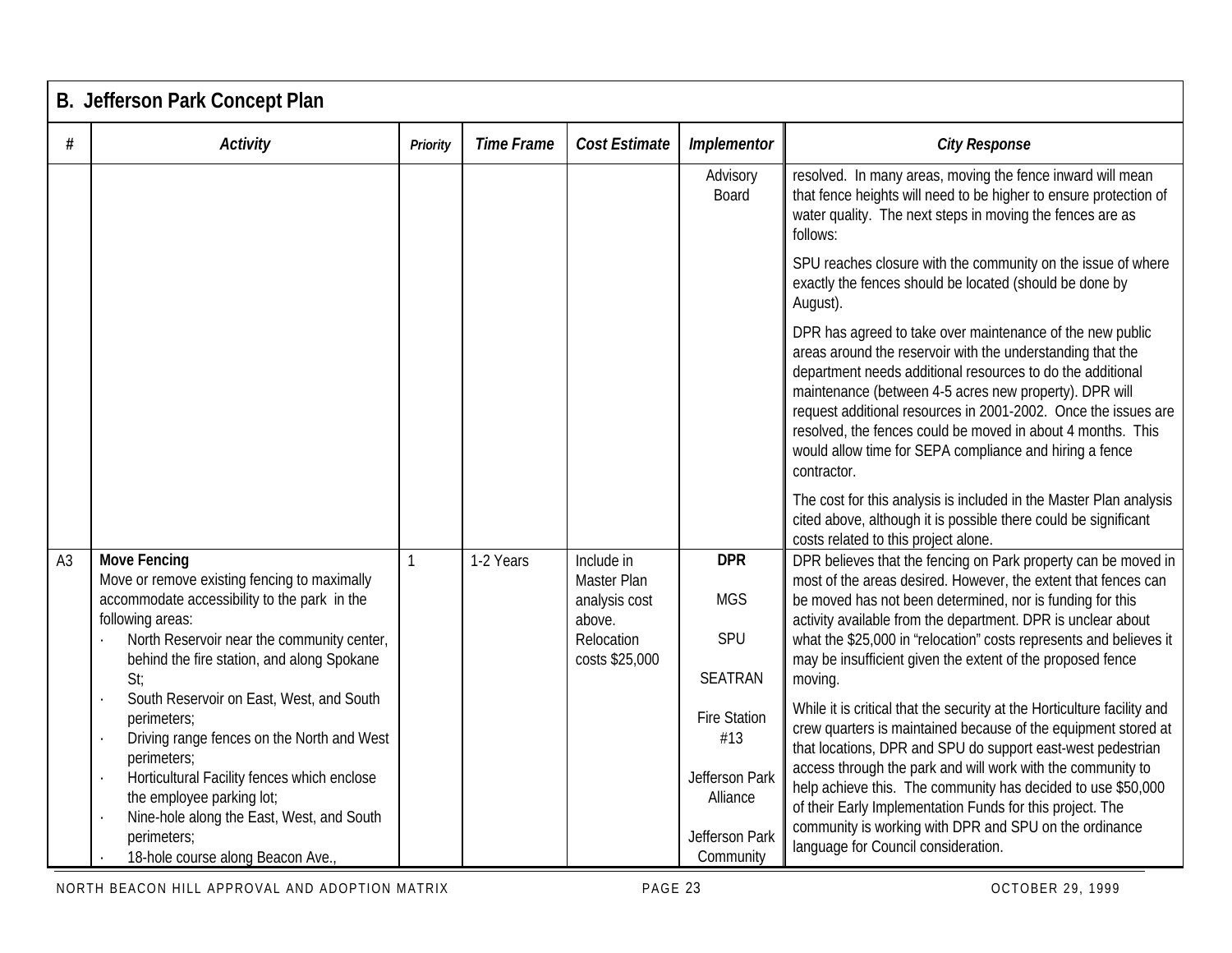|   | B. Jefferson Park Concept Plan                                                                                                                                                                                                                                                                   |                 |                   |                      |                             |                                                                                                                                                                                                                                                                                                                                                                                                                                                                                                                                                                                                                                                                                                                                                                                                                                                                                                                                                                                                                                                                                                                                                                                                                                                                                                                                                                                                                                                                                                                                                                                                                                                                                                                                                                                  |  |  |  |  |
|---|--------------------------------------------------------------------------------------------------------------------------------------------------------------------------------------------------------------------------------------------------------------------------------------------------|-----------------|-------------------|----------------------|-----------------------------|----------------------------------------------------------------------------------------------------------------------------------------------------------------------------------------------------------------------------------------------------------------------------------------------------------------------------------------------------------------------------------------------------------------------------------------------------------------------------------------------------------------------------------------------------------------------------------------------------------------------------------------------------------------------------------------------------------------------------------------------------------------------------------------------------------------------------------------------------------------------------------------------------------------------------------------------------------------------------------------------------------------------------------------------------------------------------------------------------------------------------------------------------------------------------------------------------------------------------------------------------------------------------------------------------------------------------------------------------------------------------------------------------------------------------------------------------------------------------------------------------------------------------------------------------------------------------------------------------------------------------------------------------------------------------------------------------------------------------------------------------------------------------------|--|--|--|--|
| # | <b>Activity</b>                                                                                                                                                                                                                                                                                  | <b>Priority</b> | <b>Time Frame</b> | <b>Cost Estimate</b> | Implementor                 | <b>City Response</b>                                                                                                                                                                                                                                                                                                                                                                                                                                                                                                                                                                                                                                                                                                                                                                                                                                                                                                                                                                                                                                                                                                                                                                                                                                                                                                                                                                                                                                                                                                                                                                                                                                                                                                                                                             |  |  |  |  |
|   | Spokane St., 24th Ave. S and 24th Pl. S.,<br>and Cheasty Blvd.;<br>Crew/Maintenance Facility along the North<br>perimeter (shared with SPU);<br>Reduction in the height and length of the<br>fence along the west perimeter of Mercer<br>field to increase East-West access and<br>expose views. |                 |                   |                      | Center<br>Advisory<br>Board | SPU is prepared to move fences inward on the north side of the<br>North reservoir, the east side of the North reservoir, the west<br>side of the north reservoir, the east side of the South reservoir,<br>the west side of the south reservoir, and the south side of the<br>South reservoir, once implementation issues (such as<br>maintenance costs and safety issues) are resolved. This would<br>cost SPU \$100,000 and SPU has funding in place for the<br>project.<br>In many areas, moving the fence inward will mean that fence<br>heights will need to be higher to ensure protection of water<br>quality. Moving SPU's fence in at Fire Station #13 will not help<br>create good through access. SPU, SEATRAN, and ESD have<br>worked with the community to negotiate pedestrian access<br>around the Fire Station. SPU would view any near-term<br>adjustments to fences as being an early phase of the ultimate<br>site changes that will result from the future retirement of the<br>North reservoir and the recovery of the site. SPU is prepared to<br>move the fences as described above at this time to<br>accommodate early implementation.<br>The removal and relocation of the fence on the east side of<br>Beacon Avenue South, along the 18 hole golf course, is being<br>coordinated with SEATRAN's Beacon Avenue Phase V project<br>that is presently underway. As part of this project contract, a<br>three-foot wide gravel path has been installed along the east<br>side of Beacon Avenue South, from Cheasty Boulevard South to<br>South Spokane Street.<br>As South Spokane Street, 24th Avenue South, and Cheasty<br>Boulevard South are outside of the Beacon Avenue South<br>project area, fence relocation and path installation along these |  |  |  |  |
|   |                                                                                                                                                                                                                                                                                                  |                 |                   |                      |                             | streets are not part of this project Pending Council action, the<br>2000 CRF for neighborhood plan implementation will fund                                                                                                                                                                                                                                                                                                                                                                                                                                                                                                                                                                                                                                                                                                                                                                                                                                                                                                                                                                                                                                                                                                                                                                                                                                                                                                                                                                                                                                                                                                                                                                                                                                                      |  |  |  |  |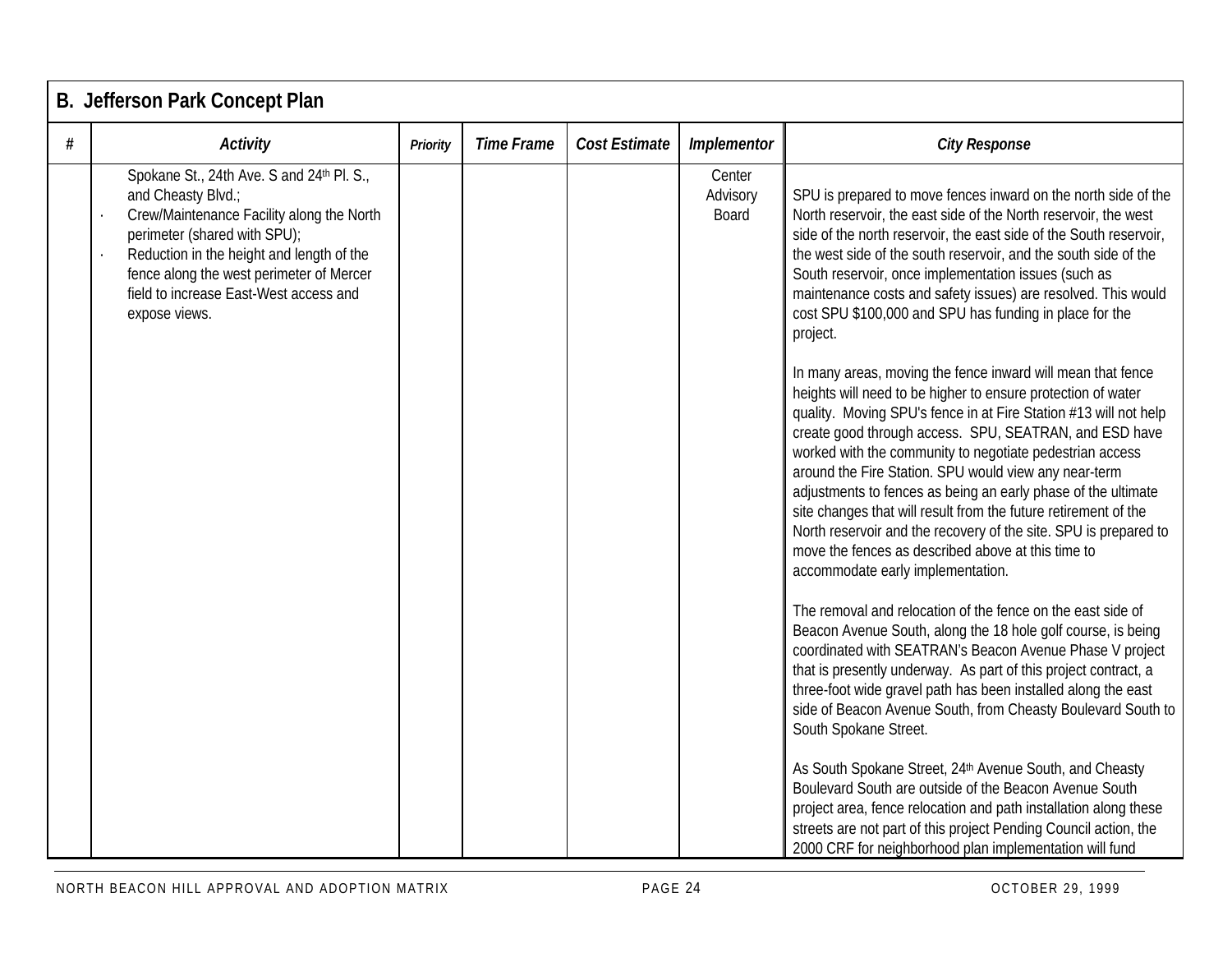|                | <b>B. Jefferson Park Concept Plan</b>                                                                                                                                                                                                                                |                |                   |                                                      |                                          |                                                                                                                                                                                                                                                                                                                                                                                                                                                                                                                                                                                           |  |  |  |  |
|----------------|----------------------------------------------------------------------------------------------------------------------------------------------------------------------------------------------------------------------------------------------------------------------|----------------|-------------------|------------------------------------------------------|------------------------------------------|-------------------------------------------------------------------------------------------------------------------------------------------------------------------------------------------------------------------------------------------------------------------------------------------------------------------------------------------------------------------------------------------------------------------------------------------------------------------------------------------------------------------------------------------------------------------------------------------|--|--|--|--|
| #              | <b>Activity</b>                                                                                                                                                                                                                                                      | Priority       | <b>Time Frame</b> | Cost Estimate                                        | Implementor                              | <b>City Response</b>                                                                                                                                                                                                                                                                                                                                                                                                                                                                                                                                                                      |  |  |  |  |
|                |                                                                                                                                                                                                                                                                      |                |                   |                                                      |                                          | moving the fences along the north side of the 18 hole golf<br>course. This will allow for trail development in the future. A small<br>portion of this funding will go to design to determine fencing<br>material and additional height needed for safety in some areas.<br>DPR does not have funding for the other activities but is<br>supportive of them in concept. These activities will need to be<br>prioritized in the SE sector implementation plan.                                                                                                                              |  |  |  |  |
| A4             | Landscaping<br>Create a landscape improvement/urban<br>reforestation and maintenance plan for the park.                                                                                                                                                              |                | 1-2 years         | Include in<br>Master Plan<br>analysis cost<br>above. | <b>DPR</b><br>Jefferson Park<br>Alliance | Landscaping and its maintenance are the responsibility of many<br>stakeholders in Jefferson Park including DPR, SPU, MGS, the<br>VA Hospital, etc. DPR is interested in coordinating with other<br>stakeholders on landscaping and maintenance, however, DPR<br>does not have funding for a landscape improvement plan.<br>The funding for this activity is included in the proposed Master<br>Plan analysis. Given the scope of the proposed activity<br>(development of a design for landscaping, reforestation, and<br>maintenance) there most likely will be significant costs beyond |  |  |  |  |
|                |                                                                                                                                                                                                                                                                      |                |                   |                                                      |                                          | the \$150,000 included in the community's proposed master plan<br>budget for this work.                                                                                                                                                                                                                                                                                                                                                                                                                                                                                                   |  |  |  |  |
| A <sub>5</sub> | Mitigation of Parks Maintenance Facilities<br>Mitigate the aesthetic impacts of the Horticultural<br>Facility and the Crew/Maintenance Facility<br>through siting, landscaping, and fencing choices,<br>facility design, and consolidation of facility<br>functions. | $\overline{2}$ | 1-2 years         | \$10,000                                             | <b>DPR</b><br>Jefferson Park<br>Alliance | Currently, the Horticulture Facility houses the citywide<br>Horticulture program, the South Division management Staff, and<br>the golf program. The Horticulture facility also houses heavy<br>equipment and maintenance materials. The current space is<br>fully utilized and there is no space available for additional uses.<br>There is insufficient space within the Horticulture facility to<br>house the Crew/Maintenance Facility and DPR does not support<br>moving or consolidating this facility as proposed in this activity.                                                 |  |  |  |  |
|                |                                                                                                                                                                                                                                                                      |                |                   |                                                      |                                          | When the Crew/Maintenance facility is redeveloped, DPR will<br>work to address some of the concerns regarding aesthetics as<br>part of this design work. The plans on which the community<br>voted at each validation event depicted the Crew/Maintenance<br>facility in its current location. Also see response in Activity AI.<br>A designer has been hired to explore siting, design, and costs of<br>facilities at Jefferson Park and West Seattle Golf Courses. The                                                                                                                  |  |  |  |  |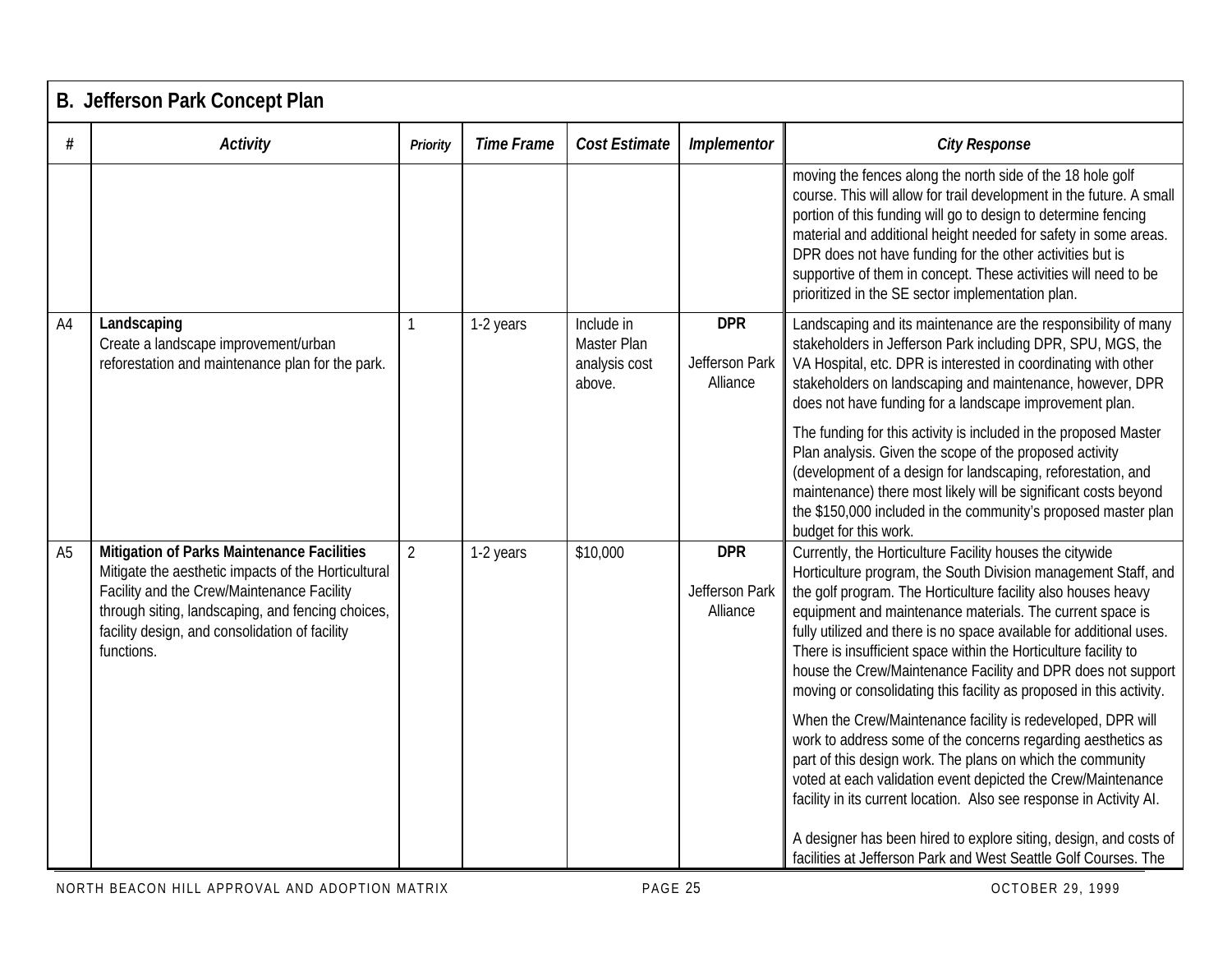|                 | B. Jefferson Park Concept Plan                                                                                                                                                                                                                                                                                                                                                                                                                                                                                 |                |                   |               |                          |                                                                                                                                                                                                                                                                                                                                                                                                                                                                                                                                                                                                                                                                                                                                                                                                                                                                                                                                                                                                         |  |  |  |  |
|-----------------|----------------------------------------------------------------------------------------------------------------------------------------------------------------------------------------------------------------------------------------------------------------------------------------------------------------------------------------------------------------------------------------------------------------------------------------------------------------------------------------------------------------|----------------|-------------------|---------------|--------------------------|---------------------------------------------------------------------------------------------------------------------------------------------------------------------------------------------------------------------------------------------------------------------------------------------------------------------------------------------------------------------------------------------------------------------------------------------------------------------------------------------------------------------------------------------------------------------------------------------------------------------------------------------------------------------------------------------------------------------------------------------------------------------------------------------------------------------------------------------------------------------------------------------------------------------------------------------------------------------------------------------------------|--|--|--|--|
| #               | <b>Activity</b>                                                                                                                                                                                                                                                                                                                                                                                                                                                                                                | Priority       | <b>Time Frame</b> | Cost Estimate | Implementor              | <b>City Response</b>                                                                                                                                                                                                                                                                                                                                                                                                                                                                                                                                                                                                                                                                                                                                                                                                                                                                                                                                                                                    |  |  |  |  |
|                 |                                                                                                                                                                                                                                                                                                                                                                                                                                                                                                                |                |                   |               |                          | \$800,000 originally allocated was expected to go to new<br>facilities at both locations, however, significant time has passed<br>since the funding was allocated and costs have risen. DPR<br>believes that \$800K will not longer be sufficient for both<br>facilities. The outcome of this analysis by this consultant will<br>indicate the feasibility of a new facility at either, or both<br>locations. DPR does not intend to seek funding for the other<br>location if only one location can be funded with this funding.<br>Municipal Golf of Seattle would be responsible for funding<br>through their capital improvement program.                                                                                                                                                                                                                                                                                                                                                           |  |  |  |  |
|                 | <b>Golf Facilities</b>                                                                                                                                                                                                                                                                                                                                                                                                                                                                                         |                |                   |               |                          |                                                                                                                                                                                                                                                                                                                                                                                                                                                                                                                                                                                                                                                                                                                                                                                                                                                                                                                                                                                                         |  |  |  |  |
| GF1             | <b>New Golf Operator</b><br>Contract with a new operator for construction,<br>maintenance, and operations of the Jefferson<br>Park golf facilities with an emphasis on selecting<br>an operator who will:<br>Fund the construction of the new golf<br>components listed below;<br>Generate revenues for the City which can<br>be dedicated to construction of new<br>community facilities in the park;<br>Coordinate and work cooperatively with the<br>community on implementation of the plan<br>components. |                | 1-2 years         | \$10,000      | <b>DPR</b><br><b>MGS</b> | The City does not support this recommendation as part of<br>neighborhood plan implementation. The recommendation goes<br>beyond the scope of the neighborhood planning group and the<br>intent of the neighborhood planning program. DPR is three<br>years into a 12.5-year contract with Municipal Golf of Seattle to<br>manage the City's golf courses. As required by the terms of the<br>original contract, a three year review has been completed by a<br>private consultant. In June 1999, DPR & MGS initiated the<br>public process associated with review of the current<br>management model. The next step is a briefing with the<br>Mayor's Office and the City Council. Public comment to the<br>Parks Board will be solicited prior to them making a<br>recommendation on either renewing, modifying or terminating<br>the existing contract. Completion of this review is scheduled for<br>end of summer, 1999. The recommendations will then be<br>forwarded to Council for their review. |  |  |  |  |
| GF <sub>2</sub> | Redesign and reconstruct the nine-hole in                                                                                                                                                                                                                                                                                                                                                                                                                                                                      | $\overline{2}$ | 3-7 years         | Include in    | <b>DPR</b>               | Even if there were a new golf operator, it would be difficult to<br>budget limited golf resources for the purposes described in this<br>activity. Golf revenues do not go into the general fund, rather,<br>the majority of funding (up to a set limit) is put back into golf<br>operations. Golf revenues in excess of golf needs are currently<br>dedicated to youth programs.<br>The City does not support this activity as proposed and notes                                                                                                                                                                                                                                                                                                                                                                                                                                                                                                                                                       |  |  |  |  |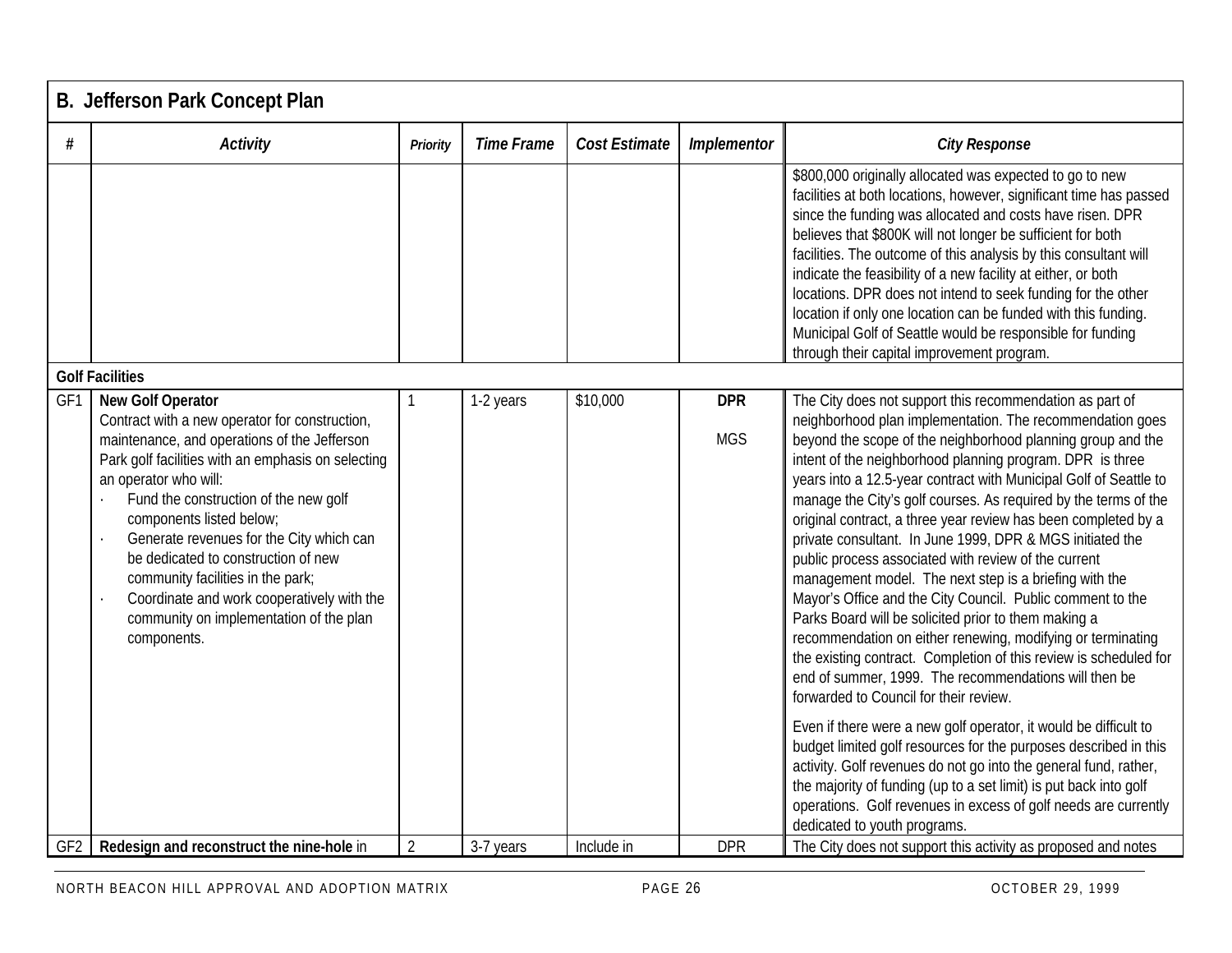|     | <b>B. Jefferson Park Concept Plan</b>                                                                                                       |                 |                   |                                                                                   |                                  |                                                                                                                                                                                                                                                                                                                                                                                                                                                                                                                                                                                                                                                                                                                                                                                                                                                                                                                                                                                                                                                                                                                                                                                                                                                                                                                                                                                                                                                                                                                                                                                                                                                                                                                                                  |  |  |  |  |
|-----|---------------------------------------------------------------------------------------------------------------------------------------------|-----------------|-------------------|-----------------------------------------------------------------------------------|----------------------------------|--------------------------------------------------------------------------------------------------------------------------------------------------------------------------------------------------------------------------------------------------------------------------------------------------------------------------------------------------------------------------------------------------------------------------------------------------------------------------------------------------------------------------------------------------------------------------------------------------------------------------------------------------------------------------------------------------------------------------------------------------------------------------------------------------------------------------------------------------------------------------------------------------------------------------------------------------------------------------------------------------------------------------------------------------------------------------------------------------------------------------------------------------------------------------------------------------------------------------------------------------------------------------------------------------------------------------------------------------------------------------------------------------------------------------------------------------------------------------------------------------------------------------------------------------------------------------------------------------------------------------------------------------------------------------------------------------------------------------------------------------|--|--|--|--|
| #   | <b>Activity</b>                                                                                                                             | <b>Priority</b> | <b>Time Frame</b> | <b>Cost Estimate</b>                                                              | Implementor                      | <b>City Response</b>                                                                                                                                                                                                                                                                                                                                                                                                                                                                                                                                                                                                                                                                                                                                                                                                                                                                                                                                                                                                                                                                                                                                                                                                                                                                                                                                                                                                                                                                                                                                                                                                                                                                                                                             |  |  |  |  |
|     | order to: improve drainage and irrigation; retain<br>the total yardage of the fairways; and<br>accommodate the siting of new driving range. |                 |                   | Master Plan<br>analysis cost<br>above.<br>Construction<br>costs: \$1.5<br>million | <b>Golf Facility</b><br>Operator | that it would require amendments to the adopted golf master<br>plan referenced in Activity MP 1.<br>Playability and programming needs currently met by the existing<br>course. In addition, this recommendation is extremely costly as<br>it requires the elimination of the driving range on its current site,<br>re-siting and rebuilding a new driving range on the proposed 9<br>hole course. MGS has proposed a capital improvement program<br>that includes addressing drainage problems in the short 9<br>course.<br>The current 9 hole course provides a variety of challenges to<br>players of all levels, especially youth. The proposed plan would<br>reduce the acres available for a short-9 course to 18 acres.<br>Playability and safety for golfers could be at risk due to the<br>reduced width of the fairways. The proposal also would seek to<br>incorporate the maintenance facility and lawn bowling onto the<br>new short 9 course. These additional facilities would add to the<br>overall acreage of the proposed new short 9 course but would<br>also reduce the playing area significantly. This does not appear<br>to be a viable solution due to the amount of setbacks necessary<br>between buildings and the fairways.<br>There has been discussion throughout the planning period that<br>this proposal would reduce the overall length of the driving<br>range but would accommodate for that loss by making it double<br>decked. This double deck approach would be in order to<br>accommodate beginners who use the north end of the existing<br>driving range for practice. However, this plan does not<br>specifically address maintaining the capacity of the driving<br>range by making it double decked. |  |  |  |  |
|     |                                                                                                                                             |                 |                   |                                                                                   |                                  | The figure of \$1.5 million dollars for this activity is very low given<br>the significant work described.                                                                                                                                                                                                                                                                                                                                                                                                                                                                                                                                                                                                                                                                                                                                                                                                                                                                                                                                                                                                                                                                                                                                                                                                                                                                                                                                                                                                                                                                                                                                                                                                                                       |  |  |  |  |
| GF3 | Site and construct a new driving range, golf<br>clubhouse, and putting green south of the                                                   | $\mathbf{1}$    | 2-4 years         | Include in<br>Master Plan                                                         | <b>DPR</b>                       | Please see response to GF 2.                                                                                                                                                                                                                                                                                                                                                                                                                                                                                                                                                                                                                                                                                                                                                                                                                                                                                                                                                                                                                                                                                                                                                                                                                                                                                                                                                                                                                                                                                                                                                                                                                                                                                                                     |  |  |  |  |
|     | existing range in coordination with the redesign                                                                                            |                 |                   | analysis cost                                                                     | <b>Golf Facility</b>             | DPR is very concerned about how this proposal might affect the<br>operations of the golf club house, particularly how golfers will                                                                                                                                                                                                                                                                                                                                                                                                                                                                                                                                                                                                                                                                                                                                                                                                                                                                                                                                                                                                                                                                                                                                                                                                                                                                                                                                                                                                                                                                                                                                                                                                               |  |  |  |  |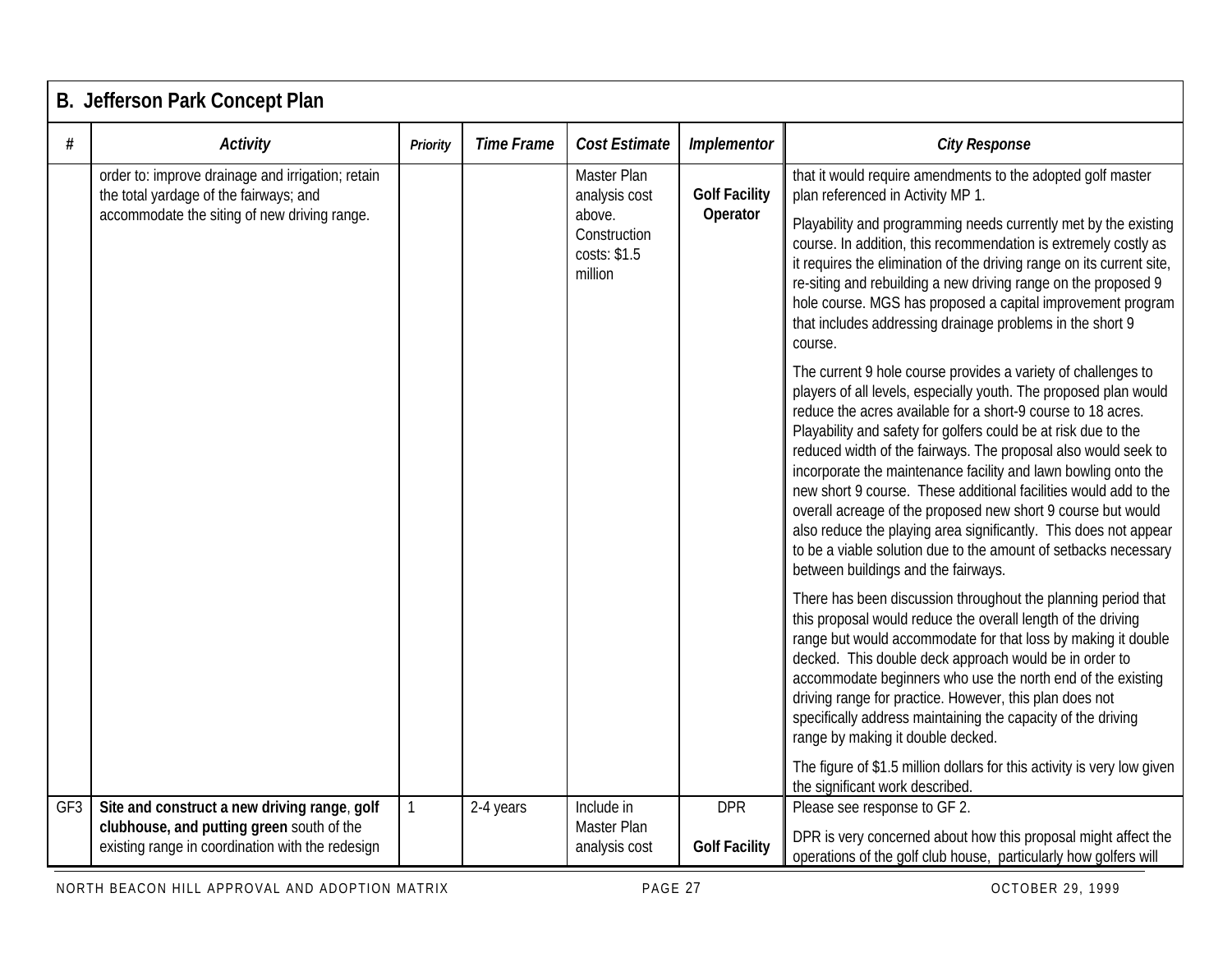|     | B. Jefferson Park Concept Plan                                                                                                                                                                                                                                                                                                              |                |                   |                                                                                               |                                                                                                          |                                                                                                                                                                                                                                                                                                                                                                                                                                                                                                                                                                                                                                                                                                                                                                                                                                                                                                                                                                                                 |  |  |  |
|-----|---------------------------------------------------------------------------------------------------------------------------------------------------------------------------------------------------------------------------------------------------------------------------------------------------------------------------------------------|----------------|-------------------|-----------------------------------------------------------------------------------------------|----------------------------------------------------------------------------------------------------------|-------------------------------------------------------------------------------------------------------------------------------------------------------------------------------------------------------------------------------------------------------------------------------------------------------------------------------------------------------------------------------------------------------------------------------------------------------------------------------------------------------------------------------------------------------------------------------------------------------------------------------------------------------------------------------------------------------------------------------------------------------------------------------------------------------------------------------------------------------------------------------------------------------------------------------------------------------------------------------------------------|--|--|--|
| #   | <b>Activity</b>                                                                                                                                                                                                                                                                                                                             | Priority       | <b>Time Frame</b> | <b>Cost Estimate</b>                                                                          | Implementor                                                                                              | <b>City Response</b>                                                                                                                                                                                                                                                                                                                                                                                                                                                                                                                                                                                                                                                                                                                                                                                                                                                                                                                                                                            |  |  |  |
|     | of the nine-hole course. Re-site and rebuild the<br>access road north of the new facility, which leads<br>to the lawn bowling clubhouse and greens.                                                                                                                                                                                         |                |                   | above.<br>Construction<br>cost: \$2.0<br>million                                              | Operator                                                                                                 | safely travel from the proposed clubhouse to the 1st tee which is<br>currently opposite the current clubhouse. This recommendation<br>as proposed, makes crossing Beacon Avenue in a golf cart a<br>problem Additionally, there is an operational issue in that the<br>starter's office desk will be a long distance from the 1st tee and<br>eliminate the golf operators ability to visually survey tee<br>availability.                                                                                                                                                                                                                                                                                                                                                                                                                                                                                                                                                                       |  |  |  |
| GF4 | Crew/Maintenance Facility Study design and<br>siting options for the proposed new facility. Site<br>the new facility on the east side of the park or<br>extend the Short Nine boundaries north to<br>incorporate the Crew/Maintenance Facility as a<br>part of the redesign of the nine-hole course and<br>siting of the new driving range. | $\overline{2}$ | 1-2 years         | \$800,000<br>(budgeted in<br>1999-2000)                                                       | <b>DPR</b><br><b>Golf Facility</b><br>Operator                                                           | See response to A5.<br>. The location shown in both designs that were voted on by the<br>community showed the facility remaining in its current location.<br>Municipal Golf has hired a contractor to look at design, siting,<br>and costs. Although DPR has \$800,000 in funding in the 99-00<br>CRF to upgrade the maintenance facilities at Jefferson Park, the<br>department has also considered using these funds to upgrade<br>the equally deteriorated facilities at the West Seattle course.<br>The cost of the new Crew/Maintenance facilities is estimated at<br>approximately \$1.2 million dollars.                                                                                                                                                                                                                                                                                                                                                                                 |  |  |  |
| CC  | <b>Community Center Facilities</b><br><b>Community Center</b><br>Renovate and expand the existing community<br>center and outdoor basketball court to provide<br>for expanded programming; disabled user<br>access; computer network access; efficiencies<br>and modernization.                                                             | $\overline{2}$ | 3-7 years         | Include in<br>Master Plan<br>analysis cost<br>above.<br>Construction<br>costs: \$2<br>million | <b>DPR</b><br>Jefferson Park<br>Community<br>Center<br>Advisory<br>Council<br>Jefferson Park<br>Alliance | DPR supports of activities to expand the programming capability<br>of the community center, provided siting issues are resolved.<br>The department does not have funding for this activity. The City<br>has placed a levy package for Seattle Center/Community<br>Center funding on the November 1999 ballot. This levy includes<br>\$2.4 million for improvements at the Jefferson Park Community<br>Center. If approved by the voters, these improvements will<br>include a new 7,000 square foot gymnasium, landscaping, and<br>parking. Siting of the community center expansion will be<br>determined by the space available given DPR's operation needs<br>and utility infrastructure issues.<br>If the levy passes and the new gym displaces the tennis and/or<br>basketball courts, the City will replace those courts at the same<br>time as the gym construction. DPR will seek funds for the<br>relocation of the courts (if impacted), possibly in the 2001-2002<br>budgets or CIP. |  |  |  |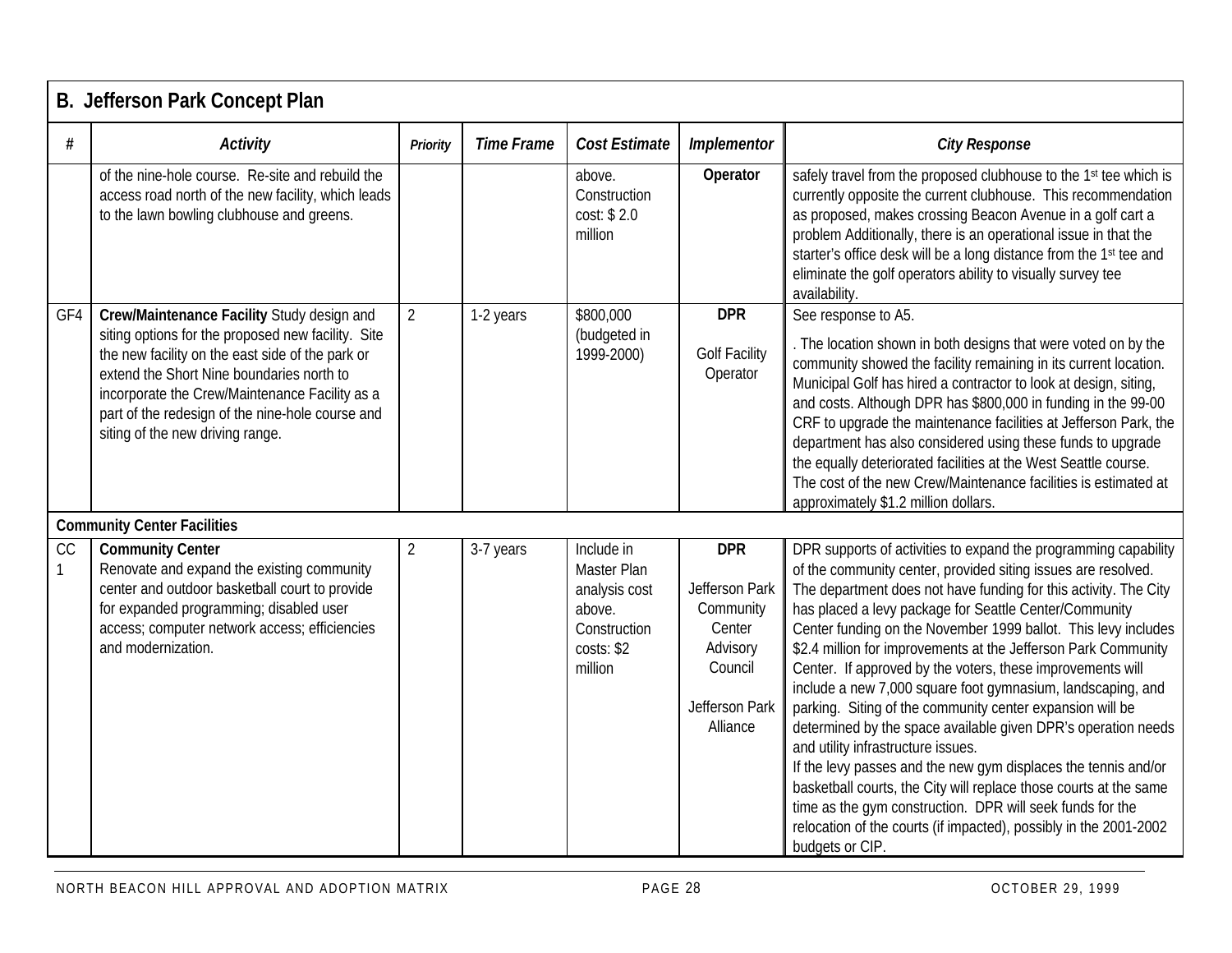|                      | B. Jefferson Park Concept Plan                                                                                                                   |                |                   |                                                                                              |                                                                                                          |                                                                                                                                                                                                                                                                                                                                                                                                                                                                                                                                                                                                                                                                                                                                                                                                                                                                                                                                                                                                                                                                                                                                                                                                                                                                                                                                                                                                                                                                                                                                                                                                |  |  |  |
|----------------------|--------------------------------------------------------------------------------------------------------------------------------------------------|----------------|-------------------|----------------------------------------------------------------------------------------------|----------------------------------------------------------------------------------------------------------|------------------------------------------------------------------------------------------------------------------------------------------------------------------------------------------------------------------------------------------------------------------------------------------------------------------------------------------------------------------------------------------------------------------------------------------------------------------------------------------------------------------------------------------------------------------------------------------------------------------------------------------------------------------------------------------------------------------------------------------------------------------------------------------------------------------------------------------------------------------------------------------------------------------------------------------------------------------------------------------------------------------------------------------------------------------------------------------------------------------------------------------------------------------------------------------------------------------------------------------------------------------------------------------------------------------------------------------------------------------------------------------------------------------------------------------------------------------------------------------------------------------------------------------------------------------------------------------------|--|--|--|
| #                    | <b>Activity</b>                                                                                                                                  | Priority       | <b>Time Frame</b> | Cost Estimate                                                                                | Implementor                                                                                              | <b>City Response</b>                                                                                                                                                                                                                                                                                                                                                                                                                                                                                                                                                                                                                                                                                                                                                                                                                                                                                                                                                                                                                                                                                                                                                                                                                                                                                                                                                                                                                                                                                                                                                                           |  |  |  |
| CC<br>$\overline{2}$ | Gymnasium - Site and construct a gymnasium,<br>shower/changing room as a part of the<br>expansion of existing Community Center.                  |                | 3-7 years         | Include in<br>Master Plan<br>analysis cost<br>above.<br>Construction<br>cost:<br>\$1,000,000 | <b>DPR</b><br>Jefferson Park<br>Community<br>Center<br>Advisory<br>Council<br>Jefferson Park             | See response to Activity CC 1. A typical gym includes shower<br>room for ADA accessibility - this is included in the levy<br>estimates.                                                                                                                                                                                                                                                                                                                                                                                                                                                                                                                                                                                                                                                                                                                                                                                                                                                                                                                                                                                                                                                                                                                                                                                                                                                                                                                                                                                                                                                        |  |  |  |
|                      |                                                                                                                                                  |                |                   |                                                                                              | Alliance                                                                                                 |                                                                                                                                                                                                                                                                                                                                                                                                                                                                                                                                                                                                                                                                                                                                                                                                                                                                                                                                                                                                                                                                                                                                                                                                                                                                                                                                                                                                                                                                                                                                                                                                |  |  |  |
| CC<br>$\mathfrak{Z}$ | Children's Play Area and Entry Lawn<br>Site and construct a new 40,000 SF play area<br>and entry lawn south of the expanded<br>community center. | $\overline{2}$ | 2-4 years         | Include in<br>Master Plan<br>analysis cost<br>above.<br>Construction<br>cost: \$350,000      | <b>DPR</b><br>Jefferson Park<br>Community<br>Center<br>Advisory<br>Council<br>Jefferson Park<br>Alliance | DPR supports the redevelopment of the Jefferson Park play<br>area provided the issues of siting and timing are resolved. The<br>department has secured \$391,000 in funding for a new 6,000<br>square foot ADA accessible play area (design and construction<br>have been on hold at the request of the planning group).<br>The City will design a 6,000 s.f. play area with room for<br>expansion to an ultimate goal of 8,000 s.f. The City will<br>minimally delay construction of the 6,000 s.f. portion of the play<br>area until the expedited site planning around the community<br>center (including the play area) is complete. The City will use<br>existing funding for planning and construction of the 6,000 s.f.<br>portion of the play area. To fund design and construction of the<br>remaining 2,000 s.f. portion at some time in the future, DPR will<br>explore possible use of Cumulative Reserve Funds and also<br>encourage the community to apply for NMF grants.<br>The additional public space that will be realized when SPU<br>moves the fences around the two reservoirs inward may present<br>some interesting options about siting the play area.<br>Finally, the department does not support locating the new play<br>area to the south of the community center because the proximity<br>to the driving range would pose a safety hazard with the driving<br>range in its current location. Siting the play area to the north of<br>the community center would create a good connection to the<br>park development on the north reservoir and does not pose the |  |  |  |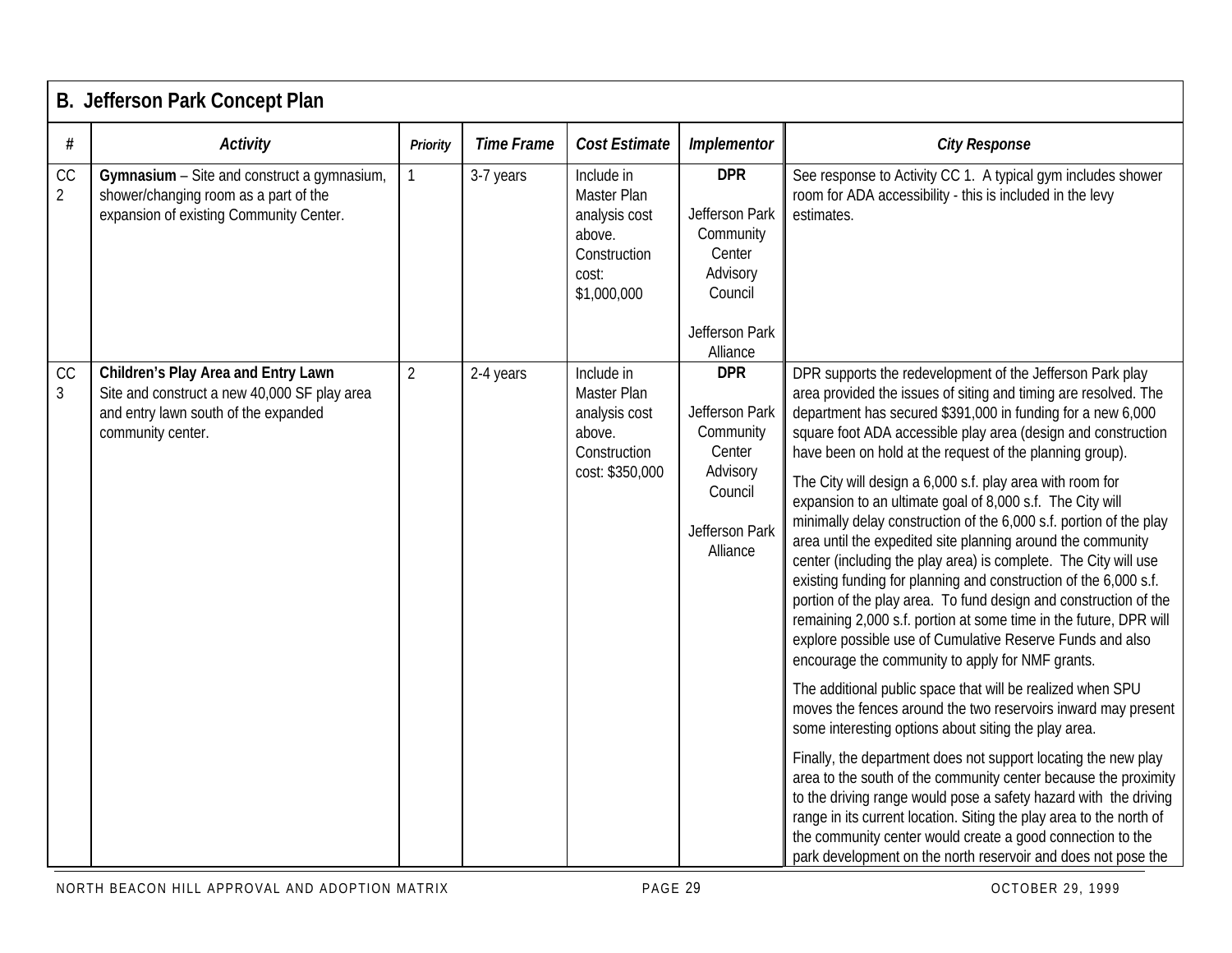|                | <b>B. Jefferson Park Concept Plan</b>                                                                                                                                                                                                |                |                   |                                                                                         |                                                                                                          |                                                                                                                                                                                                                                                                                                                                                                                                                                                                                                                                                                                                                    |  |  |  |  |
|----------------|--------------------------------------------------------------------------------------------------------------------------------------------------------------------------------------------------------------------------------------|----------------|-------------------|-----------------------------------------------------------------------------------------|----------------------------------------------------------------------------------------------------------|--------------------------------------------------------------------------------------------------------------------------------------------------------------------------------------------------------------------------------------------------------------------------------------------------------------------------------------------------------------------------------------------------------------------------------------------------------------------------------------------------------------------------------------------------------------------------------------------------------------------|--|--|--|--|
| #              | <b>Activity</b>                                                                                                                                                                                                                      | Priority       | <b>Time Frame</b> | Cost Estimate                                                                           | Implementor                                                                                              | <b>City Response</b>                                                                                                                                                                                                                                                                                                                                                                                                                                                                                                                                                                                               |  |  |  |  |
|                |                                                                                                                                                                                                                                      |                |                   |                                                                                         |                                                                                                          | same safety issues.                                                                                                                                                                                                                                                                                                                                                                                                                                                                                                                                                                                                |  |  |  |  |
| CC<br>4        | <b>Tennis Courts</b><br>Site and construct four new tennis courts south<br>of the expanded community center and<br>children's play area. Remove two existing courts<br>to accommodate community center expansion<br>and landscaping. | $\overline{2}$ | 3-7 years         | Include in<br>Master Plan<br>analysis cost<br>above.<br>Construction<br>cost: \$350,000 | <b>DPR</b><br>Jefferson Park<br>Community<br>Center<br>Advisory<br>Council<br>Jefferson Park<br>Alliance | The site indicated for this activity is located on the current<br>driving range. The location of future tennis court facilities is<br>dependent upon implementation approaches to Activities CC 1<br>through CC 3. See responses in these activities. DPR does not<br>have funding for this activity.<br>If the levy passes and the new gym displaces the tennis and/or<br>basketball courts, the City will replace those courts at the same<br>time as the gym construction. DPR will seek funds for the<br>relocation of the courts (if impacted), possibly in the 2001-2002<br>budgets or CIP.                  |  |  |  |  |
| CC<br>5        | <b>Active Recreation Field</b><br>Site and construct a new soccer field south of<br>the expanded community center facilities and<br>tennis courts.                                                                                   | $\overline{2}$ | 3-7 years         | Include in<br>Master Plan<br>analysis cost<br>above.<br>Construction<br>cost: \$150,000 | <b>DPR</b><br>Jefferson Park<br>Community<br>Center<br>Advisory<br>Council<br>Jefferson Park<br>Alliance | DPR recognizes the need for soccer fields for scheduled use<br>citywide. However, this activity is not supported because this<br>proposed field is on the site of the existing driving range (please<br>see response in Activity GF2). Jefferson Field next to Asa<br>Mercer has ballfields which are used by the school and other<br>groups. As the reservoir areas are planned for DPR can discuss<br>with the community what active uses might be appropriate in<br>these areas.                                                                                                                                |  |  |  |  |
|                | <b>Water Reservoirs</b>                                                                                                                                                                                                              |                |                   |                                                                                         |                                                                                                          |                                                                                                                                                                                                                                                                                                                                                                                                                                                                                                                                                                                                                    |  |  |  |  |
| <b>WR</b><br>1 | North Reservoir Phase I<br>Move in fencing to accommodate access around<br>the reservoir and unstructured use of perimeter<br>lands around the reservoir.                                                                            | 1              | 1-2 years         | \$5,000                                                                                 | SPU<br><b>DPR</b><br>Jefferson Park<br>Alliance                                                          | SPU is prepared to move the south fence to accommodate early<br>implementation once maintenance and safety issues are<br>resolved. DPR is prepared to take over maintenance of the new<br>publicly accessible space provided the department is given<br>funding to expand our maintenance activities. DPR is putting<br>together costs estimates for all the new publicly accessible<br>areas in Jefferson Park, including the approximately 5 acres<br>around the two reservoirs. See response for Activity A3<br>regarding SPU fencing.<br>Note from SPU: Part of total cost of fence adjustments<br>(\$100,000) |  |  |  |  |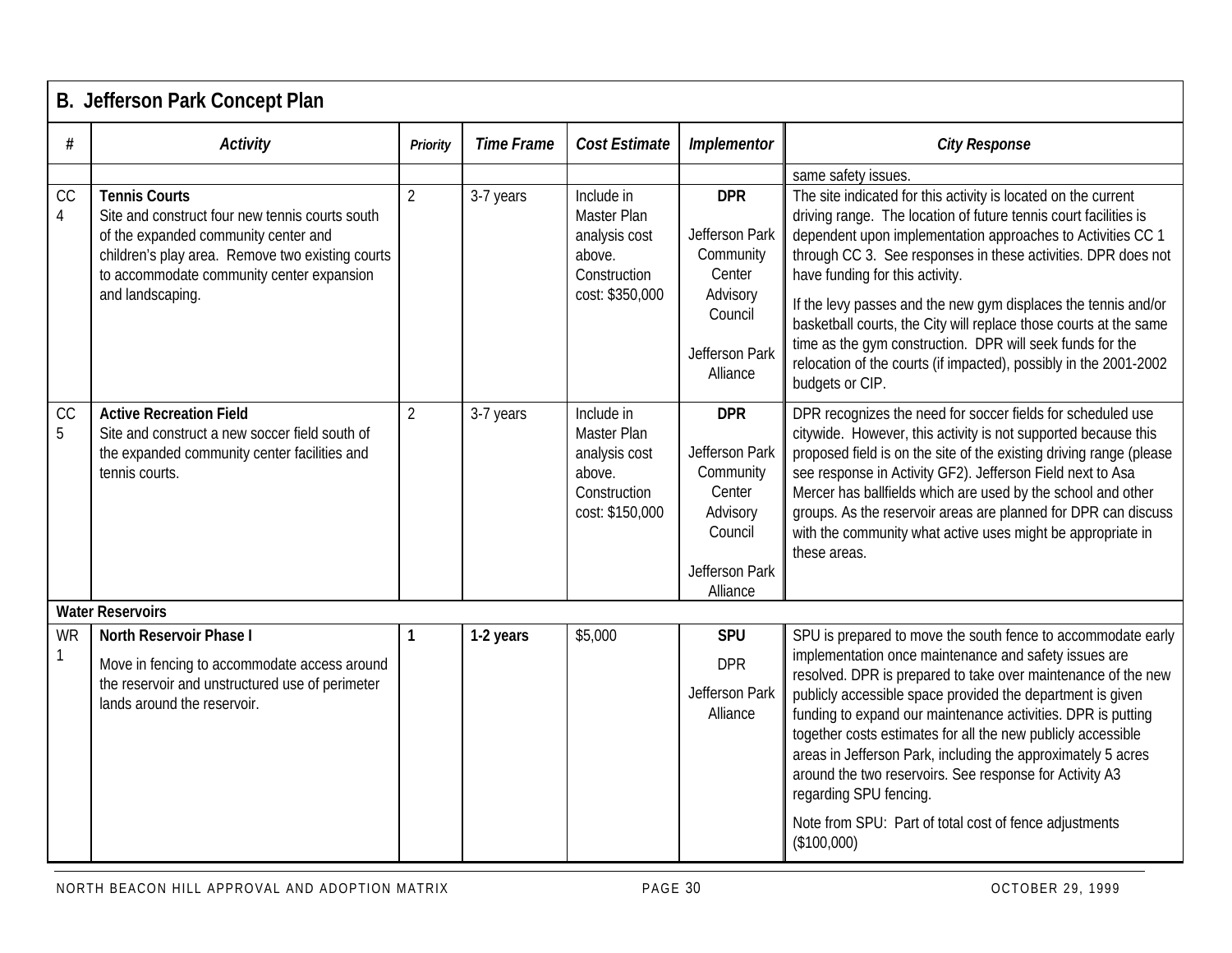|                      | B. Jefferson Park Concept Plan                                                                                                                                                                                                                                                                                                                                                                                                                                                                                                                                                                                                                                                                                                                                                                                                                                          |                |                   |                                                                                         |                                                                                                                                                                               |                                                                                                                                                                                                                                                                                                                                                                                                                                                                                                                                                 |  |  |  |  |
|----------------------|-------------------------------------------------------------------------------------------------------------------------------------------------------------------------------------------------------------------------------------------------------------------------------------------------------------------------------------------------------------------------------------------------------------------------------------------------------------------------------------------------------------------------------------------------------------------------------------------------------------------------------------------------------------------------------------------------------------------------------------------------------------------------------------------------------------------------------------------------------------------------|----------------|-------------------|-----------------------------------------------------------------------------------------|-------------------------------------------------------------------------------------------------------------------------------------------------------------------------------|-------------------------------------------------------------------------------------------------------------------------------------------------------------------------------------------------------------------------------------------------------------------------------------------------------------------------------------------------------------------------------------------------------------------------------------------------------------------------------------------------------------------------------------------------|--|--|--|--|
| #                    | <b>Activity</b>                                                                                                                                                                                                                                                                                                                                                                                                                                                                                                                                                                                                                                                                                                                                                                                                                                                         | Priority       | <b>Time Frame</b> | Cost Estimate                                                                           | Implementor                                                                                                                                                                   | <b>City Response</b>                                                                                                                                                                                                                                                                                                                                                                                                                                                                                                                            |  |  |  |  |
| WR<br>$\overline{2}$ | South Reservoir Phase I<br>Move in fencing to accommodate access around<br>the reservoir and unstructured use of perimeter<br>lands around the reservoir. (See<br>recommendations to Move Fencing.)                                                                                                                                                                                                                                                                                                                                                                                                                                                                                                                                                                                                                                                                     |                | 1-2 years         | \$5,000                                                                                 | SPU<br><b>DPR</b><br>Jefferson Park<br>Alliance                                                                                                                               | See response for Activity A3 regarding SPU fencing.                                                                                                                                                                                                                                                                                                                                                                                                                                                                                             |  |  |  |  |
|                      | Paths, Edges, Entrances, Arboretum/Natural Area and Picnic Grounds                                                                                                                                                                                                                                                                                                                                                                                                                                                                                                                                                                                                                                                                                                                                                                                                      |                |                   |                                                                                         |                                                                                                                                                                               |                                                                                                                                                                                                                                                                                                                                                                                                                                                                                                                                                 |  |  |  |  |
| PE1                  | Pedestrian Paths/Cultural Walk/Edges<br>Design and construct new walking/jog paths and<br>improve edge areas.<br>Determine and develop fencing setback, height,<br>walks, and plantings at all park edges. To the<br>degree possible, develop walks as loops and as<br>interconnected segments with other park trails.<br>Create paths in the following areas:<br><b>West Side</b><br>Picnic area and north of the community<br>Center<br>South of the Community Center to Lawn<br>bowling<br>East-west across Park, North of Lawn<br>bowling<br>South of Horticultural Facility to Asa Mercer<br>Mercer walk and entry<br>East-west across park North of Veteran's<br><b>Medical Center</b><br>New arboretum/natural area<br><b>East Side</b><br>18-hole perimeter, along Beacon Ave.,<br>Spokane St., 24th Ave., and Cheasty<br>Incorporate exercise stop and seating |                | 1-5 years         | Include in<br>Master Plan<br>analysis cost<br>above.<br>Construction<br>cost: \$800,000 | <b>DPR</b><br><b>MGS</b><br>Jefferson Park<br>Alliance<br>Jefferson Park<br>Community<br>Center<br>Advisory<br>Council<br><b>SEATRAN</b><br>SPU<br><b>Fire Station</b><br>#13 | DPR is supportive of this series of recommendations. The<br>department does not have funding for this work. Some of these<br>pathway activities could be addressed as part of the Executive<br>proposed planning effort. Those pathways not incorporated into<br>the proposed master planning area, could be designed through<br>a neighborhood matching fund or, perhaps, as part of the<br>implementation of the MGS capital improvement program. See<br>response to Activity A 3 for projects that are being addressed in<br>the short-term. |  |  |  |  |
| PE                   | Arboretum/Urban Forest                                                                                                                                                                                                                                                                                                                                                                                                                                                                                                                                                                                                                                                                                                                                                                                                                                                  | $\overline{2}$ | 1-7 years         | Include in                                                                              | <b>DPR</b>                                                                                                                                                                    | DPR supports the community's desire for more park/open space                                                                                                                                                                                                                                                                                                                                                                                                                                                                                    |  |  |  |  |
| $\overline{2}$       | Design and construct an arboretum/natural area<br>on SPU land west of the reservoirs. Incorporate                                                                                                                                                                                                                                                                                                                                                                                                                                                                                                                                                                                                                                                                                                                                                                       |                |                   | Master Plan<br>analysis cost                                                            | Jefferson Park                                                                                                                                                                | and this available, SPU owned, 9.2 acre area is a good step in<br>that direction. As SPU has noted this area is available for                                                                                                                                                                                                                                                                                                                                                                                                                   |  |  |  |  |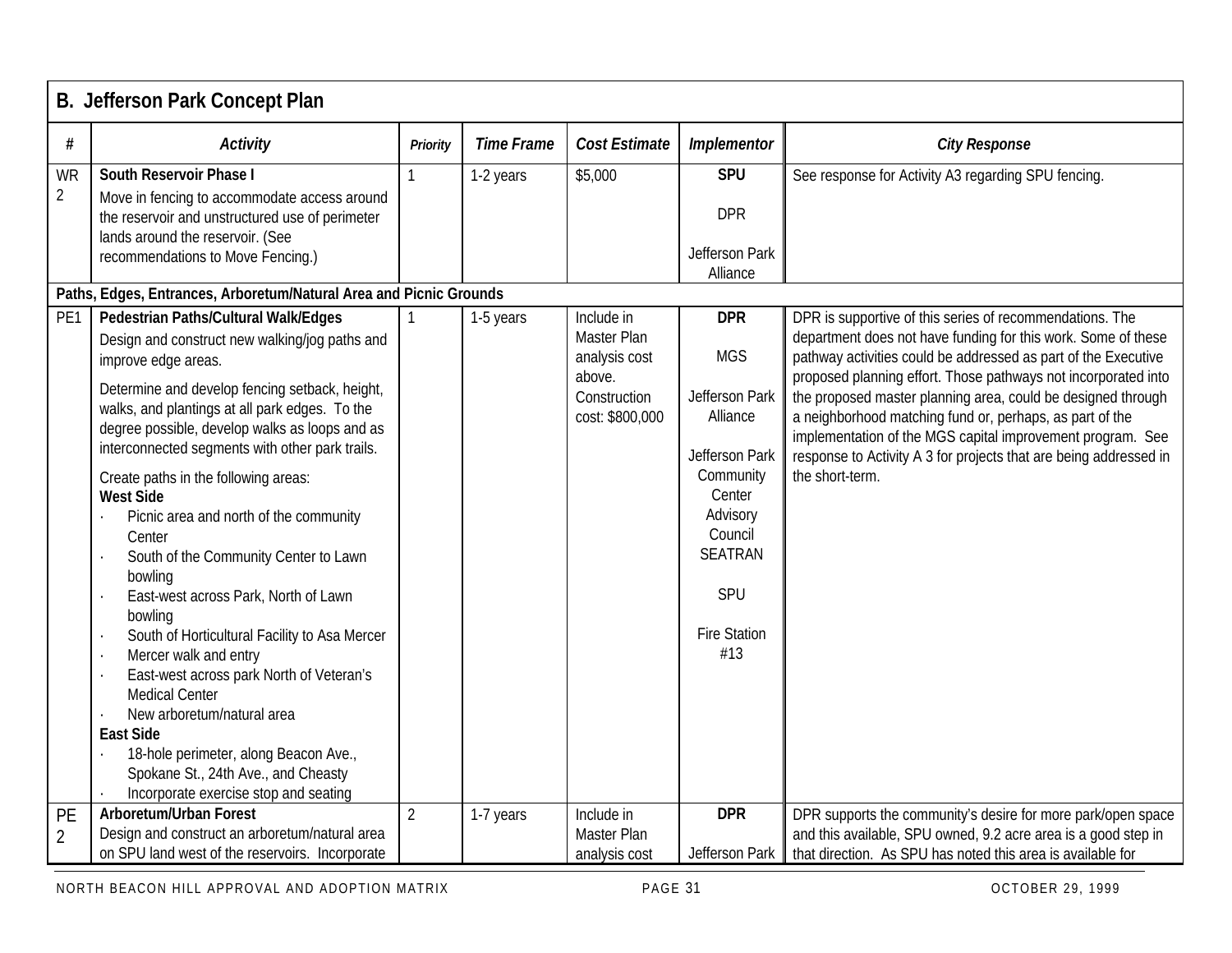|                             | B. Jefferson Park Concept Plan                                                                                                                                                                                                                                                                                                                                                                                                                                                                                                                    |                     |                        |                                                                                                                                                                                    |                                                                                                               |                                                                                                                                                                                                                                                                                                                                                                                                                                                                                                                                                                                                                                                                                                                                                                                                                                                                                                                                                                                                                                                                                      |  |  |  |  |  |
|-----------------------------|---------------------------------------------------------------------------------------------------------------------------------------------------------------------------------------------------------------------------------------------------------------------------------------------------------------------------------------------------------------------------------------------------------------------------------------------------------------------------------------------------------------------------------------------------|---------------------|------------------------|------------------------------------------------------------------------------------------------------------------------------------------------------------------------------------|---------------------------------------------------------------------------------------------------------------|--------------------------------------------------------------------------------------------------------------------------------------------------------------------------------------------------------------------------------------------------------------------------------------------------------------------------------------------------------------------------------------------------------------------------------------------------------------------------------------------------------------------------------------------------------------------------------------------------------------------------------------------------------------------------------------------------------------------------------------------------------------------------------------------------------------------------------------------------------------------------------------------------------------------------------------------------------------------------------------------------------------------------------------------------------------------------------------|--|--|--|--|--|
| #                           | <b>Activity</b>                                                                                                                                                                                                                                                                                                                                                                                                                                                                                                                                   | Priority            | <b>Time Frame</b>      | <b>Cost Estimate</b>                                                                                                                                                               | Implementor                                                                                                   | <b>City Response</b>                                                                                                                                                                                                                                                                                                                                                                                                                                                                                                                                                                                                                                                                                                                                                                                                                                                                                                                                                                                                                                                                 |  |  |  |  |  |
|                             | pedestrian paths, educational displays, and view<br>accesses. Convert water quality building to a<br>community arts center and staging ground for<br>the arboretum project.                                                                                                                                                                                                                                                                                                                                                                       |                     |                        | above.<br>Construction<br>cost: \$1 million                                                                                                                                        | Alliance<br>SPU<br><b>Beacon Hill</b><br>Culture Club                                                         | community use SPU would prefer to reach an agreement with<br>DPR to manage the surface of the land. If DPR were to<br>maintain the property, it would engage in discussions with SPU<br>and the community to determine the use and design of the site.<br>SPU would need to retain access and rights to maintain the<br>pipes it has in the ground under this property. An agreement<br>would need to be worked about between SPU and DPR. SPU is<br>not considering surplusing the property.<br>The proposed use needs to be considered in the context of the<br>Washington Park Arboretum within the region and the funding<br>necessary to develop and maintain such an attraction.<br>This is another item whose design would be included DPR's<br>proposed master plan<br>DPR has engaged in some discussions with SPU and the<br>Beacon Hill Culture Club about also using the SPU owned<br>facility for DPR office space. DPR hopes to have further<br>discussions with the community and SPU as to future uses at<br>the site including potential shared use of the building |  |  |  |  |  |
| PE3<br>PE<br>$\overline{4}$ | <b>Japanese Picnic Grounds</b><br>Design and construct picnic areas on west side<br>of park near the community center. Incorporate<br>landscaping, pedestrian paths, historical<br>displays, and view accesses.<br>Signs, Gateways, and Entrances<br>Design and construct distinctive entry<br>monument/feature at key entries and corners<br>similar to several older City parks.<br><b>Entries</b><br>Incorporate landscaping, signage and lighting at<br>Beacon Avenue S. and Spokane Street; Beacon<br>Avenue South and S. Snoqualmie Street. | $\overline{2}$<br>3 | 2-4 years<br>1-4 years | Include in<br>Master Plan<br>analysis cost<br>above.<br>Construction<br>cost: \$150,000<br>Include in<br>Master Plan<br>analysis cost<br>above.<br>Construction<br>cost: \$250,000 | <b>DPR</b><br>Jefferson Park<br>Alliance<br><b>DPR</b><br>Jefferson<br><b>Park Alliance</b><br><b>SEATRAN</b> | The siting of these picnic areas is unclear given the amount of<br>space available. Although DPR is generally supportive of this<br>concept, should members of the Japanese community and<br>Beacon Hill neighborhood choose to move forward with such an<br>idea, DPR would need more information to provide more<br>specific feedback.<br>This work would have to be community-led. SEATRAN would<br>want to review suggested improvement ideas in the right-of-way<br>to ensure they would not present safety or operational<br>problems. This activity could be funded through a NMF grant.<br>Again, this cost for construction may not be sufficient depending<br>upon the design of the features.<br>Also, see response to Activity OS5                                                                                                                                                                                                                                                                                                                                       |  |  |  |  |  |
|                             | <b>Corner features</b>                                                                                                                                                                                                                                                                                                                                                                                                                                                                                                                            |                     |                        |                                                                                                                                                                                    |                                                                                                               |                                                                                                                                                                                                                                                                                                                                                                                                                                                                                                                                                                                                                                                                                                                                                                                                                                                                                                                                                                                                                                                                                      |  |  |  |  |  |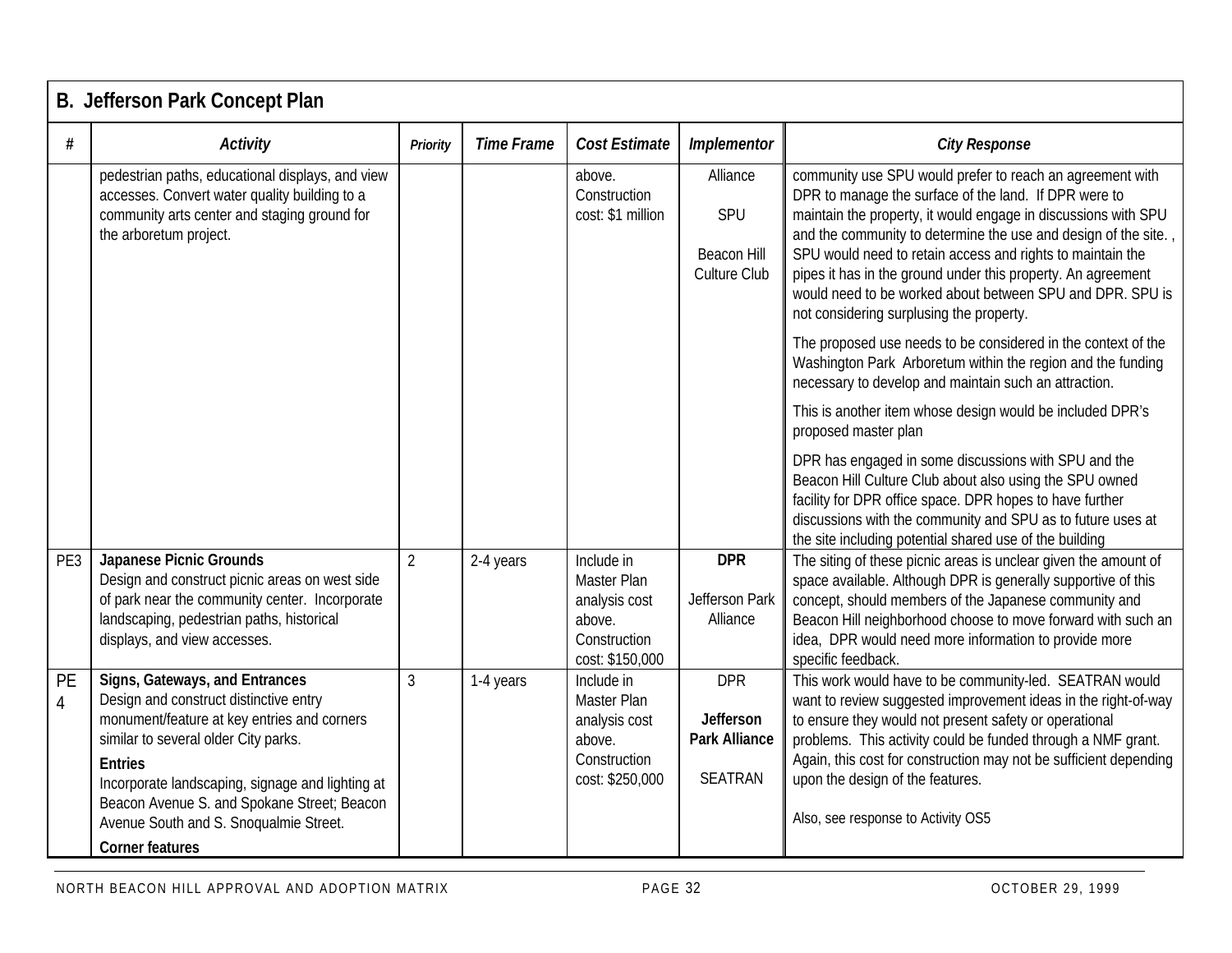|                 | B. Jefferson Park Concept Plan                                                                                                                                                                                                                                                                                                                                                                                                                                                                                                                                                                                                                                                                                                                                                          |                |                   |                                                                                                                                 |                                                                                                         |                                                                                                                                                                                                                                                                                                                                                                                                                                                                                                                                                                                                                                                                                                                                                                                                                                                                                                                                                                                                                                                                                                                                                                                                                                                                                                                                           |
|-----------------|-----------------------------------------------------------------------------------------------------------------------------------------------------------------------------------------------------------------------------------------------------------------------------------------------------------------------------------------------------------------------------------------------------------------------------------------------------------------------------------------------------------------------------------------------------------------------------------------------------------------------------------------------------------------------------------------------------------------------------------------------------------------------------------------|----------------|-------------------|---------------------------------------------------------------------------------------------------------------------------------|---------------------------------------------------------------------------------------------------------|-------------------------------------------------------------------------------------------------------------------------------------------------------------------------------------------------------------------------------------------------------------------------------------------------------------------------------------------------------------------------------------------------------------------------------------------------------------------------------------------------------------------------------------------------------------------------------------------------------------------------------------------------------------------------------------------------------------------------------------------------------------------------------------------------------------------------------------------------------------------------------------------------------------------------------------------------------------------------------------------------------------------------------------------------------------------------------------------------------------------------------------------------------------------------------------------------------------------------------------------------------------------------------------------------------------------------------------------|
| #               | <b>Activity</b>                                                                                                                                                                                                                                                                                                                                                                                                                                                                                                                                                                                                                                                                                                                                                                         | Priority       | <b>Time Frame</b> | <b>Cost Estimate</b>                                                                                                            | Implementor                                                                                             | <b>City Response</b>                                                                                                                                                                                                                                                                                                                                                                                                                                                                                                                                                                                                                                                                                                                                                                                                                                                                                                                                                                                                                                                                                                                                                                                                                                                                                                                      |
|                 | Design and construct features at the island at<br>15th Avenue S. and Spokane Street, Mercer<br>Elementary School at Columbian Way, and<br>Cheasty Boulevard at 24th Avenue S.                                                                                                                                                                                                                                                                                                                                                                                                                                                                                                                                                                                                           |                |                   |                                                                                                                                 |                                                                                                         |                                                                                                                                                                                                                                                                                                                                                                                                                                                                                                                                                                                                                                                                                                                                                                                                                                                                                                                                                                                                                                                                                                                                                                                                                                                                                                                                           |
| PE <sub>5</sub> | Mercer Field (Jefferson Park Field)<br>Improve Mercer field (officially named Jefferson<br>Park Field) and coordinate additional discussion<br>on the future uses of this field.                                                                                                                                                                                                                                                                                                                                                                                                                                                                                                                                                                                                        | $\mathfrak{Z}$ | 3-7 years         | Coordinate<br>discussions on<br>the future uses<br>of this field in<br>Master Plan<br>process.<br>Construction<br>cost \$50,000 | <b>DPR</b><br>SSD                                                                                       | This name of this site is Jefferson Park Field. Currently this field<br>is the home to the only Samoan Cricket pitch in the City. DPR<br>would want to ensure that this programming need was<br>sufficiently met at other sites before pursuing changes to the<br>field (e.g. adding a track) that might demand the elimination of<br>the cricket pitch. SSD is one of the stakeholders to be involved<br>in such a discussion. Until future uses are determined, the costs<br>of construction are unknown (the plan indicates \$50,000).                                                                                                                                                                                                                                                                                                                                                                                                                                                                                                                                                                                                                                                                                                                                                                                                 |
|                 | <b>Financing Plan</b>                                                                                                                                                                                                                                                                                                                                                                                                                                                                                                                                                                                                                                                                                                                                                                   |                |                   |                                                                                                                                 |                                                                                                         |                                                                                                                                                                                                                                                                                                                                                                                                                                                                                                                                                                                                                                                                                                                                                                                                                                                                                                                                                                                                                                                                                                                                                                                                                                                                                                                                           |
| F <sub>1</sub>  | Develop a financing plan to implement the<br>recommendations of the master plan. The<br>following funding sources should be considered:<br>Citywide Neighborhood Planning Levy in<br>Fall of 1999.<br>Increase development fees (impact fees) for<br>2.<br>new construction.<br>1% for the Arts funding for public art in the<br>3.<br>park.<br>Dedicate a portion of revenues from City<br>4.<br>golf courses to parks improvements.<br>5.<br>Create a Local Parks Improvement District<br>(LPID) for Beacon Hill.<br>Create a Beacon Hill Development<br>6.<br>Association.<br>Apply for Grant Funding for Japanese<br>7.<br>Picnic Grounds Remuneration Project.<br>Annual Park Festival with concessions as<br>8.<br>fundraiser.<br>Sell project components with personalized<br>9. | $\overline{2}$ | 1-5 years         | Include in<br>Master Plan<br>analysis cost<br>above.                                                                            | <b>DPR</b><br><b>MGS</b><br>Jefferson Park<br>Alliance<br>SPU<br>Other<br>agencies and<br>organizations | This list represents a good strategy to financing ideas that could<br>be included in a more detailed financing plan. Some of these<br>recommendations would need to be further evaluated for legal<br>and technical considerations as part of that work.<br>The City has placed a levy package for Seattle<br>Center/Community Center funding on the November 1999<br>ballot. This levy includes \$2.5 million for improvements at<br>the Jefferson Park Community Center. If approved by the<br>voters, these improvements will include a new 7,000<br>square foot gymnasium, landscaping, and parking. The City<br>is also seeking changes through the state legislature to<br>allow for the consideration of a Metropolitan Park District.<br>This could be a potential funding source for some of the<br>activities in this key strategy. DPR recommends that the<br>community move forward in the implementation of<br>elements of a plan that has strong support in the<br>community and among all Jefferson Park stakeholders.<br>It is not clear how this might relate to funding improvements<br>at Jefferson Park. The City is currently exploring a variety<br>of creative ways to fund parks and open space<br>improvements, including regulatory means. However, this<br>analysis will not be complete for some time and the |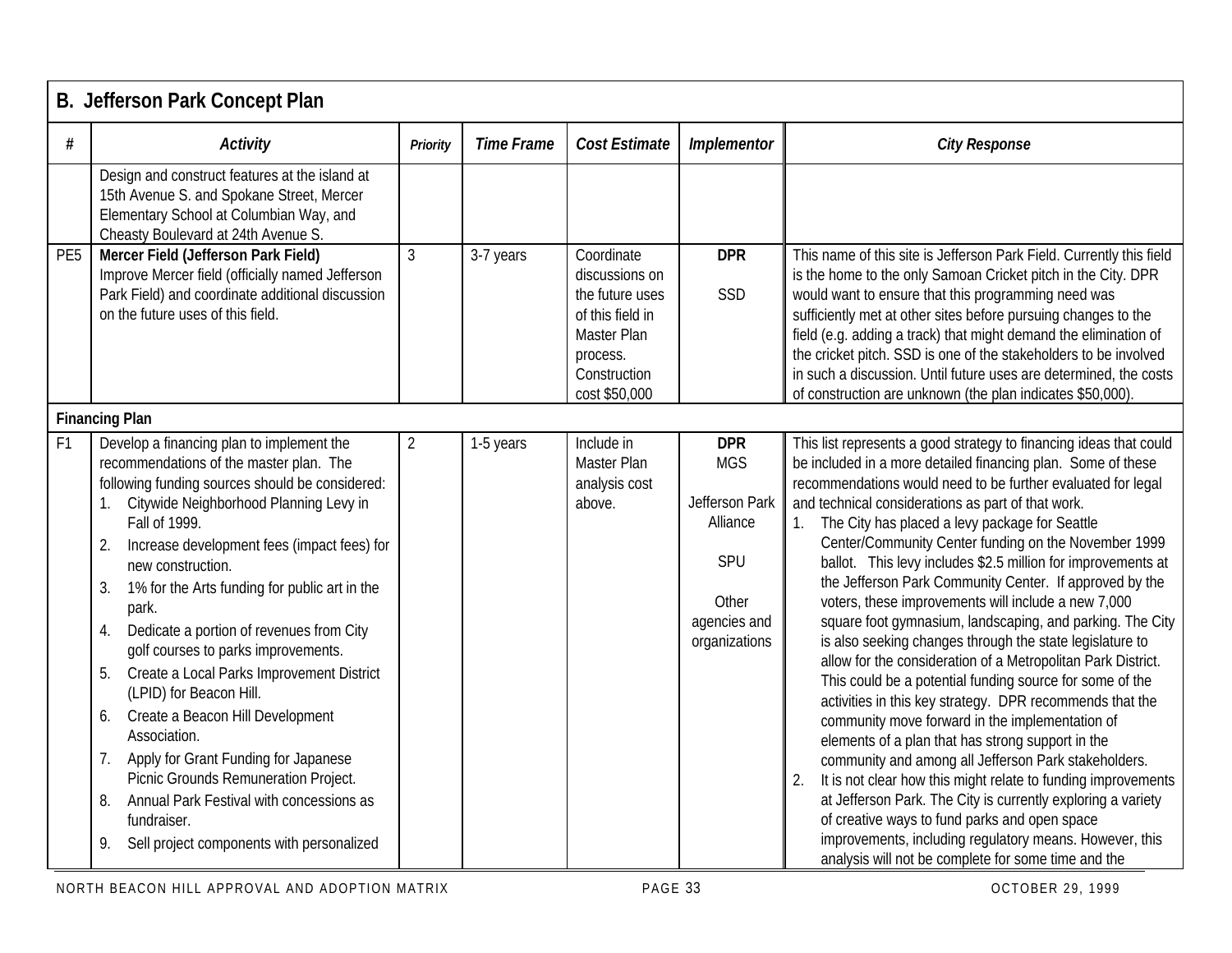|   | B. Jefferson Park Concept Plan                                                                                                                                                                                                                                                                                                                                                                                                                                                                                                          |                 |                   |                      |             |                                                                                                                                                                                                                                                                                                                                                                                                                                                                                                                                                                                                                                                                                                                                                                                                                                                                                                                                                                                                                                                                                                                                                                                                                                                                                                                                                                                                                                                                                                                                                                                                                                                                                                                                                                                                                                             |  |  |  |  |  |  |
|---|-----------------------------------------------------------------------------------------------------------------------------------------------------------------------------------------------------------------------------------------------------------------------------------------------------------------------------------------------------------------------------------------------------------------------------------------------------------------------------------------------------------------------------------------|-----------------|-------------------|----------------------|-------------|---------------------------------------------------------------------------------------------------------------------------------------------------------------------------------------------------------------------------------------------------------------------------------------------------------------------------------------------------------------------------------------------------------------------------------------------------------------------------------------------------------------------------------------------------------------------------------------------------------------------------------------------------------------------------------------------------------------------------------------------------------------------------------------------------------------------------------------------------------------------------------------------------------------------------------------------------------------------------------------------------------------------------------------------------------------------------------------------------------------------------------------------------------------------------------------------------------------------------------------------------------------------------------------------------------------------------------------------------------------------------------------------------------------------------------------------------------------------------------------------------------------------------------------------------------------------------------------------------------------------------------------------------------------------------------------------------------------------------------------------------------------------------------------------------------------------------------------------|--|--|--|--|--|--|
| # | <b>Activity</b>                                                                                                                                                                                                                                                                                                                                                                                                                                                                                                                         | <b>Priority</b> | <b>Time Frame</b> | <b>Cost Estimate</b> | Implementor | <b>City Response</b>                                                                                                                                                                                                                                                                                                                                                                                                                                                                                                                                                                                                                                                                                                                                                                                                                                                                                                                                                                                                                                                                                                                                                                                                                                                                                                                                                                                                                                                                                                                                                                                                                                                                                                                                                                                                                        |  |  |  |  |  |  |
|   | names.<br>10. Golf Tournament Fundraiser/Hole in One<br>contest.<br>11. Sell Dirt Disposal Capacity in the<br>decommissioned reservoir (target 2005) to<br>Sound Transit to fund parks projects.<br>12. Beacon Hill Sunflower Company. Seed<br>sales to support park projects in<br>coordination with the Beacon Hill Sunflower<br>Festival.<br>13. Grant Writing. Potential sources of funding<br>include City Neighborhood Matching<br>Grants, State IAC Grants, National Park<br>Service grants, and private conservancy<br>funding. |                 |                   |                      |             | mechanisms are not known.<br>3.<br>DPR supports this idea.<br>Revenues from golf facilities offset departmental expenses<br>to provide park and recreation services citywide. DPR's<br>agreement with MGS specifies where golf revenues are<br>spent. No excess revenues payable to the City are<br>expected in the near term.<br>Existing models for this activity do not exist in Seattle.<br>However, DPR will explore this as a funding option.<br>DPR is not aware of other development associations that<br>6.<br>contribute funding to park development.<br>While grants may be appropriate for the Japanese Picnic<br>Grounds, there are several other projects identified in both<br>the Active Edge and the Ribbon of Green plan that may<br>also be appropriate for grants. 8. This may be possible<br>depending upon concessions agreements, etc.<br>This is a policy that would be enacted citywide and as such<br>9.<br>would require broader citywide discussion. DPR will work<br>with the community to explore this issue.<br>10. This is an interesting idea that would require the support of<br>the golfing community and Municipal Golf of Seattle. The<br>community should approach MGS about implementing this<br>idea.<br>11. SPU would support using this funding source under the<br>following circumstances:<br>The planning for the recovery of the north reservoir<br>area would need to choose the high alternative (fill in<br>the reservoir) rather than the low alternative (bulldoze<br>the present reservoir embankments down).<br>The exact timing of reservoir filling would have to<br>coincide (or be made to coincide) with Sound Transit<br>digging.<br>The community expressed its willingness to accept the<br>1,100 to 1,700 truck trips to bring in the fill (from<br>wherever it would come). |  |  |  |  |  |  |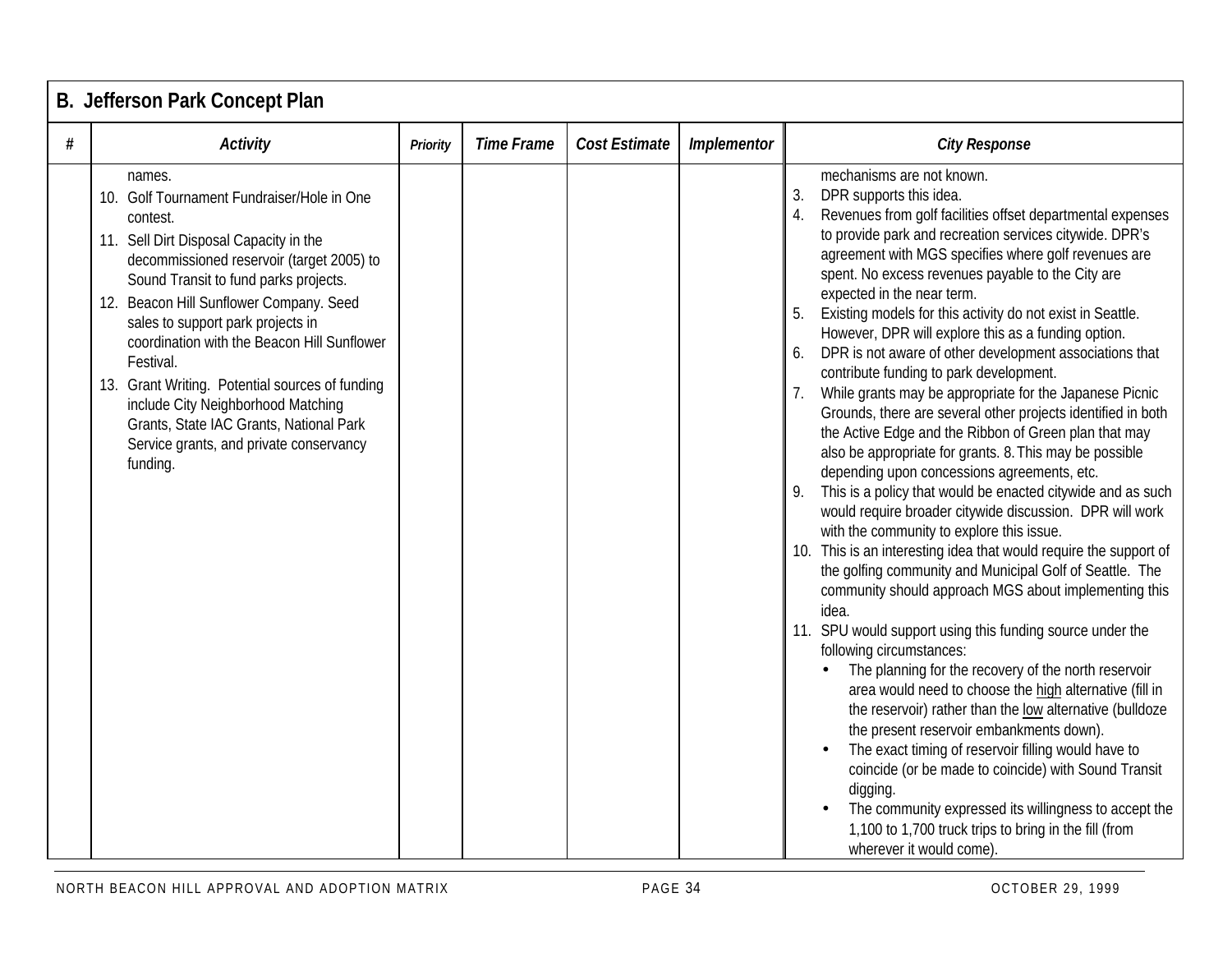| B. Jefferson Park Concept Plan |          |            |               |                    |                                                                                                                                                                                                                                                                                                                                                                                                                                                                                                                                                                                                                                                                                                                                                                                                                                                                                                                                                                       |  |  |  |  |  |  |  |
|--------------------------------|----------|------------|---------------|--------------------|-----------------------------------------------------------------------------------------------------------------------------------------------------------------------------------------------------------------------------------------------------------------------------------------------------------------------------------------------------------------------------------------------------------------------------------------------------------------------------------------------------------------------------------------------------------------------------------------------------------------------------------------------------------------------------------------------------------------------------------------------------------------------------------------------------------------------------------------------------------------------------------------------------------------------------------------------------------------------|--|--|--|--|--|--|--|
| Activity                       | Priority | Time Frame | Cost Estimate | <b>Implementor</b> | <b>City Response</b>                                                                                                                                                                                                                                                                                                                                                                                                                                                                                                                                                                                                                                                                                                                                                                                                                                                                                                                                                  |  |  |  |  |  |  |  |
|                                |          |            |               |                    | The City would have to negotiate a payment from<br>Sound Transit for taking the fill, rather than just<br>accepting it free.<br>The payment would have to be dedicated to the parks<br>uses, as desired by the community, rather than as a<br>reduction in the cost of the water project.<br>12. Raising money through this mechanism is a community<br>based activity - the department would need to be involved<br>with how these funds might be spent on Park property.<br>13. The NMF is a good source of funding to implement some of<br>these recommendations. The department applies for IAC<br>grants (these grants are only available for development on<br>a two year cycle) after weighing priorities among<br>neighborhoods and across the City. DPR also submits only<br>one or two projects each grant cycle to increase chances<br>for success. With significant further discussion, some of<br>these projects may be eligible for future IAC funding. |  |  |  |  |  |  |  |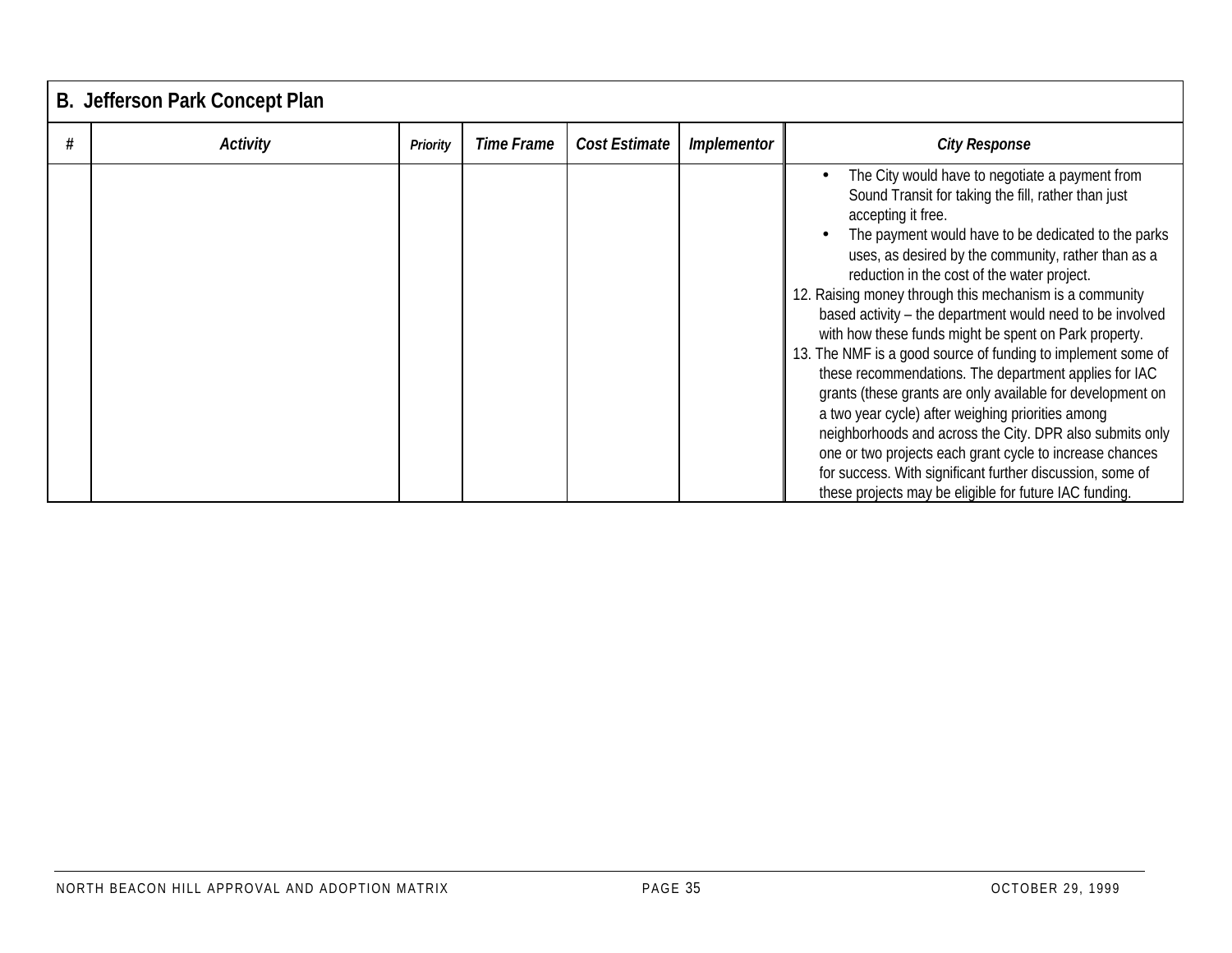# **II. Additional Activities For Implementation**

The activities listed in this section are not directly associated with a Key Strategy. The City has, when possible, identified next steps for implementations of each of these activities. The response will specify: 1) activities already under way; 2) activities for which the City agrees to initiate next steps (will include a schedule for the work); 3) this activity will be considered as part of the sector implementation plans in the future as opportunities arise; 4) activities for which the community must take the lead (may be supported by City departments or existing programs); 5) issues that will be on the policy docket (the docket will assign responsibility for consideration of the issue and provide a schedule for reporting back to Council); and 6) activities which the City will not support. As with the activities listed for each Key Strategy in Section I, these activities are intended to be implemented over the span of many years.

The Executive will coordinate efforts to sort through these activities. During this sorting process, the departments will work together to create sector implementation plans that will prioritize these activities. This may include developing rough cost estimates for each activity, identifying potential funding sources and mechanisms; establishing priorities within each plan, as well as priorities among plans; and developing phased implementation and funding strategies. The City will involve neighborhoods in a public process so that neighborhoods can help to establish citywide priorities. Activities identified in this section will be included in the City's tracking database for monitoring neighborhood plan implementation.

| #       | <b>Activity</b>                                                                                                                                                                                                                                                                                                                                                                                                                                                    | Priority | Time<br>Frame | Cost<br>Estimate | Implementor                            | <b>City Response</b>                                                                                                                                                                                                                                                                                                                                                                                                                                                                                                                                                                                                                                                                                                                                                              | <b>City Action</b>                                                                                                                                                                                                                                                                                                                                                                                                                                                                                    |  |  |  |  |  |  |
|---------|--------------------------------------------------------------------------------------------------------------------------------------------------------------------------------------------------------------------------------------------------------------------------------------------------------------------------------------------------------------------------------------------------------------------------------------------------------------------|----------|---------------|------------------|----------------------------------------|-----------------------------------------------------------------------------------------------------------------------------------------------------------------------------------------------------------------------------------------------------------------------------------------------------------------------------------------------------------------------------------------------------------------------------------------------------------------------------------------------------------------------------------------------------------------------------------------------------------------------------------------------------------------------------------------------------------------------------------------------------------------------------------|-------------------------------------------------------------------------------------------------------------------------------------------------------------------------------------------------------------------------------------------------------------------------------------------------------------------------------------------------------------------------------------------------------------------------------------------------------------------------------------------------------|--|--|--|--|--|--|
|         | A. Revitalize Beacon Avenue as the Urban Village Core                                                                                                                                                                                                                                                                                                                                                                                                              |          |               |                  |                                        |                                                                                                                                                                                                                                                                                                                                                                                                                                                                                                                                                                                                                                                                                                                                                                                   |                                                                                                                                                                                                                                                                                                                                                                                                                                                                                                       |  |  |  |  |  |  |
|         | Land Use                                                                                                                                                                                                                                                                                                                                                                                                                                                           |          |               |                  |                                        |                                                                                                                                                                                                                                                                                                                                                                                                                                                                                                                                                                                                                                                                                                                                                                                   |                                                                                                                                                                                                                                                                                                                                                                                                                                                                                                       |  |  |  |  |  |  |
| LU<br>8 | Establish a Residential Small Lot (RSL) zoning<br>overlay district within the urban village<br>boundaries for single family zoned areas that<br>meet the development standards for small lot,<br>tandem housing, and cottage housing.<br>Development of RSL type housing will be<br>subject to design review and permitted on a<br>case by case basis. The purpose of the RSL<br>zoning overlay district is to assist in the<br>development of affordable housing. |          |               |                  | <b>SPO</b><br><b>DCLU</b><br>Community | There is a mechanism to allow for<br>Residential Small Lot zoning as authorized<br>by adopted neighborhood plans, although a<br>rezone is required to actually establish RSL<br>on a parcel by parcel basis. This rezone<br>can happen concurrent with the adoption of<br>the neighborhood plan, or it may happen<br>later, with the land owner as the applicant.<br>If the neighborhood does decide that RSL<br>is appropriate, then a clearer policy<br>statement is needed in the plan. DCLU will<br>be working to refine RSL later this year, to<br>make it work better for the neighborhoods<br>that want to apply it. When the<br>neighborhood is ready to pursue a rezone,<br>DCLU will work with the neighborhood to<br>do the necessary rezones with the revised<br>RSL. | DCLU's 2000 work program includes<br>amending RSL to work better for<br>neighborhoods that want to apply it. DCLU<br>will talk with each neighborhood that has<br>identified RSL as a possibility, and will<br>review potential locations. Rezones to RSL<br>would occur at the same time as Land Use<br>Code amendments, in locations identified by<br>the neighborhood.<br>DCLU will also review design review<br>thresholds in 1999. This activity will be<br>considered as a part of that review. |  |  |  |  |  |  |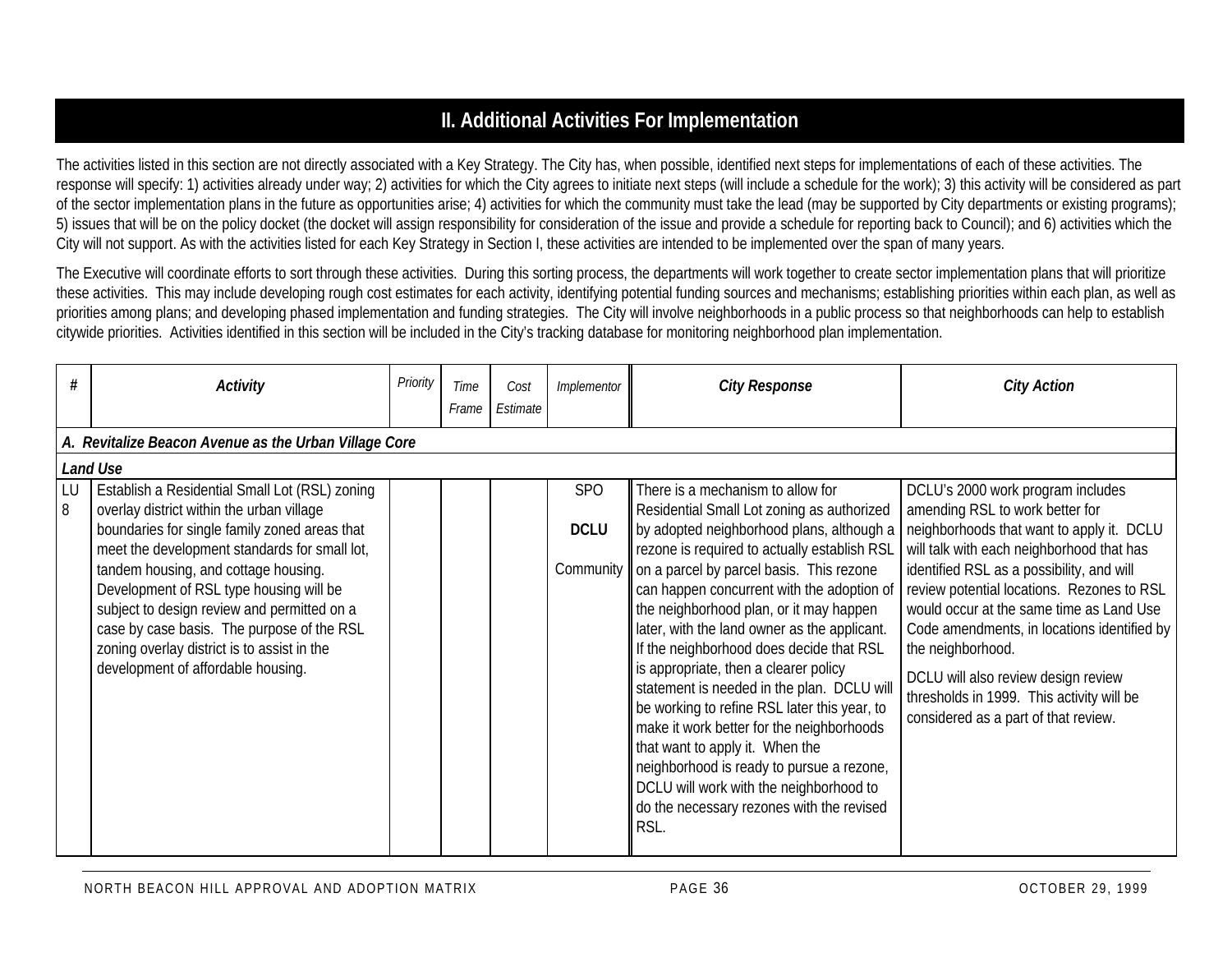| #               | <b>Activity</b>                                                                                                                                                                                                                                                          | Priority | Time<br>Frame   | Cost<br>Estimate          | Implementor    | <b>City Response</b>                                                                                                                                                                                                                                                                                                                                                                                                                                                                                                                                                       | <b>City Action</b>                                                                                                                                                                             |
|-----------------|--------------------------------------------------------------------------------------------------------------------------------------------------------------------------------------------------------------------------------------------------------------------------|----------|-----------------|---------------------------|----------------|----------------------------------------------------------------------------------------------------------------------------------------------------------------------------------------------------------------------------------------------------------------------------------------------------------------------------------------------------------------------------------------------------------------------------------------------------------------------------------------------------------------------------------------------------------------------------|------------------------------------------------------------------------------------------------------------------------------------------------------------------------------------------------|
|                 |                                                                                                                                                                                                                                                                          |          |                 |                           |                | Also, development in RSL zones does not<br>currently trigger Design Review. DCLU will<br>evaluate the thresholds for Design Review<br>citywide beginning in 1999.                                                                                                                                                                                                                                                                                                                                                                                                          |                                                                                                                                                                                                |
| LU              | Include initiatives to allow for the development                                                                                                                                                                                                                         |          |                 |                           | <b>DCLU</b>    | In 1999, the City enacted legislation that                                                                                                                                                                                                                                                                                                                                                                                                                                                                                                                                 | A DCLU demonstration program for                                                                                                                                                               |
| $\overline{9}$  | of Accessory Dwelling Units (ADUs) in single<br>family zoned areas within the urban village                                                                                                                                                                              |          |                 |                           | OH             | provides more flexibility to encourage<br>additional ADUs citywide.                                                                                                                                                                                                                                                                                                                                                                                                                                                                                                        | detached accessory dwelling units is<br>underway.                                                                                                                                              |
|                 | boundaries to support the proposed Seattle<br>Housing Action Agenda options for affordable<br>housing initiatives.                                                                                                                                                       |          |                 |                           | <b>SPO</b>     | The Land Use Code permits and regulates<br>ADUs. The City currently has an<br>Affordable Housing Demonstration<br>Program in which a limited number of<br>detached ADUs can be built in<br>neighborhoods that support them. If DCLU<br>is asked by a developer for neighborhoods<br>that would support such a demonstration<br>project, DCLU will identify this community.                                                                                                                                                                                                 |                                                                                                                                                                                                |
|                 | Transportation                                                                                                                                                                                                                                                           |          |                 |                           |                |                                                                                                                                                                                                                                                                                                                                                                                                                                                                                                                                                                            |                                                                                                                                                                                                |
| T <sub>16</sub> | Install a traffic signal and 'ladder-type"<br>crosswalk marking at S. McClellan St. and 15th<br>Ave S. intersection.                                                                                                                                                     |          | 6<br>month<br>S | \$27,00<br>$\overline{0}$ | <b>SEATRAN</b> | SEATRAN will perform signal and<br>crosswalk reviews for this intersection in<br>1999. Note from SEATRAN: The cost<br>estimates depend on type of signal and<br>signal design that is used.                                                                                                                                                                                                                                                                                                                                                                                | SEATRAN will take the first steps to<br>implement this activity in 1999.                                                                                                                       |
| T17             | Provide sidewalks on both sides of every street<br>within the Urban Village area where there are<br>currently none, as redevelopment occurs.<br>Examine the possibility of wider sidewalks (8<br>foot wide minimum), on Beacon Avenue in the<br>Urban Village core area. |          |                 |                           | <b>SEATRAN</b> | Recommendations for sidewalk<br>maintenance and construction have been<br>raised in a number of neighborhood plans<br>and this issue has been placed on the<br>policy docket for further discussion.<br>SEATRAN will provide an update on this<br>work to City Council in 1999, and this<br>recommendation will be reconsidered in<br>light of this work. In addition, the City will<br>be considering whether or not it can redirect<br>or increase funding to increase the level of<br>sidewalk maintenance and construction,<br>and how drainage improvements should be | SEATRAN will provide an update on<br>sidewalk policy work to City Council in<br>1999. Recommendations on funding<br>options for sidewalks will be presented to<br>the Council in January 2000. |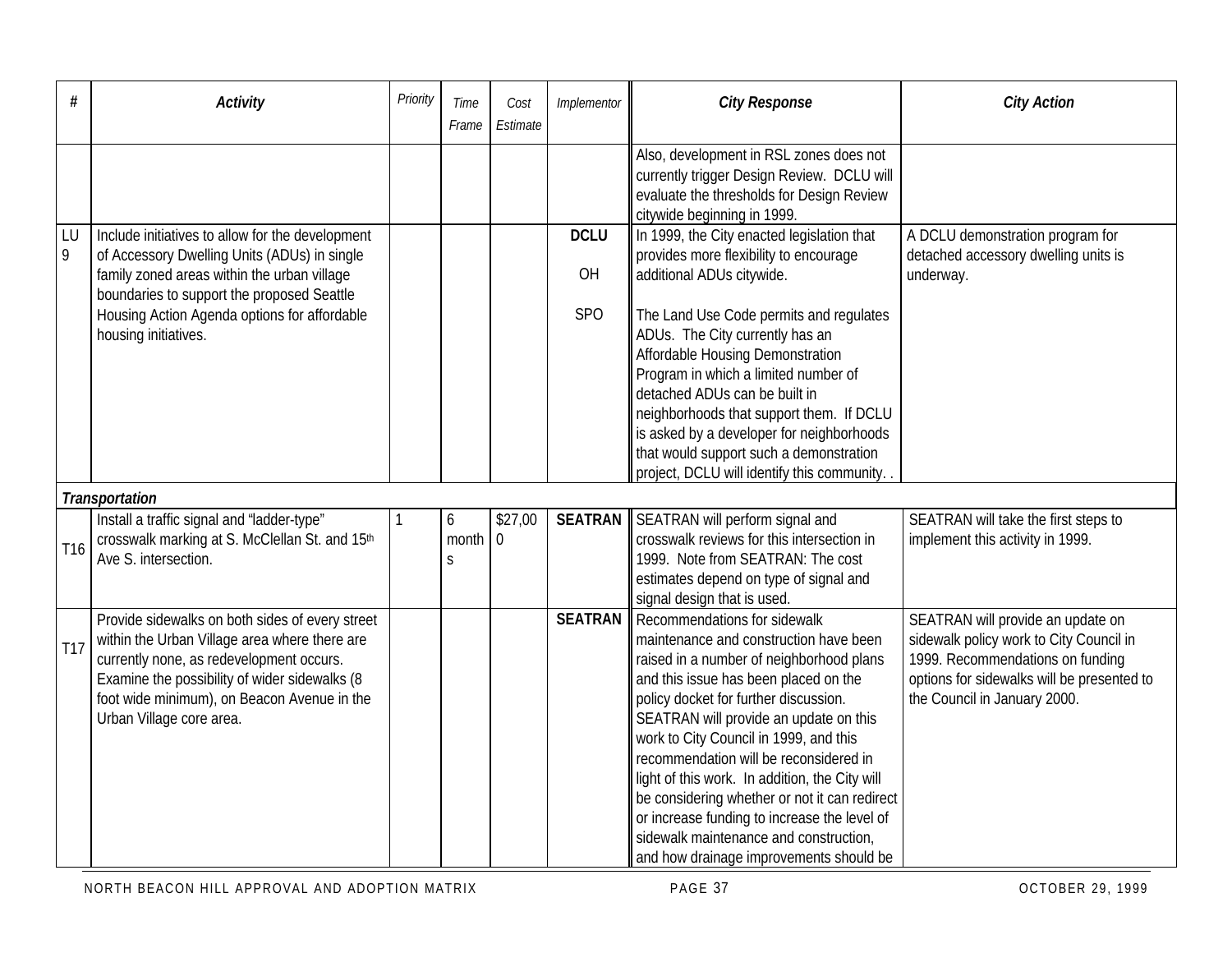| #               | <b>Activity</b>                                                                                                                                                                                                                                                                                                                                                                                                                                                                                                                                                                                                                                                              | Priority | Time<br>Frame | Cost<br>Estimate | Implementor                 | <b>City Response</b>                                                                                                                                                                                                                                                                                                                                                                                                                                                                                                                      | <b>City Action</b>                                                                                                                                                                                                                                                                                                                                                                                              |
|-----------------|------------------------------------------------------------------------------------------------------------------------------------------------------------------------------------------------------------------------------------------------------------------------------------------------------------------------------------------------------------------------------------------------------------------------------------------------------------------------------------------------------------------------------------------------------------------------------------------------------------------------------------------------------------------------------|----------|---------------|------------------|-----------------------------|-------------------------------------------------------------------------------------------------------------------------------------------------------------------------------------------------------------------------------------------------------------------------------------------------------------------------------------------------------------------------------------------------------------------------------------------------------------------------------------------------------------------------------------------|-----------------------------------------------------------------------------------------------------------------------------------------------------------------------------------------------------------------------------------------------------------------------------------------------------------------------------------------------------------------------------------------------------------------|
|                 |                                                                                                                                                                                                                                                                                                                                                                                                                                                                                                                                                                                                                                                                              |          |               |                  |                             | paid for, as policy docket issues. The<br>policy docket work also includes special<br>emphasis on funding opportunities for<br>designated walking areas, such as urban<br>villages. The pragmatic constraints in<br>sidewalk construction and widening work<br>are funding. Presently SEATRAN does not<br>have funding for these improvements.<br>Recommendations on funding options will<br>be presented to the Council in January<br>2000.                                                                                              |                                                                                                                                                                                                                                                                                                                                                                                                                 |
|                 | T18   Install traffic circles at:<br>17th Ave. S. and S. Stevens St.<br>$\bullet$<br>18th Ave. S. and S. Hanford St.<br>18th Ave. S. and S. Horton St.<br>$\bullet$<br>18th Ave. S. and S. Hinds St.<br>16th Ave. S. and S. Hinds St.<br>$\bullet$<br>17th Ave. S. and S. Horton St.                                                                                                                                                                                                                                                                                                                                                                                         |          |               |                  | <b>SEATRAN</b>              | These intersections will be reviewed and<br>included in SEATRAN's 1999 competitive<br>process for traffic circles.<br>To pursue the review of these locations<br>further, SEATRAN needs a name(s) of a<br>community contact(s), who - if needed -<br>could provide additional information about<br>these locations and circulate neighborhood<br>petitions for locations found workable<br>through SEATRAN review.                                                                                                                        | SEATRAN will review these proposed<br>locations in 1999.                                                                                                                                                                                                                                                                                                                                                        |
| T <sub>19</sub> | Between S. Spokane St. and 14th Avenue S.,<br>reconfigure Beacon Ave. into a three-lane<br>configuration (one travel lane in each direction,<br>and center turn lane); bicycle signed street and<br>on-street parking on both sides of the street.<br>Provide curb cuts for parking, repair broken<br>curbs or unnecessary curb cuts, and get rid of<br>parking over curb that is common on Beacon<br>Hill streets. Also provide additional street<br>lighting, and street trees as appropriate. This<br>lane reconfiguration would continue the same<br>proposed traffic pattern as in the median<br>redesign within Jefferson Park.<br>The first phase would implement all |          |               |                  | <b>SEATRAN</b><br>Community | Traffic Study:<br>A study of the improvements suggested<br>would require the guidance and review of<br>SEATRAN's Traffic Office. This study<br>would include curb cuts and parking.<br>SEATRAN's experience is that studies like<br>this tend to be staff-intensive. Their cost is<br>on the order of \$25,000 or more - including<br>costs for related conceptual design,<br>technical review, and process for<br>neighborhood involvement. There is<br>presently no resource set aside - funding or<br>staff - to do this kind of work. | Traffic Study:<br>This activity will be considered as part of<br>the Southeast Sector work program in the<br>future as opportunities arise.<br>Lighting:<br>A review of existing City policies, analysis<br>and recommendations regarding lighting<br>are due to Council Committee in mid-1999.<br>Tree Planting:<br>The community needs to take the first steps<br>to implement this activity, with assistance |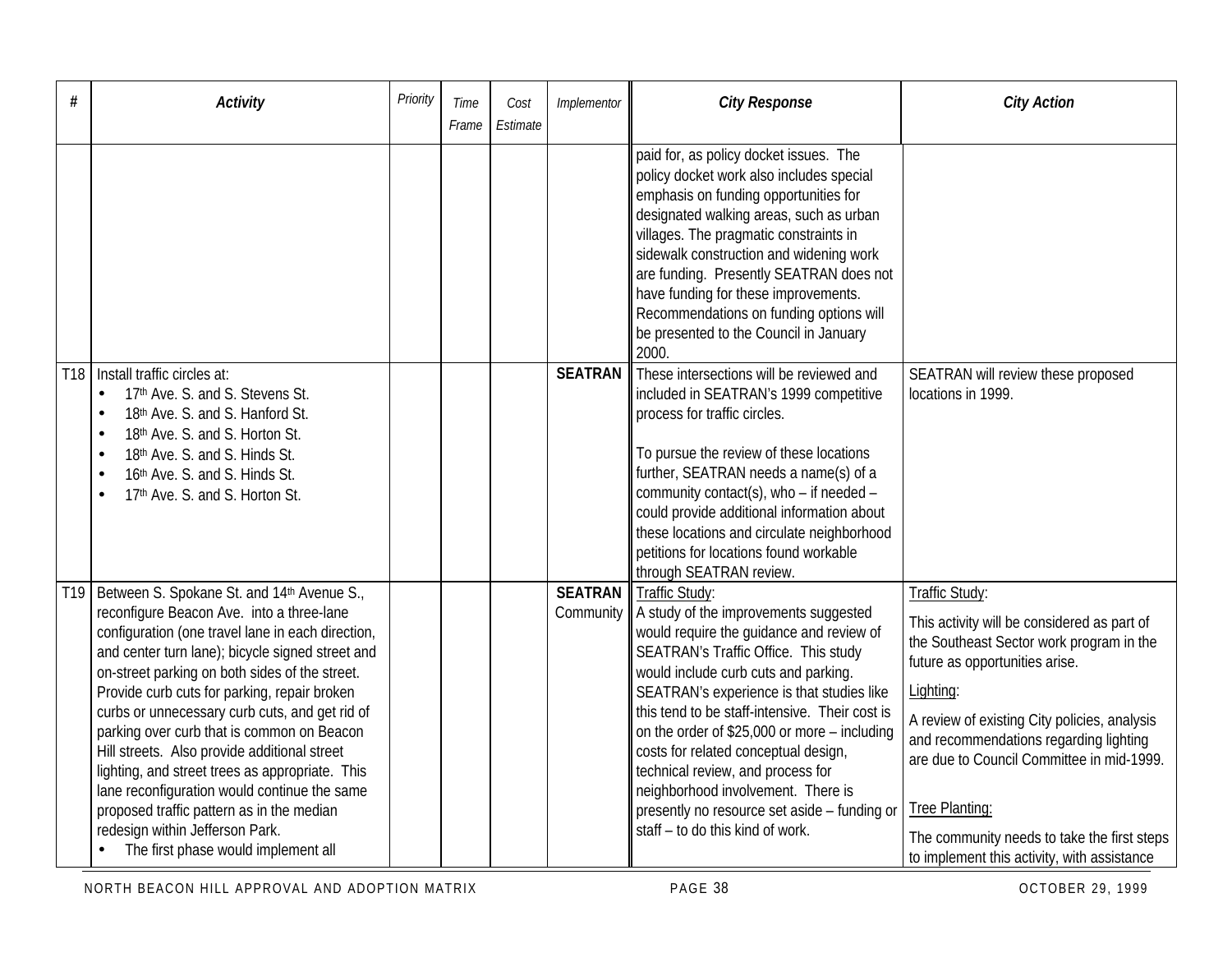| # | <b>Activity</b>                                                                                                                                                                                                                                                               | Priority | Time<br>Frame | Cost<br>Estimate | Implementor | <b>City Response</b>                                                                                                                                                                                                                                                                                                                                                                                                                                                                                                                                                                                                                                                                                                                                                                                                                                                                                                                                                                                                                                                                                                                                                                                                                                                                                                                                                  | <b>City Action</b> |
|---|-------------------------------------------------------------------------------------------------------------------------------------------------------------------------------------------------------------------------------------------------------------------------------|----------|---------------|------------------|-------------|-----------------------------------------------------------------------------------------------------------------------------------------------------------------------------------------------------------------------------------------------------------------------------------------------------------------------------------------------------------------------------------------------------------------------------------------------------------------------------------------------------------------------------------------------------------------------------------------------------------------------------------------------------------------------------------------------------------------------------------------------------------------------------------------------------------------------------------------------------------------------------------------------------------------------------------------------------------------------------------------------------------------------------------------------------------------------------------------------------------------------------------------------------------------------------------------------------------------------------------------------------------------------------------------------------------------------------------------------------------------------|--------------------|
|   | neighborhood-calming recommendations<br>mentioned in the plan.<br>The second phase would have SEATRAN<br>perform a traffic modeling study.<br>Later phases would implement the plan.<br>$\bullet$<br>Further studies will determine if a<br>landscaped median is appropriate. |          |               |                  |             | SEATRAN can review specific locations the<br>community feel need curb repair, however,<br>curb repair is often directly related to<br>sidewalk construction/repair and can<br>exceed the amount of funding that may be<br>available for curb repair.<br>Lighting:<br>Issues regarding lighting have been<br>referred to the Policy Docket for<br>consideration by Council.<br>Tree Planting:<br>SEATRAN's Arborist Office is willing to join<br>with other departments and the community<br>in a discussion about developing a master<br>planting and maintenance plan for the<br>neighborhood's street trees. The focus of<br>SEATRAN tree programs is on tree<br>plantings and maintenance along arterial<br>streets.<br>Seattle City Light offers a community tree<br>planting program (also known as the Urban<br>Tree Replacement Program) by providing<br>communities with a minimum of 100 trees.<br>City Light works with communities to<br>assess project sites, provide trees, prepare<br>planting sites, and provide limited care for<br>open space or street side plantings.<br>Community volunteers and residents plant<br>the trees and the adjacent property owners<br>assume ownership and maintenance. All<br>projects are reviewed by the City Arborist<br>for permit approval. With permission from<br>DPR, Jefferson Park is an eligible location | from SEATRAN.      |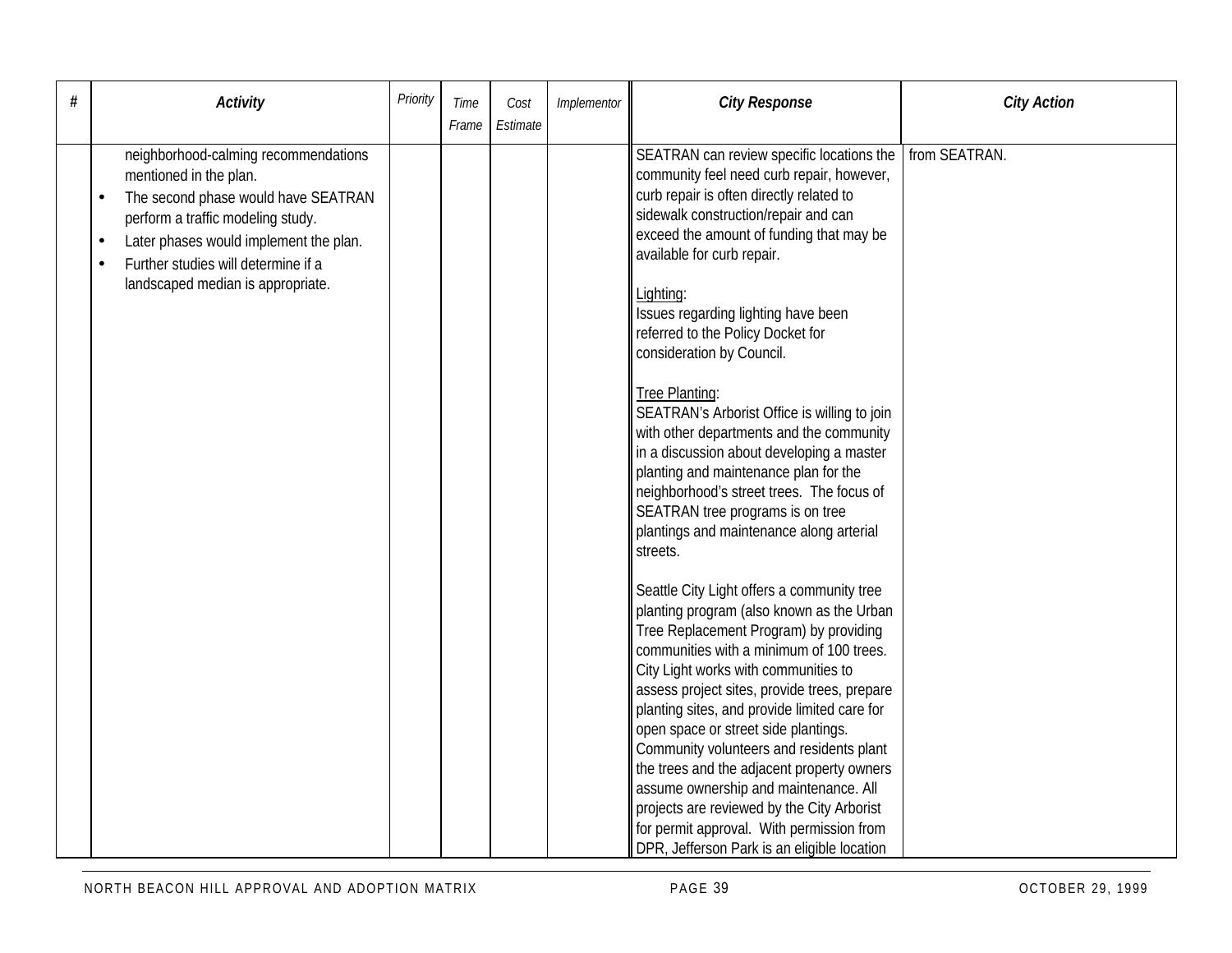| #               | <b>Activity</b>                                                                                                                                                                                                                                                                          | Priority | Time<br>Frame | Cost<br>Estimate         | Implementor                    | <b>City Response</b>                                                                                                                                                                                                                                                                                                                                                                                                                                                                                                                                       | <b>City Action</b>                                                                                                                                                                                                |
|-----------------|------------------------------------------------------------------------------------------------------------------------------------------------------------------------------------------------------------------------------------------------------------------------------------------|----------|---------------|--------------------------|--------------------------------|------------------------------------------------------------------------------------------------------------------------------------------------------------------------------------------------------------------------------------------------------------------------------------------------------------------------------------------------------------------------------------------------------------------------------------------------------------------------------------------------------------------------------------------------------------|-------------------------------------------------------------------------------------------------------------------------------------------------------------------------------------------------------------------|
|                 |                                                                                                                                                                                                                                                                                          |          |               |                          |                                | for a community tree planting.<br>The neighborhood can also apply to DON's<br>existing 'tree grant" program.                                                                                                                                                                                                                                                                                                                                                                                                                                               |                                                                                                                                                                                                                   |
| T <sub>20</sub> | 14th Avenue S. between Beacon Ave S. and S.<br>Massachusetts St.:<br>Continue the Beacon Avenue "boulevard"<br>treatment" with street trees, improved street<br>lighting, curb extensions, and channelization to<br>define one vehicular lane and one bicycle lane<br>in each direction. |          |               |                          | <b>SEATRAN</b>                 | Pursuing extension of the 'boulevard<br>treatment" is dependent upon whether the<br>design for Beacon Avenue South can be<br>revised to a three-lane configuration. The<br>workability of this design would first require<br>study (see response to T19. If determined<br>workable through a study, such a change in<br>street design would require funding for<br>design and construction. Curb extensions<br>and channelization would have to be<br>considered as part of the study.<br>For street trees and lighting: please see the<br>response to T19 | This activity, which involves a traffic study,<br>will be considered as part of the Southeast<br>Sector implementation plan in the future as<br>opportunities arise.                                              |
| T <sub>21</sub> | Combine the existing Rt. 36 (at Beacon and<br>McClellan) and Rt. 60 (at 16th and McClellan)<br>stops into a new northbound combined Beacon<br>and Lander stop, once the pedestrian signal is<br>installed there as part of a transit transfer<br>station on Beacon Ave.                  |          |               |                          | <b>SEATRAN</b><br><b>Metro</b> | Combining bus stops:<br>Combining the transit stops would be an<br>activity led by Metro. SEATRAN is working<br>with Metro to create a transit transfer point<br>at McClellan and Beacon. Work will be<br>done on intersection design and the<br>location of bus service.<br>Signal:<br>The Beacon and Lander intersection was<br>reviewed for installation of a signal in 1998.<br>Installation of a signal is not presently<br>warranted at this intersection. See<br>response to T1                                                                     | Combining bus stops:<br>This recommendation will be forwarded to<br>Metro for consideration during their six-year<br>planning process.<br>Signal:<br>This recommendation will not be<br>implemented at this time. |
| T <sub>22</sub> | Provide Rt. 60 nighttime service until midnight<br>every night. Examine use of smaller vehicles if<br>possible for night operations.                                                                                                                                                     |          | 6<br>month    | Weekd<br>ays:<br>\$316,9 | Metro                          | This recommendation will be forwarded to<br>Metro for consideration during their six-year<br>planning process.                                                                                                                                                                                                                                                                                                                                                                                                                                             | SPO, SEATRAN and DON will review the<br>transit service requests and transit stop<br>improvements identified in the                                                                                               |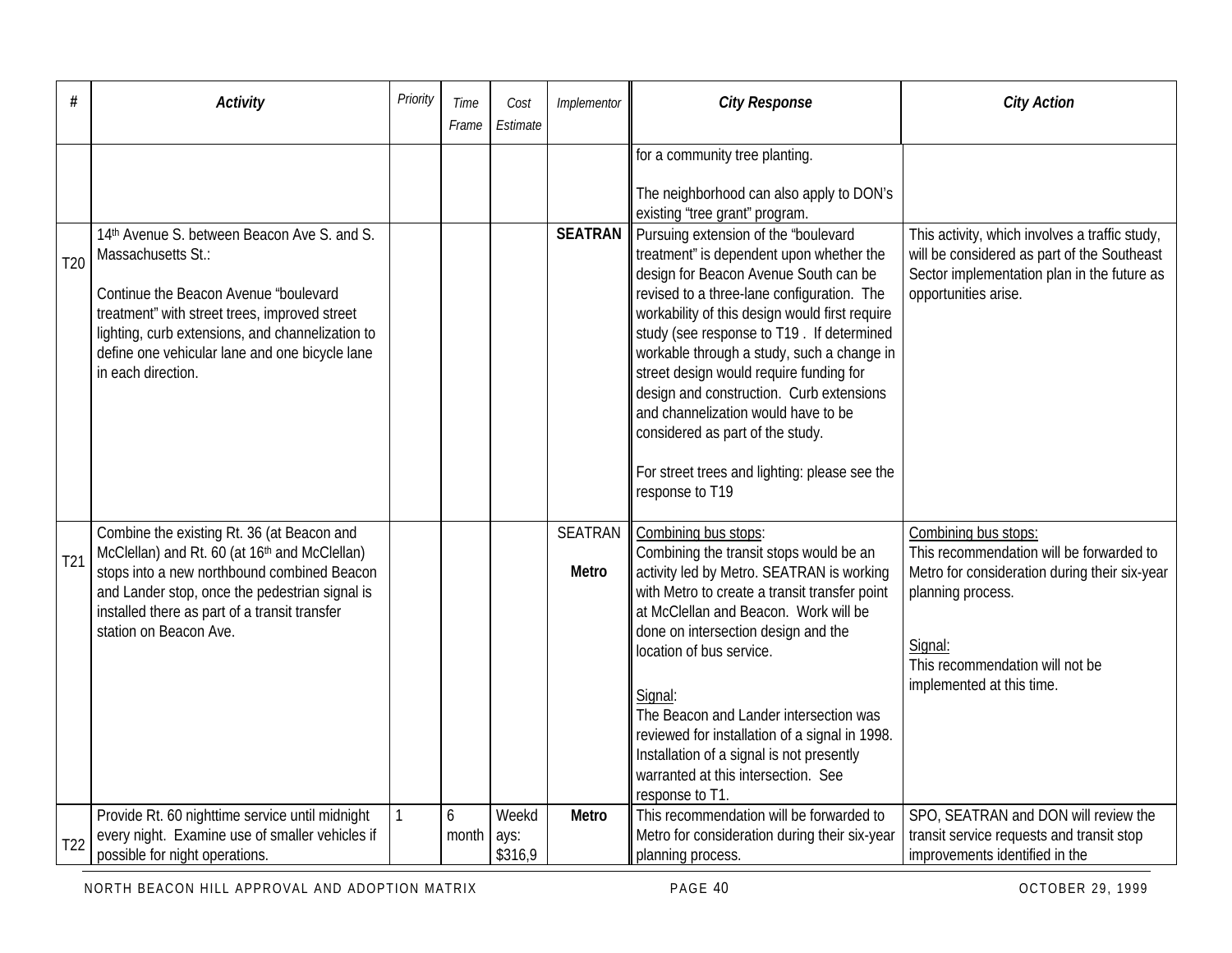| #               | <b>Activity</b>                                                                                                                                                                                                | Priority | Time<br>Frame | Cost<br>Estimate                                                           | Implementor             | <b>City Response</b>                                                                                                                                                                                                                                                                                                                                                                                                                                                | <b>City Action</b>                                                                                                                                                                                                                                                                                                                                                                                                                                                                                                                                                                                                                                                                                                                                 |
|-----------------|----------------------------------------------------------------------------------------------------------------------------------------------------------------------------------------------------------------|----------|---------------|----------------------------------------------------------------------------|-------------------------|---------------------------------------------------------------------------------------------------------------------------------------------------------------------------------------------------------------------------------------------------------------------------------------------------------------------------------------------------------------------------------------------------------------------------------------------------------------------|----------------------------------------------------------------------------------------------------------------------------------------------------------------------------------------------------------------------------------------------------------------------------------------------------------------------------------------------------------------------------------------------------------------------------------------------------------------------------------------------------------------------------------------------------------------------------------------------------------------------------------------------------------------------------------------------------------------------------------------------------|
|                 |                                                                                                                                                                                                                |          | $\mathsf{S}$  | 92<br>Saturd<br>ay:<br>\$464,8<br>96<br>Sun./H<br>olidays.<br>\$71,13<br>6 |                         |                                                                                                                                                                                                                                                                                                                                                                                                                                                                     | neighborhood plans and integrate those<br>requested improvements into the work<br>being done under Strategy T4 "Establish<br>and Implement Transit Service Priorities" in<br>the City's Transportation Strategic Plan<br>(TSP). The Executive will report to the City<br>Council Transportation Committee on its<br>progress on Strategy T4 as part of its<br>ongoing reporting requirements on the TSP<br>and to the Neighborhoods, Growth Planning<br>and Civic Engagement Committee.                                                                                                                                                                                                                                                            |
| T <sub>23</sub> | Ensure that the two routes with a high level of<br>service connect the urban village to a Rainier<br>Valley Link light rail stations, (Rt. 36 at Holly<br>Park Station and Rt. 38 at McClellan St.<br>Station) |          |               |                                                                            | Metro                   | See T22                                                                                                                                                                                                                                                                                                                                                                                                                                                             | See T22.                                                                                                                                                                                                                                                                                                                                                                                                                                                                                                                                                                                                                                                                                                                                           |
| T <sub>24</sub> | Install in-line bus stops along Beacon Ave. S. as<br>part of Beacon Ave. reconfiguration to a three-<br>lane boulevard design.                                                                                 |          |               |                                                                            | Metro<br><b>SEATRAN</b> | This idea for in-lane bus stops is dependent<br>on whether the design for Beacon Avenue<br>South can be revised to a three-lane<br>configuration. The workability of this<br>configuration would first require study (see<br>response to T19). If a three-lane street<br>design were determined workable through a<br>study, such a change would likely need<br>operational testing, as well, before the in-<br>lane bus stop design suggested could be<br>pursued. | This activity will be considered as part of<br>the Southeast Sector implementation plan<br>in the future as opportunities arise.<br>SPO, SEATRAN and DON will review the<br>transit service requests and transit stop<br>improvements identified in the<br>neighborhood plans and integrate those<br>requested improvements into the work<br>being done under Strategy T4 "Establish<br>and Implement Transit Service Priorities" in<br>the City's Transportation Strategic Plan<br>(TSP). The Executive will report to the City<br>Council Transportation Committee on its<br>progress on Strategy T4 as part of its<br>ongoing reporting requirements on the TSP<br>and to the Neighborhoods, Growth Planning<br>and Civic Engagement Committee. |
|                 | Relocate existing Metro bus stop at S. Hinds St.<br>further north for better spacing between the                                                                                                               |          |               |                                                                            | Metro                   | Relocating bus zone is very challenging.<br>The individual/entity suggesting the change                                                                                                                                                                                                                                                                                                                                                                             | See response to T22.                                                                                                                                                                                                                                                                                                                                                                                                                                                                                                                                                                                                                                                                                                                               |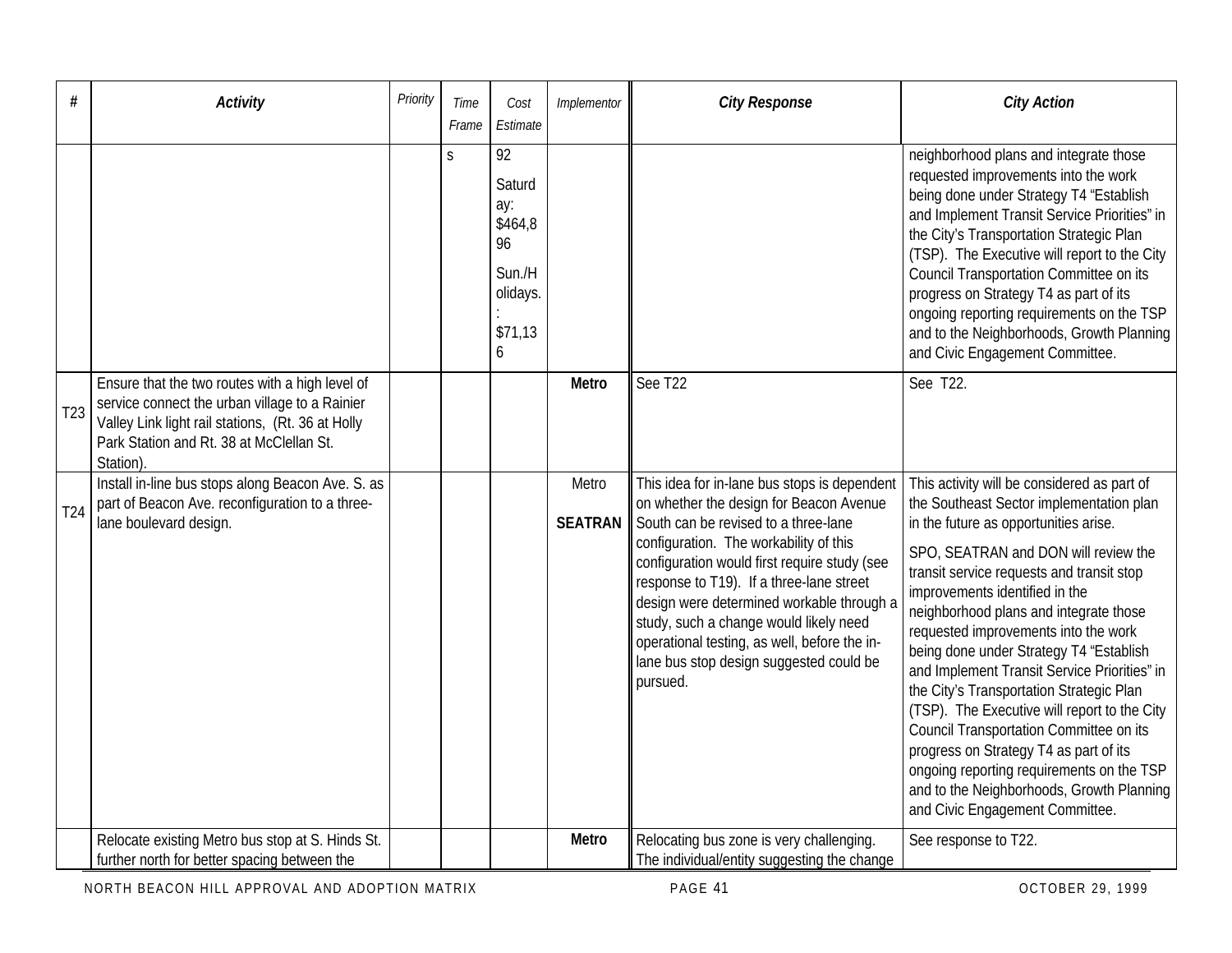| #               | <b>Activity</b>                                                                                                                                                                                                                                                                                                                                                                                                                                                                                                                                                                                                                                                                                                                                                                                                                                                              | Priority | Time<br>Frame | Cost<br>Estimate | Implementor      | <b>City Response</b>                                                                                                                                                                                                                                                                                                                                                                                                                                       | <b>City Action</b>                                                                                                                                                                                                           |  |  |  |  |  |
|-----------------|------------------------------------------------------------------------------------------------------------------------------------------------------------------------------------------------------------------------------------------------------------------------------------------------------------------------------------------------------------------------------------------------------------------------------------------------------------------------------------------------------------------------------------------------------------------------------------------------------------------------------------------------------------------------------------------------------------------------------------------------------------------------------------------------------------------------------------------------------------------------------|----------|---------------|------------------|------------------|------------------------------------------------------------------------------------------------------------------------------------------------------------------------------------------------------------------------------------------------------------------------------------------------------------------------------------------------------------------------------------------------------------------------------------------------------------|------------------------------------------------------------------------------------------------------------------------------------------------------------------------------------------------------------------------------|--|--|--|--|--|
| T <sub>25</sub> | Spokane St. and Hanford St. bus zones. The<br>existing Spokane St. bus zone will remain<br>where it is.                                                                                                                                                                                                                                                                                                                                                                                                                                                                                                                                                                                                                                                                                                                                                                      |          |               |                  | SEATRAN          | is responsible for obtaining agreement on<br>the change from adjacent property owners.<br>While SEATRAN has control of the curb<br>space, this change would require Metro<br>input. The change would also require input<br>and approval of adjacent property owners.<br>This recommendation will be forwarded to<br>Metro for consideration during their six-year<br>planning process.                                                                     |                                                                                                                                                                                                                              |  |  |  |  |  |
| T <sub>26</sub> | Consider through-routing for Routes #36 and<br>#70 to provide one-seat service between<br>Beacon Hill and the University District to better<br>serve UW students and University staff living on<br>Beacon Hill.                                                                                                                                                                                                                                                                                                                                                                                                                                                                                                                                                                                                                                                              |          |               |                  | Metro            | Metro is responsible for bus routing. This<br>recommendation will be forwarded to Metro<br>for consideration during their six-year<br>planning process.                                                                                                                                                                                                                                                                                                    | See response to T22.                                                                                                                                                                                                         |  |  |  |  |  |
| T <sub>27</sub> | Move the existing S. Horton St. far side bus<br>stop to near side S. Hinds St. (in front of<br>Holland Dutch), to allow better usage for those<br>living near Spokane St. and improve spacing<br>between bus stops.                                                                                                                                                                                                                                                                                                                                                                                                                                                                                                                                                                                                                                                          |          |               |                  | Metro            | See T25.                                                                                                                                                                                                                                                                                                                                                                                                                                                   | See response to T22.                                                                                                                                                                                                         |  |  |  |  |  |
|                 | Sound Transit Link (Light Rail) Station: The Sound Transit Board adopted a locally preferred alternative in February 1999 that includes an underground light rail station on<br>Beacon Hill to be built as funding allows. The station would be part of the Lander St. tunnel alignment, and would pass directly underneath the Urban Village business core<br>area. The Beacon Hill Station Area Advisory Committee was formed in April 1999 to advise the City and Sound Transit on issues related to the station and station area<br>including neighborhood plan recommendations for the Urban Village business core area. Following the neighborhood's Validation Event in December, the Planning<br>Association recommended supporting the Rainier Valley's desire for a tunnel option rather than a surface alignment but not at the expense of a Beacon Hill Station. |          |               |                  |                  |                                                                                                                                                                                                                                                                                                                                                                                                                                                            |                                                                                                                                                                                                                              |  |  |  |  |  |
| T <sub>28</sub> | If it is concluded that the station is not feasible<br>at this time, consider a station shell, or tunnel<br>alignment profile that allows a future station to<br>be put in at a later date, if the Lander St. Tunnel<br>alignment is chosen as the preferred alternative.<br>Following the Validation Event, the Planning<br>Association recommends support for a full-build<br>out the Beacon Hill Light Rail Station at S.<br>Lander and Beacon Ave. and not just a station<br>shell only.                                                                                                                                                                                                                                                                                                                                                                                 |          |               |                  | Sound<br>Transit | The preliminary Locally Preferred<br>Alternative adopted by the Sound Transit<br>Board on February 25, 1999 included an<br>underground Beacon Hill station below S.<br>Lander Street at Beacon Ave S. to be<br>constructed as funding permits. The City of<br>Seattle, in Resolution 29904, supported<br>including a Beacon Hill tunnel station. The<br>Sound Transit Board is expected to adopt<br>the final route and station locations in late<br>1999. | The City Council and Mayor will likely adopt<br>another Resolution stating the City's official<br>position on the light rail alignment and<br>station locations in fall 1999 to provide input<br>to the Sound Transit Board. |  |  |  |  |  |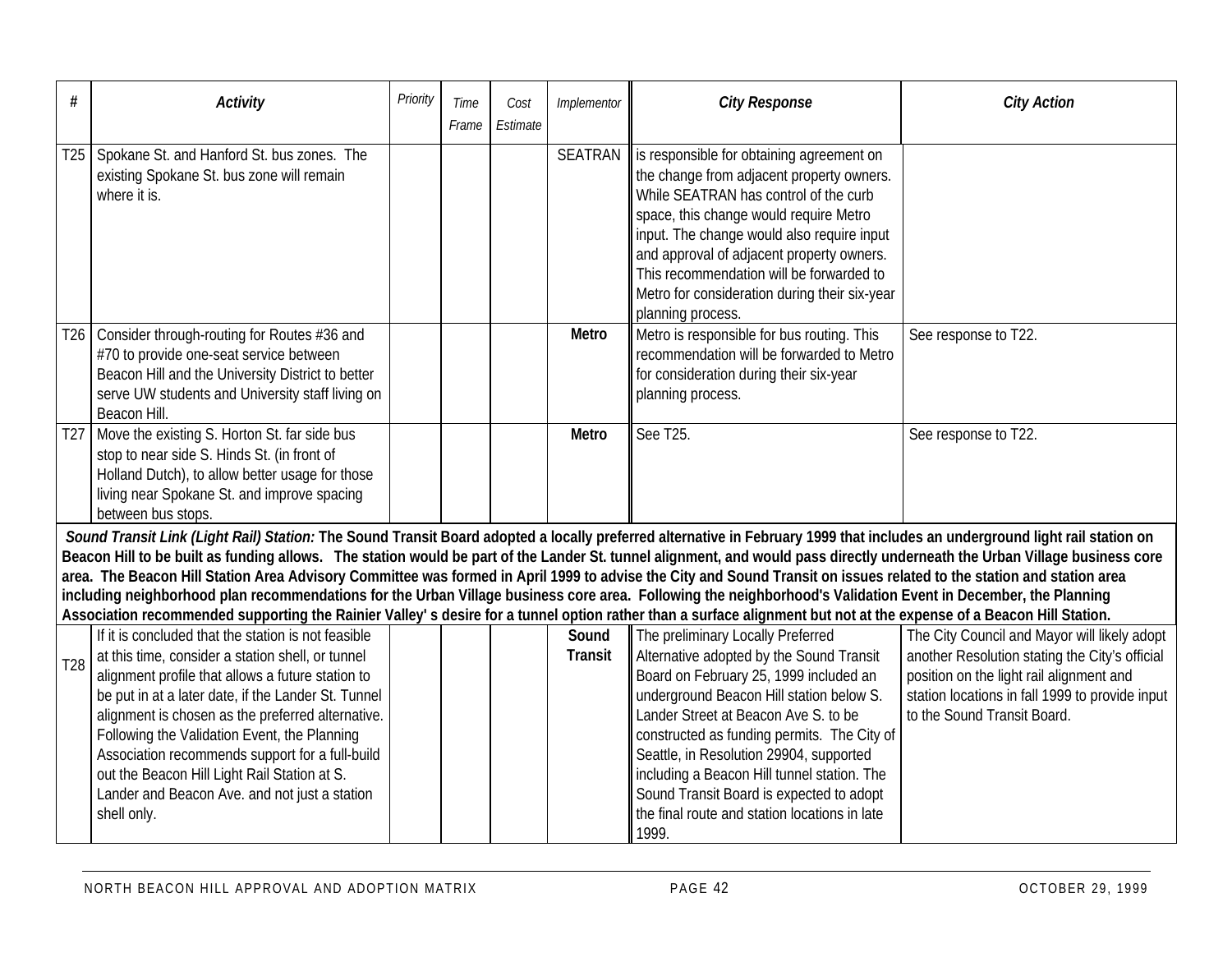| #               | <b>Activity</b>                                                                                                                                                                                                                                                                                                                                                                                                                                                                                                                               | Priority | Time<br>Frame | Cost<br>Estimate        | Implementor             | <b>City Response</b>                                                                                                                                                                                                                                                                                                            | <b>City Action</b>                                                                                                                                                                                                                                                                                                  |
|-----------------|-----------------------------------------------------------------------------------------------------------------------------------------------------------------------------------------------------------------------------------------------------------------------------------------------------------------------------------------------------------------------------------------------------------------------------------------------------------------------------------------------------------------------------------------------|----------|---------------|-------------------------|-------------------------|---------------------------------------------------------------------------------------------------------------------------------------------------------------------------------------------------------------------------------------------------------------------------------------------------------------------------------|---------------------------------------------------------------------------------------------------------------------------------------------------------------------------------------------------------------------------------------------------------------------------------------------------------------------|
| T <sub>29</sub> | The North Beacon Hill Neighborhood Plan<br>supports the Rainier Valley neighborhood's<br>support of a light rail tunnel option, and<br>recommends the City of Seattle support a<br>tunnel option but not at the expense of the<br>Beacon Hill station. The community feels<br>strongly that approval of a Beacon Hill light rail<br>station should include mitigation of concerns for<br>public safety, construction and post construction<br>impacts, parking, litter control, aesthetics, noise,<br>and air pollution, and property values. |          |               |                         | <b>SoundTran</b><br>sit | Station Area Planning staff will continue<br>work with the Beacon Hill station area<br>advisory committee and Sound Transit to<br>address community concerns about light<br>rail station and station area impacts (e.g.<br>construction mitigation, public safety, noise,<br>aesthetics, property issues) and<br>opportunities. | Station Area Planning staff will work with the<br>Beacon Hill station area advisory committee<br>and Sound Transit to address community<br>concerns about light rail station and station<br>area impacts (e.g. construction mitigation,<br>public safety, noise, aesthetics, property<br>issues) and opportunities. |
| T30             | If Sound Transit does decide to build the Lander<br>tunnel alignment without an underground<br>station, recommend the following increased<br>transit service for routes #36 and #38.<br>Coordinate future transit service with Link light<br>rail service and schedules.                                                                                                                                                                                                                                                                      |          |               |                         | SoundTran<br>sit        | See T23                                                                                                                                                                                                                                                                                                                         | See T23                                                                                                                                                                                                                                                                                                             |
|                 | Recommendations to Metro Transit: If Lander Tunnel alignment is used, and a station is not sited on Beacon Hill:                                                                                                                                                                                                                                                                                                                                                                                                                              |          |               |                         |                         |                                                                                                                                                                                                                                                                                                                                 |                                                                                                                                                                                                                                                                                                                     |
| T31             | Rt. 36 frequency improvements:<br>Peak: every 5 minutes<br>$\bullet$<br>Weekday midday: every 7.5 minutes<br>$\bullet$<br>Saturday Daytime: every 10 minutes<br>$\bullet$<br>Sunday Daytime: every 12 minutes<br>٠<br>Nights: Early-every 12 minutes; Mid-every<br>$\bullet$<br>15 minutes; Late- every 30 minutes.                                                                                                                                                                                                                           |          |               |                         | Metro                   | Metro is responsible for headway timing<br>along transit routes. This recommendation<br>will be forwarded to Metro for consideration<br>during their six-year planning process.                                                                                                                                                 | See response to T22                                                                                                                                                                                                                                                                                                 |
| T32             | Rt. 38 frequency improvements:<br>Daytime: every 10 minutes<br>$\bullet$<br>Night: every 15 minutes<br>$\bullet$                                                                                                                                                                                                                                                                                                                                                                                                                              |          |               |                         | Metro                   | See response to T22. This<br>recommendation will be forwarded to Metro<br>for consideration during their six-year<br>planning process.                                                                                                                                                                                          | See response to T22                                                                                                                                                                                                                                                                                                 |
| T33             | To improve the safety of the 17th Ave S./S.<br>Forest St./Beacon Ave S. intersection:<br>Make 17th Avenue S. between S. Forest St.<br>and S. Stevens St. one-way southbound.                                                                                                                                                                                                                                                                                                                                                                  | 1        | 1 year        | No cost<br>estimat<br>е | <b>SEATRAN</b>          | In general, changes that take away access<br>tend to create operational problems by<br>shifting traffic and increasing volumes on<br>other nearby streets. Without knowing                                                                                                                                                      | This City does not support this activity at<br>this time. This recommendation, relating to<br>safety at the intersection of 17th Ave. S/S.<br>Forest St./Beacon Ave. S. intersection, will                                                                                                                          |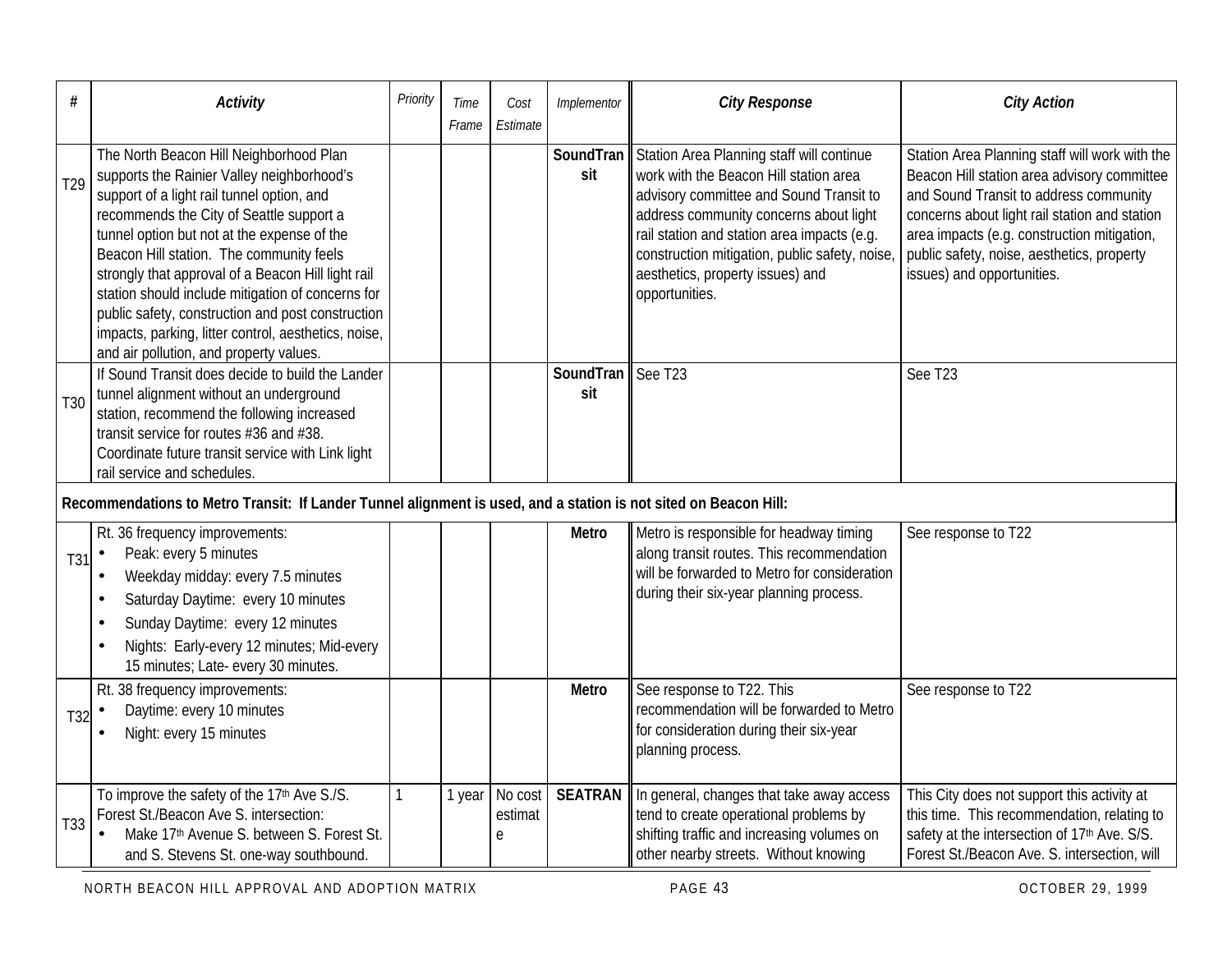| #              | <b>Activity</b>                                                                                                                                                                                                                                                                                                                                           | Priority | Time<br>Frame | Cost<br>Estimate | Implementor                    | <b>City Response</b>                                                                                                                                                                                                                                                                                                                                                                         | <b>City Action</b>                                                                                                                                                                                                                                                                                                                                                                          |  |  |
|----------------|-----------------------------------------------------------------------------------------------------------------------------------------------------------------------------------------------------------------------------------------------------------------------------------------------------------------------------------------------------------|----------|---------------|------------------|--------------------------------|----------------------------------------------------------------------------------------------------------------------------------------------------------------------------------------------------------------------------------------------------------------------------------------------------------------------------------------------------------------------------------------------|---------------------------------------------------------------------------------------------------------------------------------------------------------------------------------------------------------------------------------------------------------------------------------------------------------------------------------------------------------------------------------------------|--|--|
|                | Make 17th Avenue S. between S. Forest St.<br>and S. McClellan St. one-way northbound.                                                                                                                                                                                                                                                                     |          |               |                  |                                | more, at this point, SEATRAN would<br>recommend against these specific<br>changes.<br>Other street design options could be<br>examined to achieve the neighborhood's<br>goal. To pursue other design options,<br>SEATRAN needs more information about<br>the problems being seen at this location.                                                                                           | be referred to the Southeast Sector work<br>plan and future work/study will be<br>considered in the future as opportunities<br>arise.<br>There may be other ways in addition to the<br>creation of one-way streets that will resolve<br>neighborhood concerns on these streets.<br>SEATRAN will work with the community to<br>explore other methods of traffic calming on<br>these streets. |  |  |
|                | Open Space                                                                                                                                                                                                                                                                                                                                                |          |               |                  |                                |                                                                                                                                                                                                                                                                                                                                                                                              |                                                                                                                                                                                                                                                                                                                                                                                             |  |  |
| <b>OS</b><br>6 | Maintain and upgrade existing parks,<br>playgrounds, and greenbelt open spaces.                                                                                                                                                                                                                                                                           |          | With<br>plan  |                  | <b>DPR</b>                     | Maintenance of existing facilities is<br>dependent upon funding levels. Significant<br>improvements were made to the Beacon<br>Hill Playfield through the Fix-A-Field<br>program in summer 1999. DPR will be<br>doing a landscape restoration at Beacon<br>Hill playground in 99-00. Other<br>improvements can occur more immediately<br>through a NMF grant or the Adopt-A-Park<br>program. | DPR will take steps to implement a portion<br>of this recommendation. Specific<br>improvements required in the near term<br>could be completed by the community using<br>NMF grant funding or the Adopt-A-Park<br>program.<br>This activity will also be considered as part<br>of the Southeast Sector implementation plan<br>in the future as opportunities arise.                         |  |  |
| 07             | Seek open space mitigation as part of any<br>future Sound Transit Link light rail alignment<br>under Beacon Hill and any station development<br>within the urban village.                                                                                                                                                                                 |          |               |                  | SoundTran<br>sit<br><b>DPR</b> | DPR staff are working with Sound Transit<br>staff to explore potential opportunities that<br>may be available as part of station design.                                                                                                                                                                                                                                                     | This activity will be considered as part of the<br>Southeast Sector implementation plan in the<br>future as opportunities arise as well as<br>during the station area planning process.                                                                                                                                                                                                     |  |  |
| O <sub>8</sub> | Support future open space acquisition of sites<br>that support the urban village and the larger<br>neighborhood planning area. Potential areas<br>include a site for a Village Commons or small<br>parcel park within the retail core of the village.<br>Possible sites for future acquisition could<br>include the "old" library site if the new library |          |               |                  | <b>DPR</b><br>Community<br>SCL | DPR can explore opportunities with the<br>community as they become available. Any<br>acquisition would have to be part of a bond<br>grant, or private donation as the<br>department does not currently have funding<br>for acquisition of new park property. The<br>pursuit of additional park space would need                                                                              | This activity will be considered as part of the<br>Southeast Sector implementation plan in the<br>future as opportunities arise.                                                                                                                                                                                                                                                            |  |  |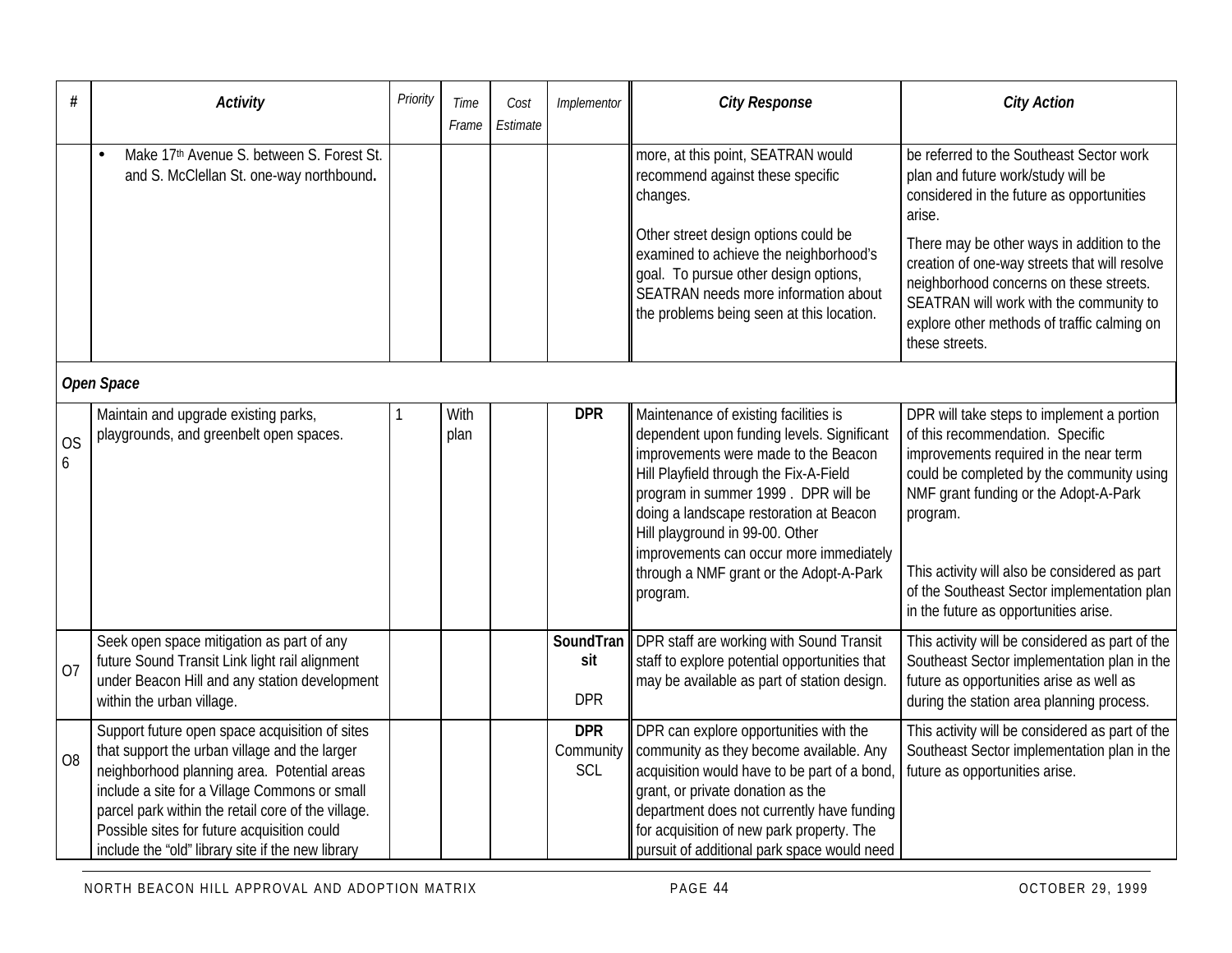| #              | <b>Activity</b>                                                                                                                                                                                                                                                                                                                                              | Priority | Time<br>Frame                   | Cost<br>Estimate | Implementor                                           | <b>City Response</b>                                                                                                                                                                                                                                                                                               | <b>City Action</b>                                                                                                                     |
|----------------|--------------------------------------------------------------------------------------------------------------------------------------------------------------------------------------------------------------------------------------------------------------------------------------------------------------------------------------------------------------|----------|---------------------------------|------------------|-------------------------------------------------------|--------------------------------------------------------------------------------------------------------------------------------------------------------------------------------------------------------------------------------------------------------------------------------------------------------------------|----------------------------------------------------------------------------------------------------------------------------------------|
|                | should move from its present site, the SeaFirst<br>Bank triangle site between Beacon and 15th<br>Avenues and Bayview and Lander Streets,<br>potential street vacations or closures to create<br>street-end parks or view points and the<br>redevelopment of the Katie Black's Garden<br>located at Atlantic Street and 12th Avenue into<br>an improved park. |          |                                 |                  |                                                       | to be weighed with priorities within the<br>community (especially given the parks<br>costs related to the proposed concept plan<br>for Jefferson Park and throughout the City.<br>The Beacon Hill substation located at 2107<br>14th Avenue South is currently vacant and<br>will become surplus property in 2000. |                                                                                                                                        |
|                | <b>Capital Facilities</b>                                                                                                                                                                                                                                                                                                                                    |          |                                 |                  |                                                       |                                                                                                                                                                                                                                                                                                                    |                                                                                                                                        |
| CF<br>5        | Support the development and operation of a<br>culturally diverse Performing Arts Center on<br>Beacon Hill.                                                                                                                                                                                                                                                   |          |                                 |                  | <b>El Centro</b><br>de la Raza                        | This is a community based activity.                                                                                                                                                                                                                                                                                | The community needs to take the first steps<br>to implement this activity.                                                             |
| <b>Housing</b> |                                                                                                                                                                                                                                                                                                                                                              |          |                                 |                  |                                                       |                                                                                                                                                                                                                                                                                                                    |                                                                                                                                        |
| H <sub>1</sub> | Support preservation and creation of affordable<br>housing. The City of Seattle shall support<br>actions that move toward this goal of the<br>neighborhood plan for Beacon Hill.                                                                                                                                                                             |          |                                 |                  | <b>DCLU</b><br>OH                                     | OH is already utilizing existing programs to<br>meet neighborhood affordable housing<br>goals throughout the City.                                                                                                                                                                                                 | OH is using existing programs to implement<br>this activity. DCLU is working with the mayor<br>to implement the Housing Action Agenda. |
|                | B. Jefferson Park Concept Plan                                                                                                                                                                                                                                                                                                                               |          |                                 |                  |                                                       |                                                                                                                                                                                                                                                                                                                    |                                                                                                                                        |
| JP3            | Request closure of the Veteran's<br>Administration Medical Center Waste<br>Incinerator.<br>This would eliminate the release of dioxins and<br>other hazardous materials from this source.                                                                                                                                                                    |          | With<br>adopti<br>on of<br>plan | \$0              | City<br>Council<br>Communit<br>y<br>organizati<br>ons | This activity has been implemented. The<br>incinerator was shut down by the Veteran's<br>Administration voluntarily.                                                                                                                                                                                               | This recommendation has already been<br>implemented.                                                                                   |
| JP4            | <b>Mercer Field</b><br>Explore long-term uses of Mercer field, including<br>installing a track for use by Asa Mercer Middle<br>School.                                                                                                                                                                                                                       |          |                                 |                  | <b>DPR</b>                                            | See response to PE5                                                                                                                                                                                                                                                                                                | The City does not support changing the<br>programming on this field at this time.                                                      |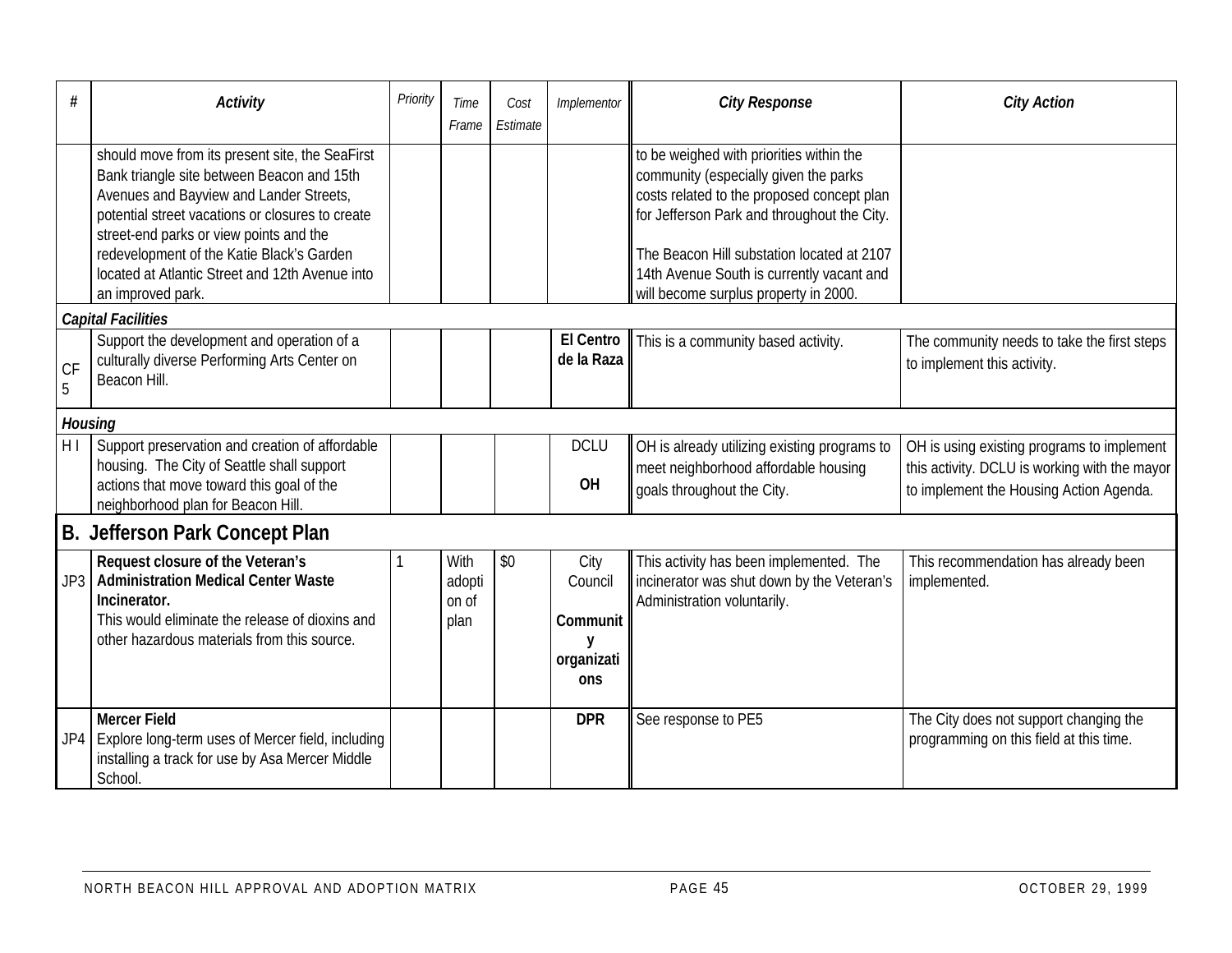| #                         | <b>Activity</b>                                                                                                                                                                               | Priority | Time  | Cost     | Implementor              | <b>City Response</b>                                                                                                                                                                                                                                                                                                                                                                                                        | <b>City Action</b>                                                                                                                                                                         |
|---------------------------|-----------------------------------------------------------------------------------------------------------------------------------------------------------------------------------------------|----------|-------|----------|--------------------------|-----------------------------------------------------------------------------------------------------------------------------------------------------------------------------------------------------------------------------------------------------------------------------------------------------------------------------------------------------------------------------------------------------------------------------|--------------------------------------------------------------------------------------------------------------------------------------------------------------------------------------------|
|                           |                                                                                                                                                                                               |          | Frame | Estimate |                          |                                                                                                                                                                                                                                                                                                                                                                                                                             |                                                                                                                                                                                            |
| JP5                       | <b>Swimming Pool</b><br>Examine the feasibility of siting a new swimming<br>pool in Jefferson Park.                                                                                           |          |       |          | <b>DPR</b>               | Per DPR's COMPLAN, the department<br>supports the need for a swimming pool in<br>the Beacon Hill/Rainier Valley area. At such<br>a time when funding for a pool became<br>available (most likely through a bond as the<br>department has no funding to construction<br>swimming pools), the department will work<br>with the Beacon Hill and Rainier Valley<br>communities to find an appropriate location<br>for the pool. | This activity will be considered as part of<br>the Southeast Sector implementation plan<br>in the future as opportunities arise.                                                           |
| <b>WR</b><br>$\mathbf{3}$ | <b>North Reservoir Phase II</b><br>Decommission North reservoir and convert land<br>to parks uses with an emphasis on unstructured<br>natural areas and open space.                           |          |       |          | <b>DPR</b><br><b>SPU</b> | SPU is planning to retire the North reservoir<br>after the South reservoir is covered and in<br>service.<br>DPR believes that the scheduled<br>decommission of the north reservoir<br>provides a great opportunity for this<br>community and will work with the<br>community to seek funding for park<br>acquisition, programming, and<br>development.                                                                      | This activity will be included in the master<br>plan for the northwest portion of the<br>Jefferson Park, as described in Key<br>Strategy B, above.                                         |
| <b>WR</b><br>4            | South Reservoir Phase II<br>Recommission the South reservoir & cover with<br>a hard-lid. Construct active play areas,<br>including new ballfields landscaping, & walking<br>paths on the lid. |          |       |          | <b>DPR</b><br><b>SPU</b> | Hardlidding the South reservoir would cost<br>an extra \$13.2 million (incremental life cycle<br>cost) the initial incremental capital cost is<br>\$17.5 million. SPU has determined that the<br>project is not feasible at this time because<br>they have no funding for the project and the<br>necessary increase in rates would be<br>prohibitive.                                                                       | The City will proceed with plans to soft lid<br>the reservoir, but may hard lid the reservoir<br>in the future is funding becomes available<br>or environmental considerations require it. |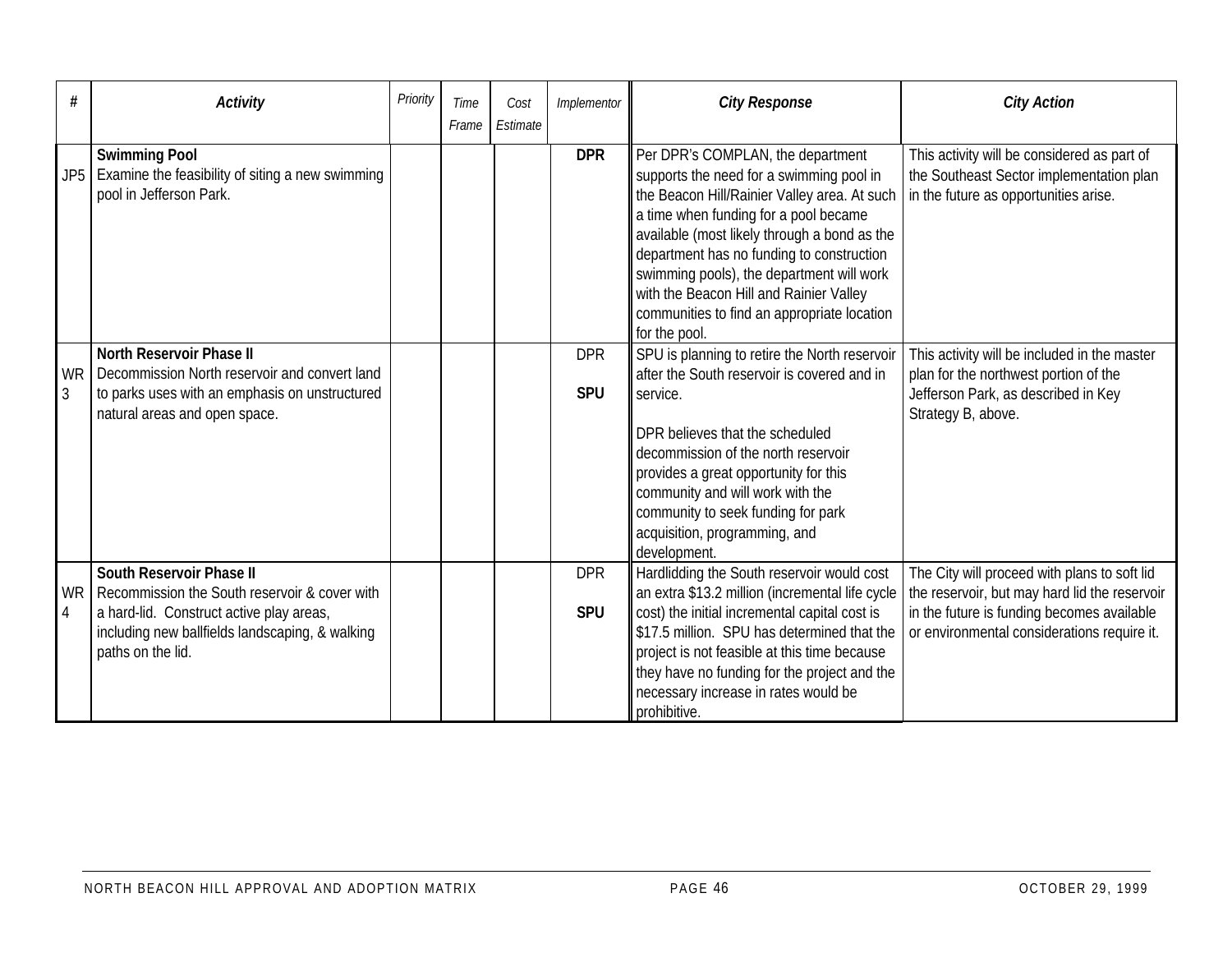| #   | Activity                                                                                         | Priority | Time  | Cost             | Implementor       | <b>City Response</b>                                                                                 | <b>City Action</b>                                                               |
|-----|--------------------------------------------------------------------------------------------------|----------|-------|------------------|-------------------|------------------------------------------------------------------------------------------------------|----------------------------------------------------------------------------------|
|     |                                                                                                  |          | Frame | Estimate         |                   |                                                                                                      |                                                                                  |
| T34 | Beacon Ave. Median<br>The Beacon Ave. Median project is not                                      |          | year  | Incorpo<br>rated |                   | <b>SEATRAN</b> SEATRAN's Beacon Avenue Phase V<br>project is presently underway. As part of          | The Beacon Ave. South median project is<br>well underway and incorporating these |
|     | specifically covered in this plan. The following<br>areas of integration with the Jefferson Park |          |       | into<br>project  | <b>DPR</b>        | this project contract, a three-foot wide<br>gravel path is to be installed along the east            | recommendations where space, funding<br>and resources allow.                     |
|     | Concept Plan are recommended:<br>Design and construct pedestrian paths                           |          |       | cost             | <b>MGS</b>        | side of Beacon Avenue South, from<br>Cheasty Boulevard South to South                                |                                                                                  |
|     | along Beacon Ave. and Spokane St. as a<br>part of this project. Move fencing to                  |          |       |                  | Jefferson<br>Park | Spokane Street.<br>As South Spokane Street, 24th Avenue                                              |                                                                                  |
|     | accommodate access in these areas.<br>Incorporate Public Art in the project. The                 |          |       |                  | Alliance          | South, and Cheasty Boulevard South are<br>outside of the Beacon Avenue South project                 |                                                                                  |
|     | Beacon Hill Culture Club is working with the<br>Seattle Arts Commission to make                  |          |       |                  | Culture           | Beacon Hill area, fence relocation and path installation<br>along these streets are not part of this |                                                                                  |
|     | recommendations on art installations for<br>the Beacon Ave. median.                              |          |       |                  | Club              | project. See response to A3. Most of these<br>activities are happening as design and                 |                                                                                  |
|     | Strengthen communications with the<br>community during the construction period                   |          |       |                  | Seattle<br>Arts   | construction occurs along Beacon Avenue.<br>Spokane Street paths will need to be                     |                                                                                  |
|     | through monthly reporting to the BHCC and<br>North Beacon Hill Council                           |          |       |                  |                   | Commissio   considered as part of future projects.                                                   |                                                                                  |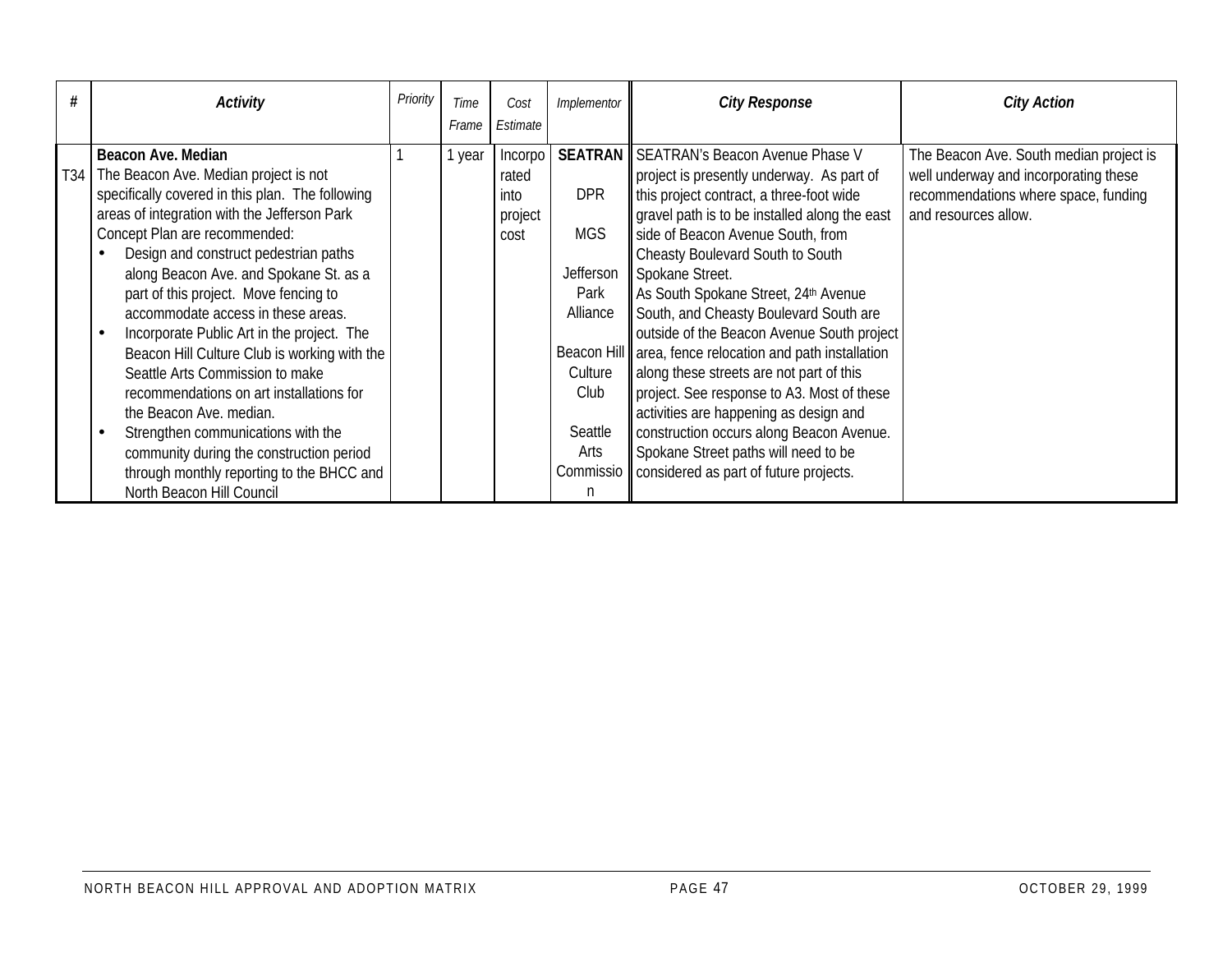# **III. Alternative Report for Jefferson Park Concept Plan Key Strategy– Ribbon of Green Concept**

The Alternative report represents the collaborative vision of community members to address the Jefferson Park Concept Plan. The Alternative report is the only effort of both golfers and residents to meet their mutual desires. The plan was developed by community members in facilitated meetings to discuss the many different issues regarding park usage. These meetings did not pit activities against activities, rather, they emphasized the importance of building the best possible park focusing on the interests of all community members and regional users.

In looking at such a facility the interests of all users must be taken into account. The Alternative Committee was created after the meetings became personal and divisive in the regular Jefferson Park Planning Committee meetings. The idea was to create an atmosphere where all ideas and issues could be discussed in a fair and objective manner. The goal was to create a park plan in which all members' issues and comments were taken into account. Residents and golf stakeholders agreed that a plan built upon consensus was important to achieve community goals.

The plan developed by the Alternative Committee focused on the Ribbon of Green concept that offers a better option in formulating a park that will benefit all stakeholder groups. The Alternative Committee feels the proposed Ribbon of Green also allows for a more realistic use of park space and revenues that will maximize the neighborhood's and City's resources for development.

MGS was asked to consider shortening and narrowing the driving range by moving the north fence in by 20 yards and moving the west fence to free up some land for park use. MGS was also asked to free up a portion of land on west side of the short nine to accommodate a wider trail. The MGS representative assured the group that their board of directors would favorably consider these options.

## **INTEGRATED EXECUTIVE RESPONSE:**

DPR believes that this plan, with additional enhancements, offers an alternative where all Jefferson Park stakeholders can "win." Given the limited opportunities for bond and grants for park development, this plan, while still ambitious, builds on existing resources and improvements and offers significant benefit for significantly less funding. In this alternative the following actions can occur:

- 16 new acres of park land for area and City residents to enjoy gained through development of the north reservoir and the SPU property located west of the reservoirs which is available in the near term. The North Beacon Hill community needs usable park space and this amount of available property is a unique opportunity in an urban area.
- An expanded community center. DPR believes that the area around the community center can be further investigated and the opportunities maximized.
- Golf facilities are ensured to retain capacity and programming and are consistent with the existing 1991 Golf Facilities Master Plan. Future funding can be effectively used to improve existing facilities rather than the expense of demolishing and rebuilding new facilities.
- Pedestrian pathways will be developed north/south and east/west through the west side of Jefferson Park.
- A new children's play area will be constructed in a timely manner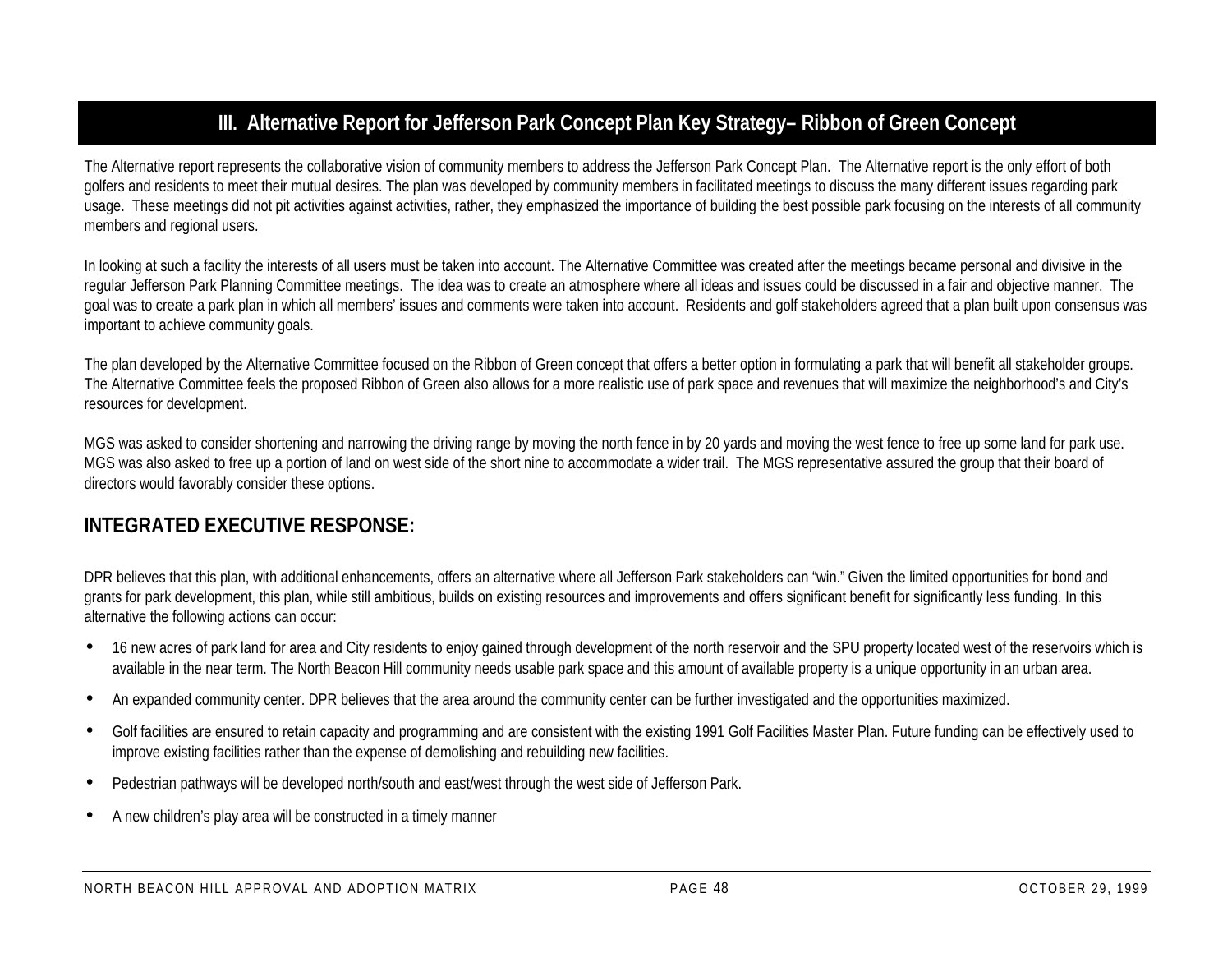# **INTEGRATED CITY RESPONSE:**

As noted in Key Strategy B, the City will select the Executive's Hybrid Approach for short-term planning and development and will consider the Ribbon of Green Concept Plan for longer-term planning and development. The City Response column reflects the Hybrid Approach and needs to be read in conjunction with the City Responses in Key Strategy B.

|                                   | Jefferson Park Concept Plan -- Ribbon of Green Concept                                                                                                                                                                                                              |              |                |                  |                                                                      |                                                                                                                                                                                                                                                                                                                                                                                                                                          |  |  |  |
|-----------------------------------|---------------------------------------------------------------------------------------------------------------------------------------------------------------------------------------------------------------------------------------------------------------------|--------------|----------------|------------------|----------------------------------------------------------------------|------------------------------------------------------------------------------------------------------------------------------------------------------------------------------------------------------------------------------------------------------------------------------------------------------------------------------------------------------------------------------------------------------------------------------------------|--|--|--|
| #                                 | <b>Activity</b>                                                                                                                                                                                                                                                     | Priority     | Time<br>Frame  | Cost<br>Estimate | Implementor                                                          | <b>City Response</b>                                                                                                                                                                                                                                                                                                                                                                                                                     |  |  |  |
|                                   | The Alternative Concept includes the same components as identified in the Jefferson Park Concept Plan -- Active Edge,<br>described above -- except for the following:                                                                                               |              |                |                  |                                                                      |                                                                                                                                                                                                                                                                                                                                                                                                                                          |  |  |  |
|                                   | <b>Golf Facilities</b>                                                                                                                                                                                                                                              |              |                |                  |                                                                      |                                                                                                                                                                                                                                                                                                                                                                                                                                          |  |  |  |
| <b>AR</b><br>GF                   | Delete all references to Golf Facilities (GF1-GF4).<br>No revisions to existing facilities are identified<br>except as follows to accommodate park recreation<br>facilities.                                                                                        |              |                |                  |                                                                      | Please see the following responses AR GF 2 through AR GF 5.                                                                                                                                                                                                                                                                                                                                                                              |  |  |  |
| AR<br>GF<br>$\overline{2}$        | Cooperation of MGS to move Driving Range<br>fences inward south of the Community Center and<br>east of Beacon Reservoir South to accommodate<br>increased recreational space at Community<br>Center, including opportunity for a relocated<br>Children's Play Area. |              | $1-2$<br>years |                  | <b>MGS</b><br><b>DPR</b><br>Jefferson<br>Park<br>Community<br>Center | See response to Activity CC 3, above.<br>Moving these fences would present an important opportunity for looking at<br>elements around the community center. The driving range could be moved<br>in 20 yards so that the range is a minimum of 258 yards with 100 foot high<br>fences.<br>DPR does not support development of the play area to the south of the<br>community center and adjacent to the driving range for safety reasons. |  |  |  |
| <b>AR</b><br>GF<br>$\mathfrak{Z}$ | Cooperation of MGS to move fence inward on west<br>edge of Short Nine to accommodate improved<br>pedestrian connection east of Mercer Field.                                                                                                                        |              | $1-2$<br>years |                  | <b>MGS</b><br><b>DPR</b>                                             | DPR supports this activity in concept and can work with MGS on<br>assessing how this activity could occur. Moving fencing may involve<br>renovating tees, greens, and fairways.                                                                                                                                                                                                                                                          |  |  |  |
| <b>AR</b><br>GF<br>4              | Cooperation of MGS to move fence inward on<br>south edge of Short Nine as required to coordinate<br>with Veteran's Medical Center for provision of an<br>east-west walkway.                                                                                         | $\mathbf{1}$ | $1-2$<br>years |                  | <b>MGS</b><br><b>DPR</b><br>Veteran's                                | DPR supports this activity in concept and can work with MGS on<br>assessing how this activity could occur and possible negotiations with the<br>Veteran's Medical Center. Moving fencing may involve renovating tees,<br>greens, and fairways.                                                                                                                                                                                           |  |  |  |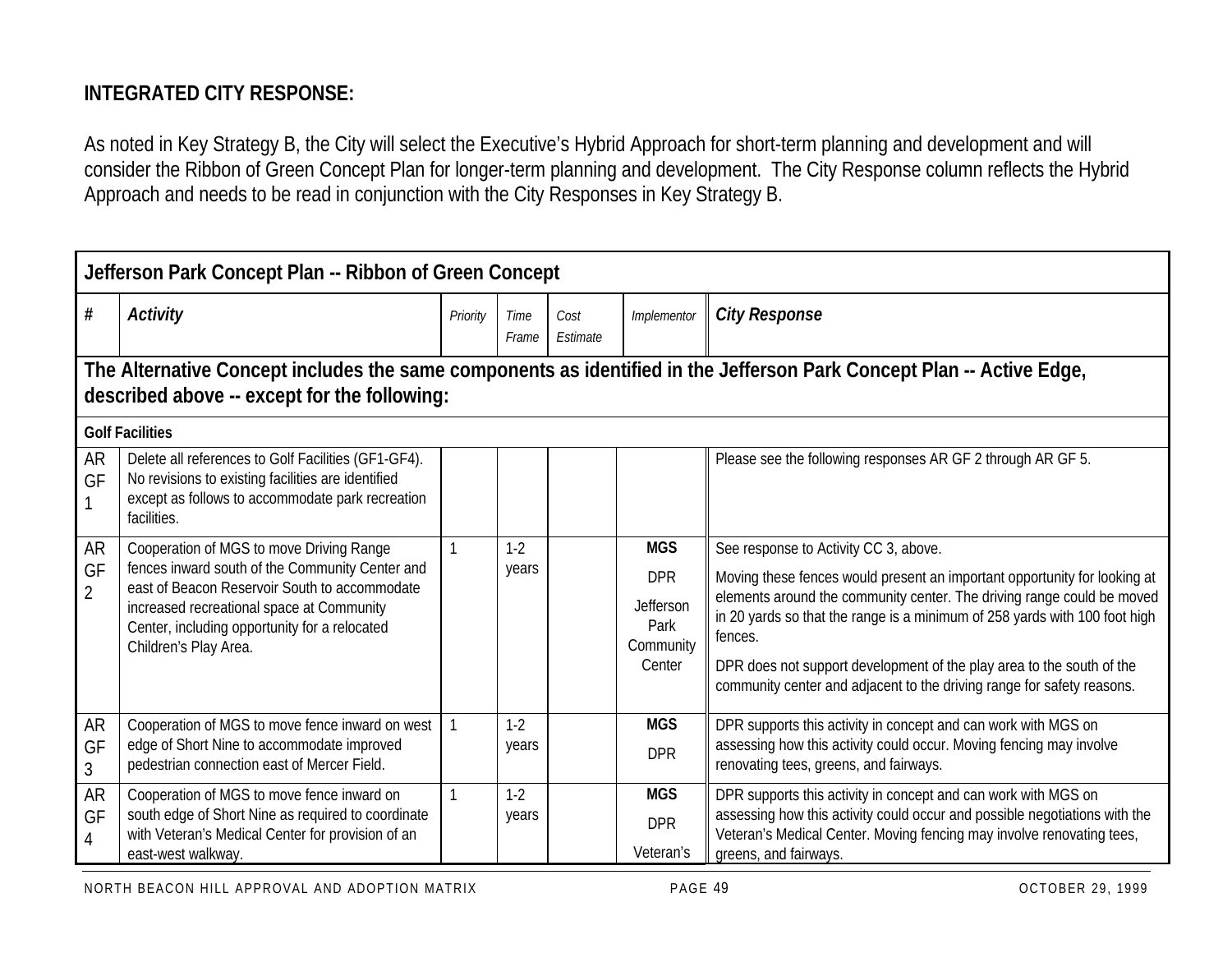|                                                  | Jefferson Park Concept Plan -- Ribbon of Green Concept                                                                                                                                                                                                                       |          |                  |                                                                                                  |                                                                |                                                                                                                                                                                                                                                                                                                                                                                                                                                                                                                     |  |  |  |  |
|--------------------------------------------------|------------------------------------------------------------------------------------------------------------------------------------------------------------------------------------------------------------------------------------------------------------------------------|----------|------------------|--------------------------------------------------------------------------------------------------|----------------------------------------------------------------|---------------------------------------------------------------------------------------------------------------------------------------------------------------------------------------------------------------------------------------------------------------------------------------------------------------------------------------------------------------------------------------------------------------------------------------------------------------------------------------------------------------------|--|--|--|--|
| $\#$                                             | <b>Activity</b>                                                                                                                                                                                                                                                              | Priority | Time<br>Frame    | Cost<br>Estimate                                                                                 | Implementor                                                    | <b>City Response</b>                                                                                                                                                                                                                                                                                                                                                                                                                                                                                                |  |  |  |  |
|                                                  |                                                                                                                                                                                                                                                                              |          |                  |                                                                                                  | Medical<br>Center                                              |                                                                                                                                                                                                                                                                                                                                                                                                                                                                                                                     |  |  |  |  |
| <b>AR</b><br>GF <sub>5</sub>                     | Cooperation of MGS to move fence inward as<br>required on the north side of the 18-hole course<br>(South Spokane Street) to accommodate a safe<br>pedestrian route on the south side of Spokane<br>Street.                                                                   |          | $1-2$<br>years   |                                                                                                  | <b>MGS</b><br><b>DPR</b>                                       | As stated above, DPR has concerns about the limited space and<br>pedestrian safety if the fences are moved south in this location. \$80,000<br>has been recommended to fund fence moving and replacement along this<br>portion of the 18 hole course. DPR expects to work out the pedestrian<br>safety (from both street and golf balls) as part of the design work on this<br>2000 CRF project, should this project be approved by Council. SEATRAN<br>should be involved because of the pedestrian safety issues. |  |  |  |  |
|                                                  | <b>Community Center Facilities</b>                                                                                                                                                                                                                                           |          |                  |                                                                                                  |                                                                |                                                                                                                                                                                                                                                                                                                                                                                                                                                                                                                     |  |  |  |  |
| <b>AR</b><br>CC                                  | Delete Activities CC4 and CC5, which assume<br>substantial revisions to existing golf facilities<br>(Driving Range). Rewrite CC3 as indicated below<br>in CC3 in section B.                                                                                                  |          |                  |                                                                                                  |                                                                | Please see response to AR CC2, below.                                                                                                                                                                                                                                                                                                                                                                                                                                                                               |  |  |  |  |
| <b>AR</b><br>$\mathop{\rm CC}$<br>$\overline{2}$ | Children's Play Area<br>Site and construct a new 40,000 SF play area and<br>entry lawn east and north of the community center.<br>Cooperation of MGS and SPU to move back<br>fences at the community center is key to short-term<br>development of the children's play area. |          | $2 - 4$<br>years | Include in<br>Master<br>Plan<br>analysis<br>cost<br>above<br>Construct<br>ion cost:<br>\$350,000 | <b>DPR</b><br>Jefferson<br>Park<br>Communit<br>y Center<br>SPU | See response to Activity CC3, above. The location of the play area cannot<br>be east and north of the community center as this location is on Beacon<br>Avenue. DPR will manage a process to site the play area per Council<br>direction.                                                                                                                                                                                                                                                                           |  |  |  |  |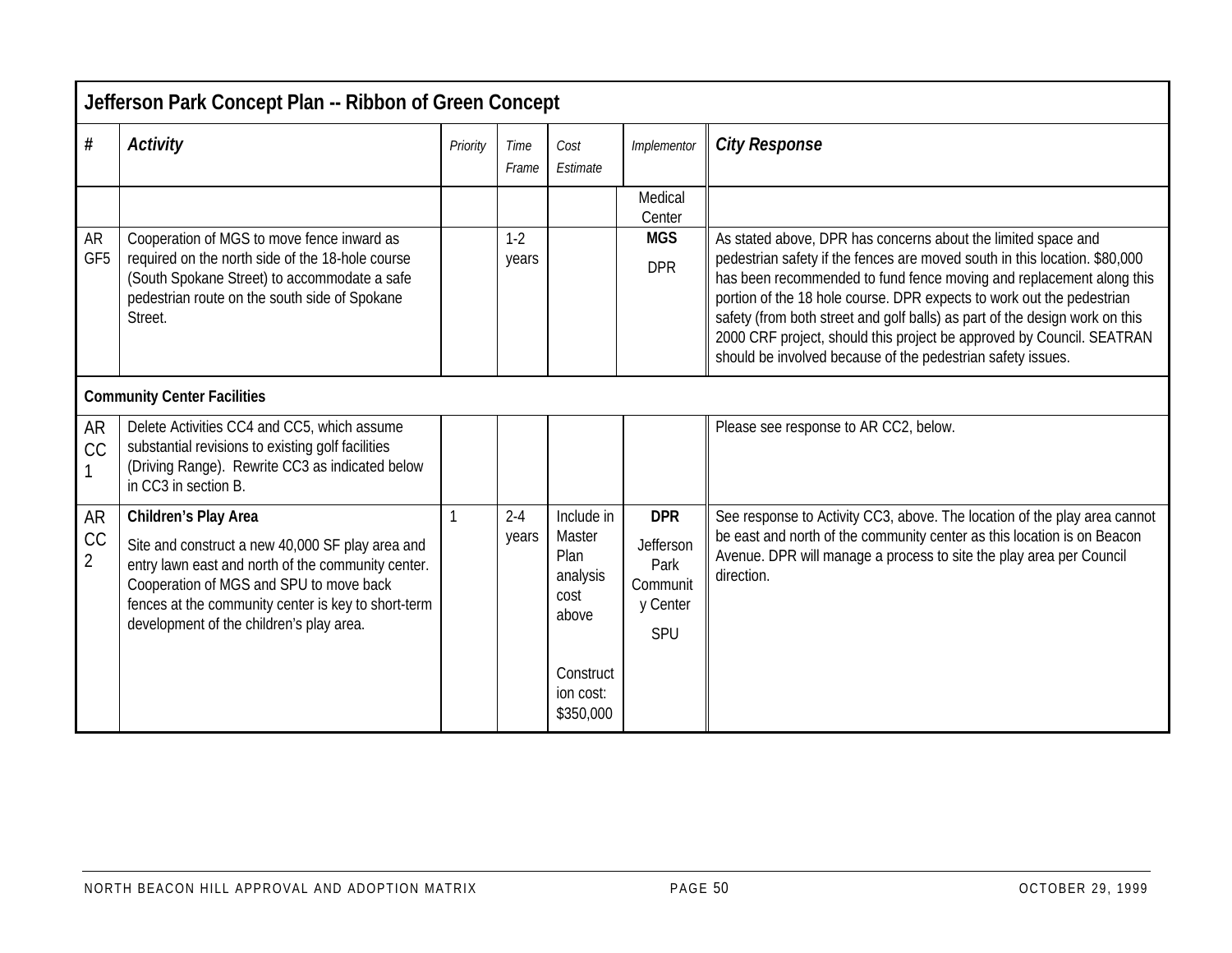# **IV. Jefferson Park Comparison Matrix**

## SUMMARY COMPARISON OF ALTERNATIVE JEFFERSON PARK PLAN CONCEPTS PRESENTED IN THE NORTH BEACON HILL NEIGHBORHOOD PLAN MATRIX

| <b>Selected Activities from</b><br>the Jefferson Park<br><b>Concept Plan</b>                                                                | <b>Active Edge Concept</b>                                                                            | <b>Ribbon Of Green Concept</b>                                                                                                             | <b>Executive "Hybrid" Approach</b>                                                                                                                                                                                                                                                                                                                                               |
|---------------------------------------------------------------------------------------------------------------------------------------------|-------------------------------------------------------------------------------------------------------|--------------------------------------------------------------------------------------------------------------------------------------------|----------------------------------------------------------------------------------------------------------------------------------------------------------------------------------------------------------------------------------------------------------------------------------------------------------------------------------------------------------------------------------|
| <b>Develop Master Plan</b><br>for Jefferson Park                                                                                            | For all of Jefferson Park.                                                                            | For all of Jefferson Park.                                                                                                                 | Continue to implement 1991 master plan for<br>golf facilities. Focus future master plan<br>efforts on 16 acres in northwest portion of<br>site including SPU owned property and area<br>around the community center. Address<br>pedestrian connections throughout park as<br>part of new master planning efforts. Funding<br>for master planning would need to be<br>identified. |
| <b>View Protection</b><br>through addition of<br><b>Jefferson Park on list of</b><br>scenic views protected<br>in Seattle Municipal<br>Code | Yes                                                                                                   | Yes                                                                                                                                        | Supports view protection but believes impacts<br>of such a listing are unclear. DCLU, SPU &<br>DPR will report back to Council in February<br>2000 with analysis of impacts and specific<br>options for implementation.                                                                                                                                                          |
| Pathways:                                                                                                                                   |                                                                                                       |                                                                                                                                            |                                                                                                                                                                                                                                                                                                                                                                                  |
| East/West                                                                                                                                   | Yes                                                                                                   | Yes                                                                                                                                        | Yes                                                                                                                                                                                                                                                                                                                                                                              |
| North/South on east<br>side of park                                                                                                         | Yes                                                                                                   | Yes                                                                                                                                        | Yes                                                                                                                                                                                                                                                                                                                                                                              |
| East side of<br><b>Beacon Avenue</b>                                                                                                        | Yes                                                                                                   | Yes                                                                                                                                        | Yes                                                                                                                                                                                                                                                                                                                                                                              |
| <b>Around 18-hole</b>                                                                                                                       | Yes                                                                                                   | Unclear                                                                                                                                    | Yes                                                                                                                                                                                                                                                                                                                                                                              |
| <b>Driving Range</b>                                                                                                                        | Tear down and redevelop onto 9- hole<br>course. Develop soccer field on former<br>driving range site. | Remain in current location. Move<br>fencing in on north and west sides to<br>accommodate pedestrian access and<br>additional public space. | Remain in current location. Move fencing in<br>on north and west sides to accommodate<br>pedestrian access and additional public space.                                                                                                                                                                                                                                          |
| 9-Hole Golf Course                                                                                                                          | Incorporate driving range onto course.                                                                | Changes to existing course                                                                                                                 | Changes to existing course according to the                                                                                                                                                                                                                                                                                                                                      |